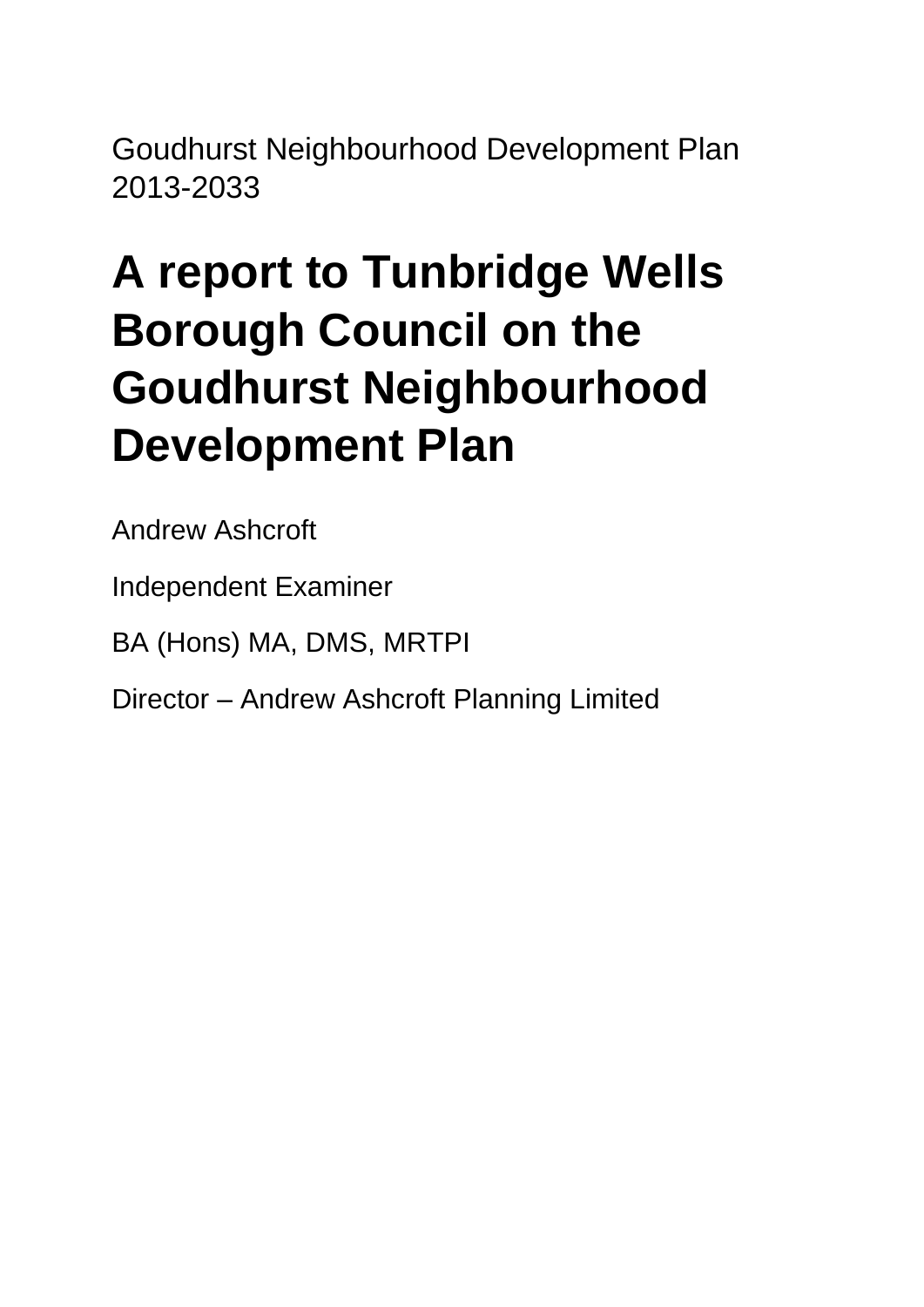# Executive Summary

- 1 I was appointed by Tunbridge Wells Borough Council in May 2021 to carry out the independent examination of the Goudhurst Neighbourhood Development Plan.
- 2 The examination was undertaken by written representations. I visited the neighbourhood area on 26 May 2021.
- 3 The Plan proposes a series of policies and seeks to bring forward positive and sustainable development in the neighbourhood area. There is a very clear focus on safeguarding its distinctive rural character. It includes a series of environmental and community policies, and designates a series of local green spaces.
- 4 The Plan has been underpinned by community support and engagement. The community has been engaged in its preparation in a proportionate way.
- 5 Subject to a series of recommended modifications set out in this report I have concluded that the Goudhurst Neighbourhood Development Plan meets all the necessary legal requirements and should proceed to referendum.
- 6 I recommend that the referendum should be held within the neighbourhood area.

**Andrew Ashcroft Independent Examiner 2 September 2021**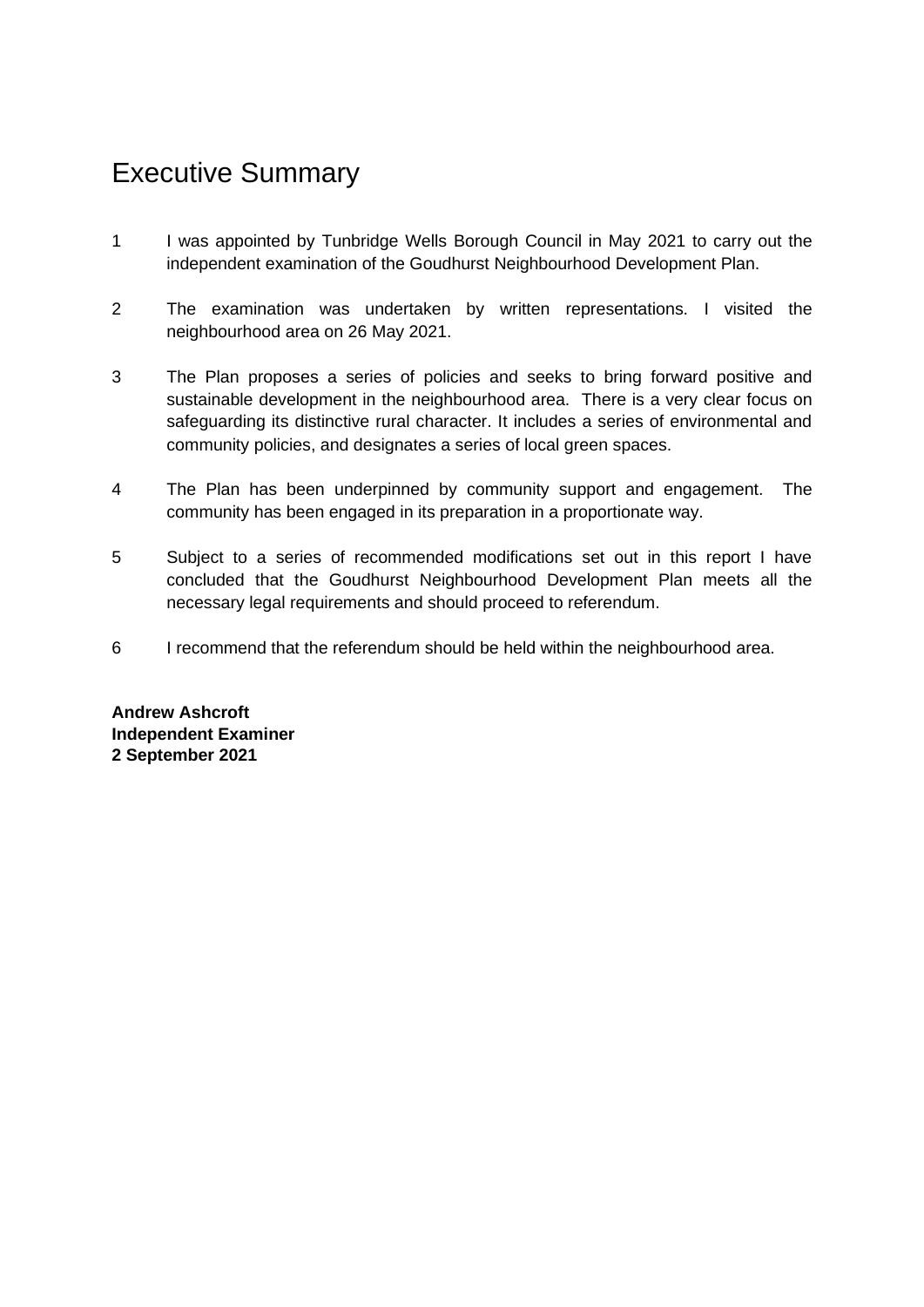# 1 Introduction

- 1.1 This report sets out the findings of the independent examination of the Goudhurst Neighbourhood Development Plan 2013-2033 ('the Plan').
- 1.2 The Plan has been submitted to Tunbridge Wells Borough Council (TWBC) by Goudhurst Parish Council (GPC) in its capacity as the qualifying body responsible for preparing the neighbourhood plan.
- 1.3 Neighbourhood plans were introduced into the planning process by the Localism Act 2011. They aim to allow local communities to take responsibility for guiding development in their area. This approach was subsequently embedded in the National Planning Policy Framework (NPPF) in 2012. The NPPF continues to be the principal element of national planning policy. It was updated in 2018, 2019 and 2021.
- 1.4 The role of an independent examiner is clearly defined in the legislation. I have been appointed to examine whether or not the submitted Plan meets the basic conditions and Convention Rights and other statutory requirements. It is not within my remit to examine or to propose an alternative plan, or a potentially more sustainable plan except where this arises as a result of my recommended modifications to ensure that the plan meets the basic conditions and the other relevant requirements.
- 1.5 A neighbourhood plan can be narrow or broad in scope. Any plan can include whatever range of policies it sees as appropriate to its designated neighbourhood area. The submitted plan has been designed to be distinctive in general terms, and to be complementary to the development plan in particular. It addresses a range of environmental and community issues and proposes a series of local green spaces.
- 1.6 Within the context set out above this report assesses whether the Plan is legally compliant and meets the basic conditions that apply to neighbourhood plans. It also considers the content of the Plan and, where necessary, recommends changes to its policies and supporting text.
- 1.7 This report also provides a recommendation as to whether the Plan should proceed to referendum. If this is the case and that referendum results in a positive outcome the Plan would then be used to determine planning applications within the neighbourhood area and will sit as part of the wider development plan.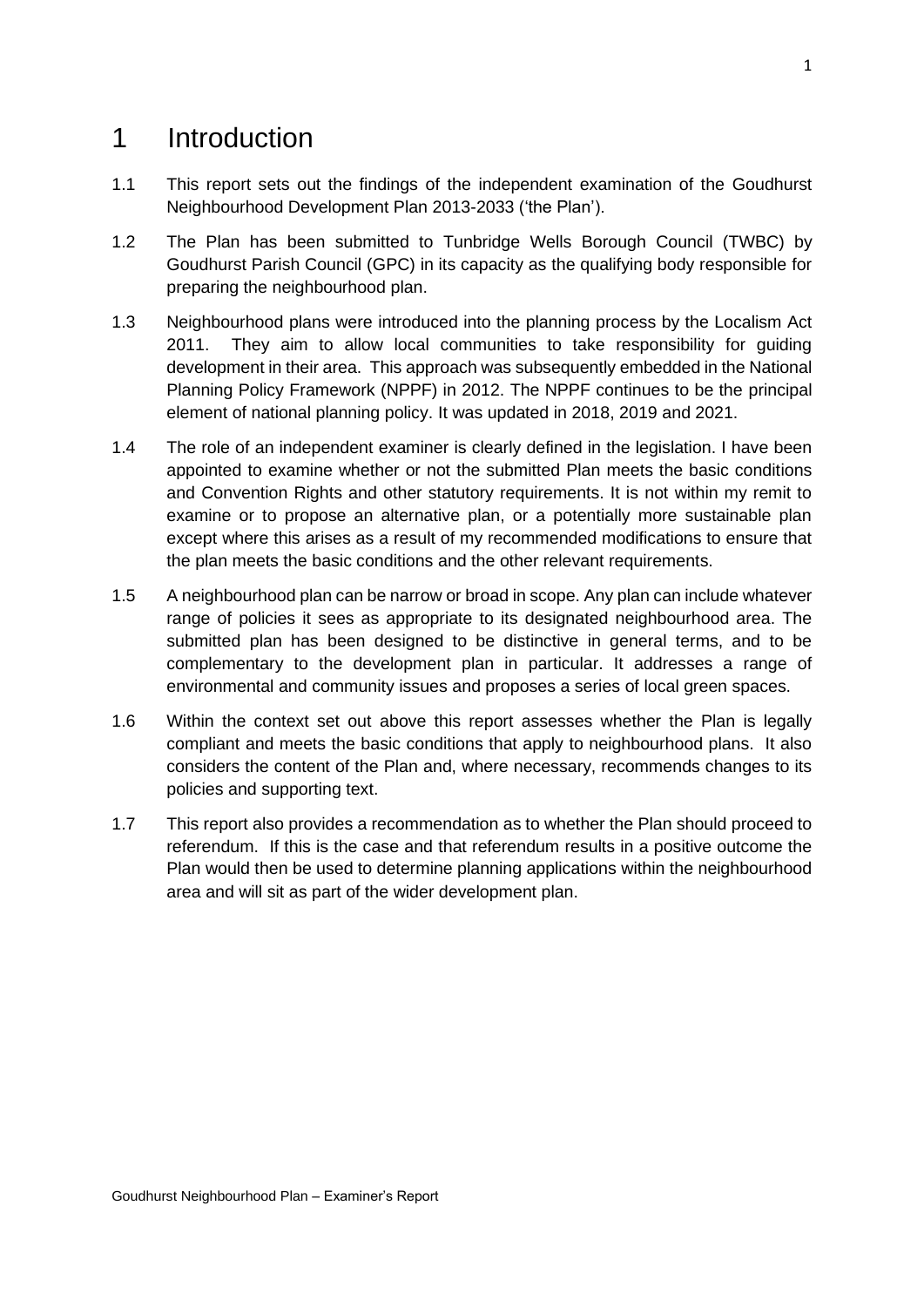# 2 The Role of the Independent Examiner

- 2.1 The examiner's role is to ensure that any submitted neighbourhood plan meets the relevant legislative and procedural requirements.
- 2.2 I was appointed by TWBC, with the consent of GPC, to conduct the examination of the Plan and to prepare this report. I am independent of both TWBC and GPC. I do not have any interest in any land that may be affected by the Plan.
- 2.3 I possess the appropriate qualifications and experience to undertake this role. I am a Director of Andrew Ashcroft Planning Limited. In previous roles, I have over 35 years' experience in various local authorities at either Head of Planning or Service Director level. I am a chartered town planner and have significant experience of undertaking other neighbourhood plan examinations and health checks. I am a member of the Royal Town Planning Institute and the Neighbourhood Planning Independent Examiner Referral Service.

# Examination Outcomes

- 2.4 In my role as the independent examiner of the Plan I am required to recommend one of the following outcomes of the examination:
	- (a) that the Plan is submitted to a referendum; or
	- (b) that the Plan should proceed to referendum as modified (based on my recommendations); or
	- (c) that the Plan does not proceed to referendum on the basis that it does not meet the necessary legal requirements.
- 2.5 The outcome of the examination is set out in Sections 7 and 8 of this report.

# Other examination matters

- 2.6 In examining the Plan I am required to check whether:
	- the policies relate to the development and use of land for a designated neighbourhood plan area; and
	- the Plan meets the requirements of Section 38B of the Planning and Compulsory Purchase Act 2004 (the Plan must specify the period to which it has effect, must not include provision about development that is excluded development, and must not relate to more than one neighbourhood area); and
	- the Plan has been prepared for an area that has been designated under Section 61G of the Localism Act and has been developed and submitted for examination by a qualifying body.
- 2.7 I have addressed the matters identified in paragraph 2.6 of this report. I am satisfied that the submitted Plan complies with the three requirements.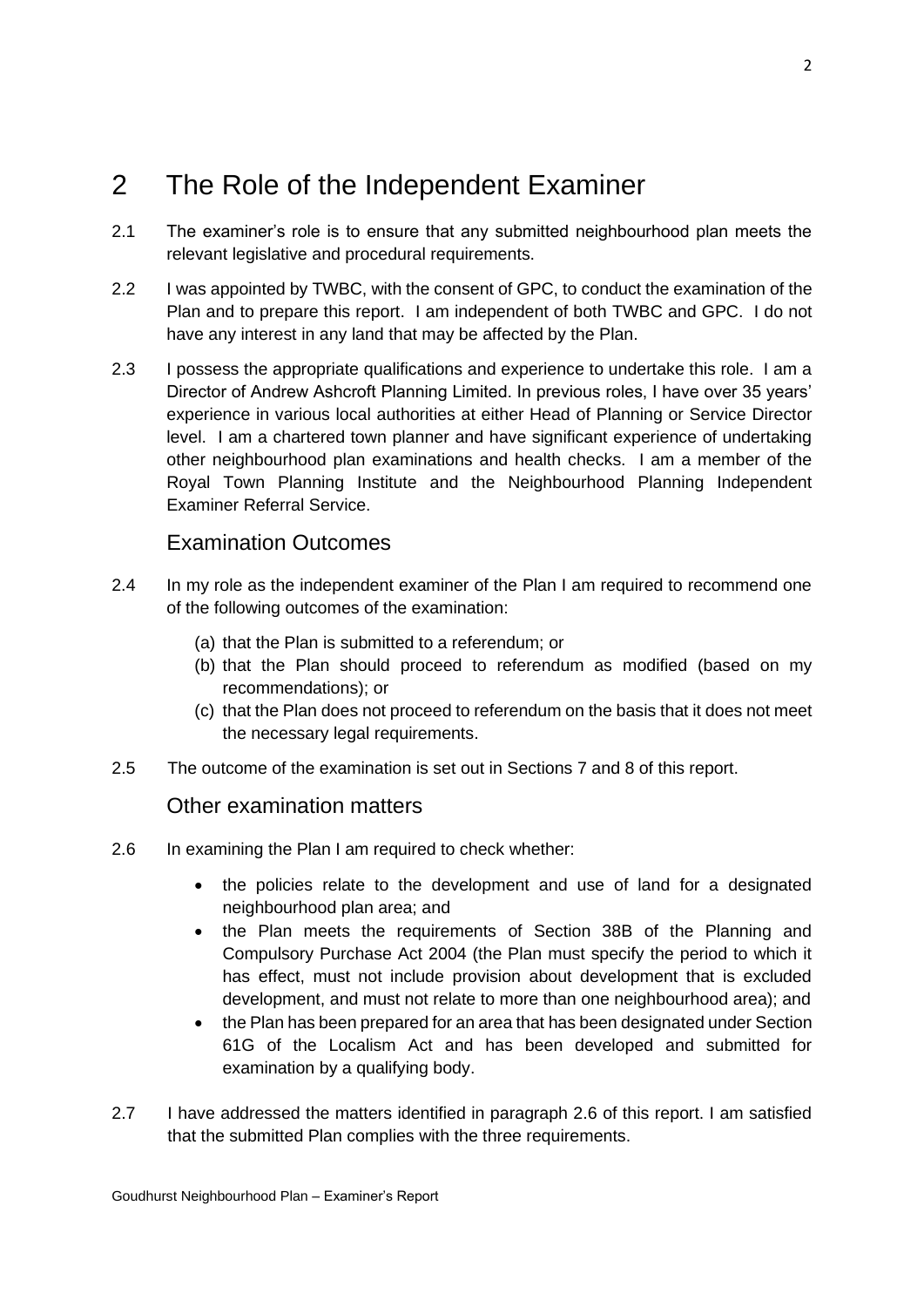# 3 Procedural Matters

- 3.1 In undertaking this examination I have considered the following documents:
	- the submitted Plan.
	- the Basic Conditions Statement.
	- the Consultation Statement.
	- the Consultation Statement addendum
	- the HRA screening report.
	- the Sustainability Analysis.
	- the Local Character Assessment.
	- the Views Assessment.
	- the Local Green Spaces.
	- the representations made to the Plan.
	- the Parish Council's responses to the clarification note
	- the saved elements of the Tunbridge Wells Borough Local Plan 2006
	- the Tunbridge Wells Core Strategy Development Plan Document
	- the Tunbridge Wells Site Allocations Local Plan.
	- The Queen (on behalf of Lochailort Investments Ltd) and Mendip District Council [2020] EWCA Civ 1259.
	- the National Planning Policy Framework.
	- Planning Practice Guidance (March 2014 and subsequent updates).
	- relevant Ministerial Statements.
- 3.2 I visited the neighbourhood area on 26 May 2021. I looked at its overall character and appearance and at those areas affected by policies in the Plan in particular. My visit is covered in more detail in paragraphs 5.9 to 5.16 of this report.
- 3.3 It is a general rule that neighbourhood development plan examinations should be held by written representations only. Having considered all the information before me, including the representations made to the submitted plan, I was satisfied that the Plan could be examined without the need for a public hearing. I advised TWBC of this decision once I had received the responses to the questions in the clarification note.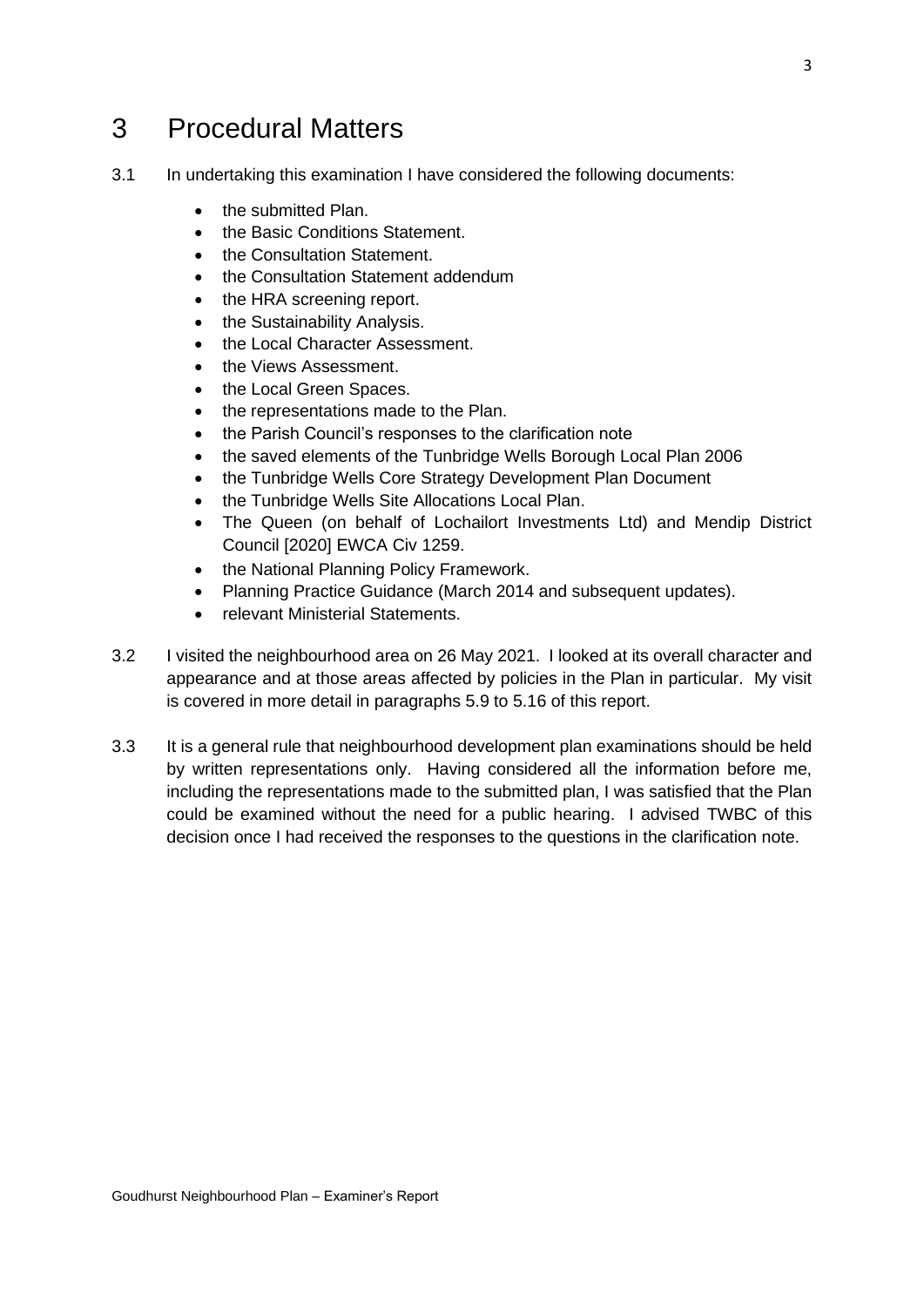# 4 Consultation

# Consultation Process

- 4.1 Policies in made neighbourhood plans become the basis for local planning and development management decisions. As such the regulations require neighbourhood plans to be supported and underpinned by public consultation.
- 4.2 In accordance with the Neighbourhood Planning (General) Regulations 2012 the Parish Council has prepared a Consultation Statement. The Statement reflects the Plan area and its policies. It also provides specific details on the consultation process that took place on the pre-submission version of the Plan from November 2018 to January 2109. It is a particularly good example of a Consultation Statement. It is attractively arranged and follows the graphic style of the Plan itself and the Basic Conditions Statement.
- 4.3 The Statement sets out details of the consultation events that were carried out in relation to the initial stages of the Plan. Section 2 provides details about the engagement with the statutory bodies and the public consultation events in the area. Specific engagement processes highlighted include:
	- the various community events;
	- the questionnaires to households and businesses:
	- the four workshops to develop objectives for the Plan; and
	- the photographic competition
- 4.4 The Statement sets out the extensive range of local and statutory organisations that were advised about the preparation of the Plan in general, and its pre-submission consultation phase in particular.
- 4.5 Sections 4/5/6 of the Statement set out details of the responses received to the consultation process on the pre-submission version of the Plan. They also set out how the Plan responded to the representations. The summary of the policy changes is a very effective way of addressing and presenting this matter. The wider exercise has been undertaken in a very thorough fashion. It helps to describe how the Plan has evolved over time.
- 4.6 From all the evidence available to me as part of the examination, I conclude that the Plan has sought to develop an inclusive approach to seeking the opinions of all concerned throughout the process. TWBC has carried out its own assessment of this matter as part of the submission process and has concluded the consultation process has complied with the requirements of the Regulations.

*Representations Received*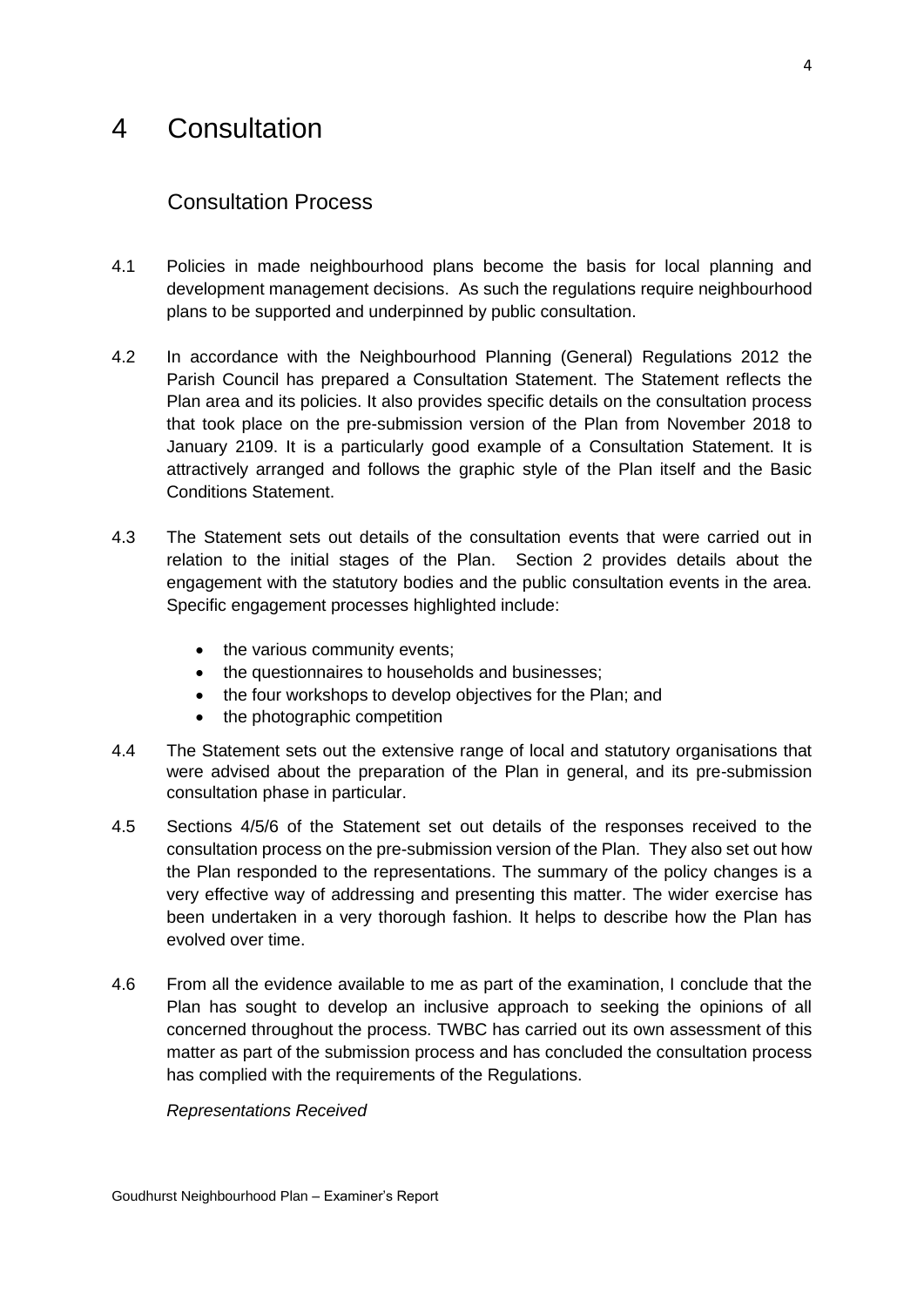- 4.7 Consultation on the submitted plan was undertaken by the Borough Council for a sixweek period that ended on 22 February 2021. This exercise generated comments from the following statutory and local organisations:
	- Southern Water
	- Horsmonden Parish Council
	- Environment Agency
	- Bethany School
	- Natural England
	- High Weald AONB Unit
	- Ministry of Justice
	- SGN
	- National Trust
	- Mr J Henley (via the Rural Planning Practice)
	- Tunbridge Wells Borough Council
	- Kent County Council
	- Historic England
	- Highways England
- 4.8 A representation was also received from a local resident.
- 4.9 I have taken account of all the representations received as part of the examination of the Plan. Where it is appropriate and relevant to do so, I refer specifically to certain representations on a policy-by-policy basis in this report.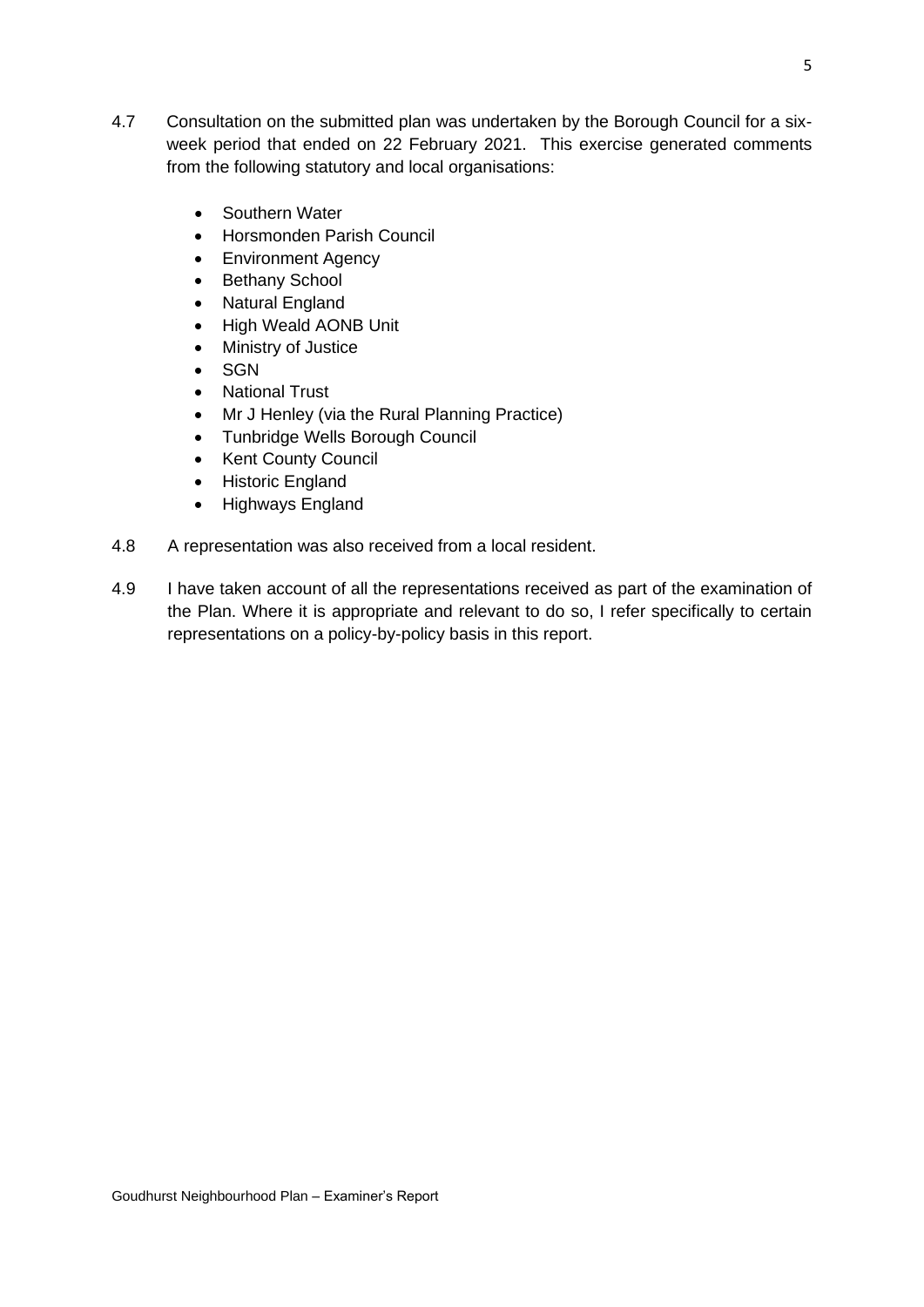# 5 The Neighbourhood Area and the Development Plan Context

# The Neighbourhood Area

- 5.1 The neighbourhood area covers the parish of Goudhurst. In 2011 it had a population of 3327 persons living in 1255 households. It was designated as a neighbourhood area on 7 November 2016.
- 5.2 The neighbourhood area sits in attractive open countryside between Royal Tunbridge Wells to the west and Sissinghurst to the east. It is irregular in shape. The principal settlements are Goudhurst village, Kilndown and Curtisden Green. They are sited on sandstone ridges. The neighbourhood area displays a mixture of fields, small woodlands and farmsteads connected by historic routeways, tracks and paths. Medieval patterns of small pasture fields enclosed by thick hedgerows and shaws (narrow woodlands) remain prominent in the character of the landscape. The majority of the parish lies within the High Weald AONB.
- 5.3 Goudhurst is the principal settlement in the neighbourhood area. It is strategicallyplaced at the junction of the A262 and the B2079. It is dominated by St Mary the Virgin Church in its hill top location. The Church is located in a broader area of green and open spaces that separate the two distinct parts of the village. The village has an extensive conservation area and several important listed buildings constructed from vernacular materials.

# Development Plan Context

- 5.4 The Tunbridge Wells Borough Core Strategy 2011-2036 was adopted in June 2010. It covers the period up to 2026. The Core Strategy sets out policies for the use and development of land across the Borough. Core Policy 1 and Boxes 3 (Spatial Strategy) and 4 (Settlement Hierarchy) set out an approach which has an urban focus for development in order to optimise the vitality of the Borough's town centres and to protect the distinctive character of the rural environment. In this context the majority of new development is focussed at Royal Tunbridge Wells and Southborough. The Core Strategy also identifies development at Cranbrook, Hawkhurst and Paddock Wood to support and strengthen them as local service centres for the Borough's rural area. Elsewhere the approach is to protect the character of the Borough's villages by limiting new development to be within the existing limits to built development unless it is specifically required to meet local needs.
- 5.5 Within this approach Goudhurst is classified as one of a series of villages. Core Policy 4 of the Core Strategy sets out a comprehensive approach for development in rural areas which incorporates the following matters:
	- the delivery of approximately 360 net additional dwellings in the villages and rural areas;

Goudhurst Neighbourhood Plan – Examiner's Report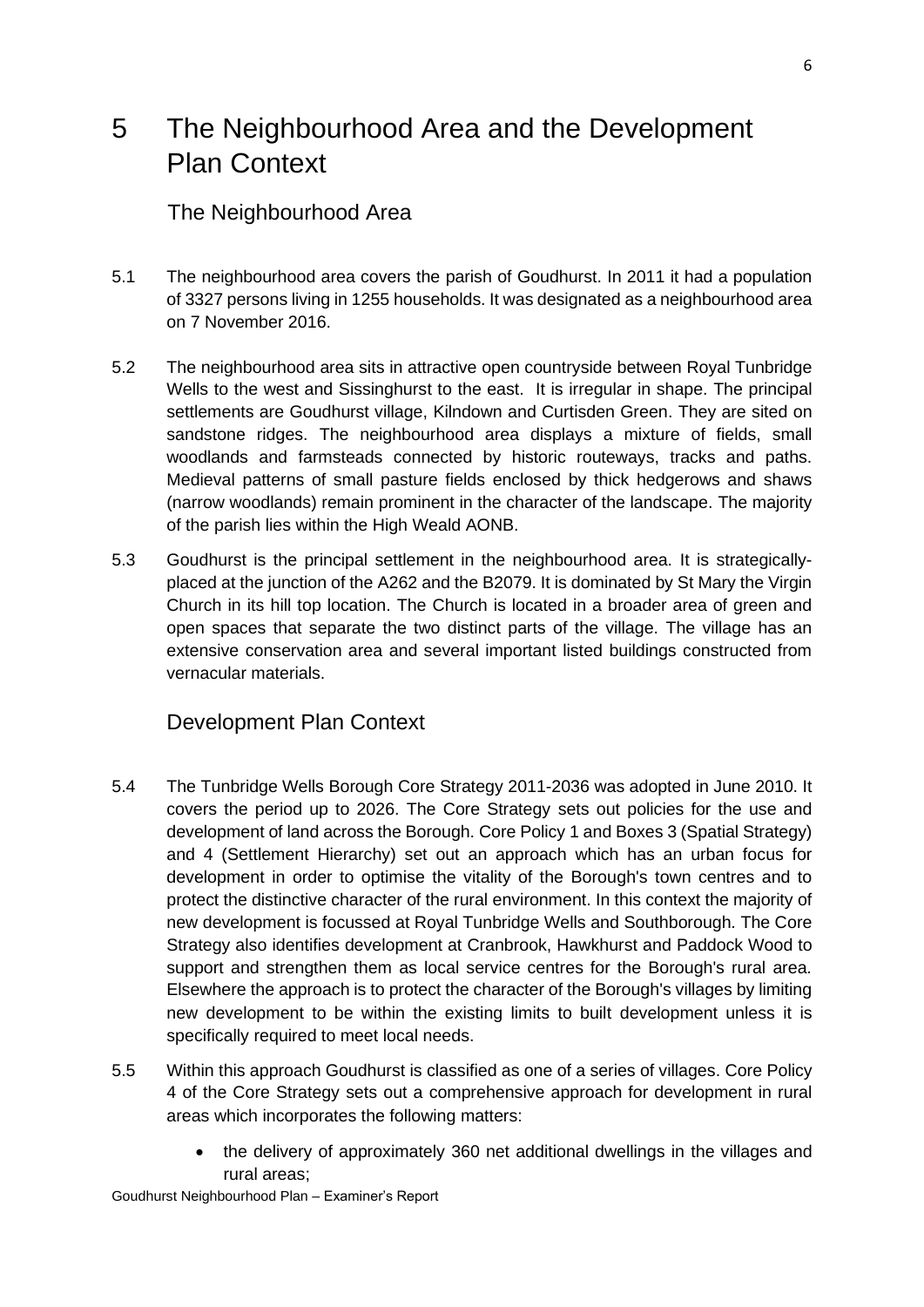- new development will generally be restricted to sites within the limits to built development (LBD) of the villages;
- outside the LBD of the villages, affordable housing to meet an identified local need in perpetuity may be allowed;
- village centres will be enhanced to provide a focus for communities. The loss of local services will be resisted and the development of facilities, including community facilities, to meet local needs will be encouraged;
- designated buildings and areas of historic or environmental importance will be conserved and enhanced to ensure the special character of the villages is maintained;
- the countryside will be protected for its own sake;
- the interrelationship between the natural and built features of the landscape will be preserved, enhanced and, where necessary, restored; and
- non-motorised modes of transport between the rural settlements and within the rural areas will be encouraged by ensuring that the existing network of public footpaths and bridleways are protected, maintained and improved.

The Core Strategy has a range of other policies including:

Core Policy 4 Environment Core Policy 5 Sustainable Design and Construction Core Policy 8 Retail, Leisure and Community Facilities Provision

5.6 Key elements of the 2006 Local Plan remain as saved policies whilst the Core Strategy review is taking place. They include:

| Policy EN5            | Development within a conservation area                                 |
|-----------------------|------------------------------------------------------------------------|
| Policy EN20           | Telecommunications                                                     |
| Policy CR13           | Retention of community facilities in neighbourhood centres or villages |
| Policy H <sub>5</sub> | Residential development inside limits to built development             |
| Policy R1             | Retention of existing recreation open space                            |
| Policy TP5            | <b>Vehicle Parking Standards</b>                                       |
| Policy TP27           | Retention of Public Car Parks in villages.                             |

- 5.7 The submitted Plan has been prepared within the context provided by the various elements of the development plan. In doing so it has relied on up-to-date information and research. This is good practice and reflects key elements included in Planning Practice Guidance on this matter.
- 5.8 TWBC has made good progress in its review of the Core Strategy. It will guide new development in the Borough up to 2038. Consultation on the pre-submission Plan took place between March and June 2021. Policy PSTR/GO1 of that Plan sets out a spatial strategy for Goudhurst based on the following key principles:
	- setting limits to built development for Goudhurst village, as defined on the Policies Map (Inset Map 25) as a framework for new development over the plan period;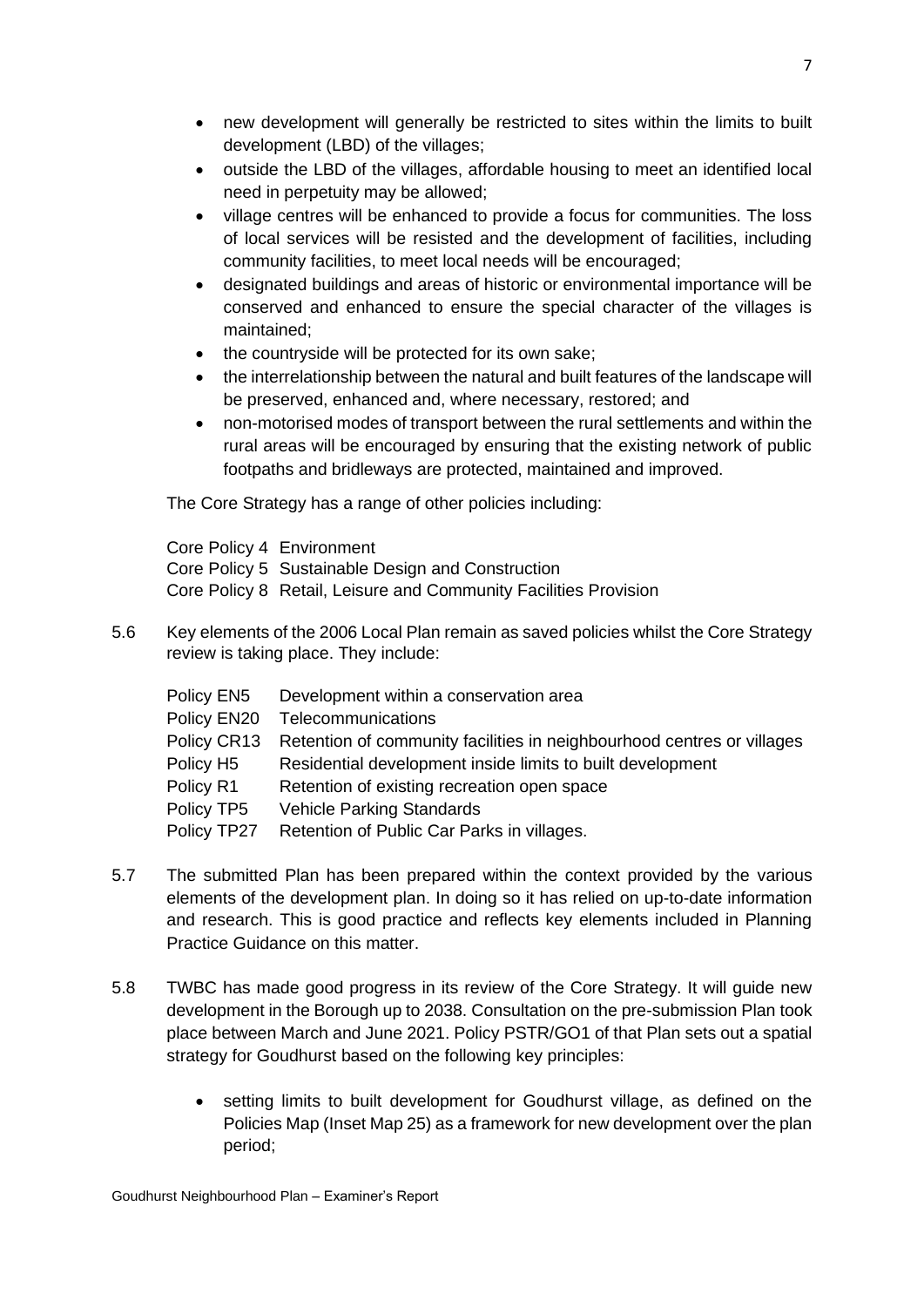- delivering approximately 26 new dwellings (40 percent as affordable housing) through the allocation of housing sites at land east of Balcombes Hill (Policy AL/G01) and Triggs Farm, Cranbrook Road (AL/G02);
- retaining the Balcombes Hill public car park; and
- seeking developer contributions, either in kind and/ or financial, from residential developments to an identified range of facilities.

Whilst the basic conditions assessment of the neighbourhood plan is against the adopted development plan, I have sought to ensure that the submitted Plan has an appropriate relationship with the emerging Core Strategy Review. This reflects national policy as set out in paragraph ID: 41-009-20190509 of Planning Practice Guidance. It also reflects the approach taken by GPC in assessing the policies in the submitted Plan both against the policies in the adopted development plan and those in the emerging Core Strategy Review.

# Unaccompanied Visit to the neighbourhood area

- 5.9 I visited the neighbourhood area on 26 May 2021. I was fortunate in selecting a dry and pleasantly warm day after a wet start to the month. I observed the social distancing measures that were in place at that time. I travelled to the parish along the A21 from the north. This highlighted the way in which the parish was positioned in the wider countryside in general, and within the High Weald AONB in particular.
- 5.10 I looked initially at Kilndown. I saw its isolated position in the AONB and the way in which it featured several green spaces in the heart of the village. I saw the Millennium Green by the Village Hall and the fascinating Quarry Pond. I looked at the Christ Church Churchyard. I saw the very ornate Beresford tomb and gravestone and the more modest Commonwealth Graves for members of the Home Guard.
- 5.11 I then drove to Goudhurst. I looked initially at the series of proposed Local Green Spaces (LGSS) off Lurkins Rise. I saw the significance of LGS AS19 and the extensive views over the wider countryside to the south of the village. I then walked into the village centre. In doing so I appreciated the nature of the village's location on a hill top and the implications of parked cars on the free flow of the A262. I sat for a while by the pond in the village centre and enjoyed its setting and sense of calm.
- 5.12 I then looked at the range of retail, commercial and community buildings in the village centre. I saw the way in which the various uses were accommodated in a range of interesting vernacular buildings of different ages and sizes. I also saw the significance of the Church in the wider village. I took some time to appreciate its setting and to take in the views of buildings to the north of Church Road and across the countryside to the south. I looked inside the Church and saw its lovely ceiling. I saw the list of historic benefactors in the entrance porch and the Millennium mosaic. The Church was operating an exemplary procedure for hand-sanitising.
- 5.13 I then walked to the eastern part of the village based on Beresford Road. I saw the scale and significance of the School. I took the opportunity to look at several of the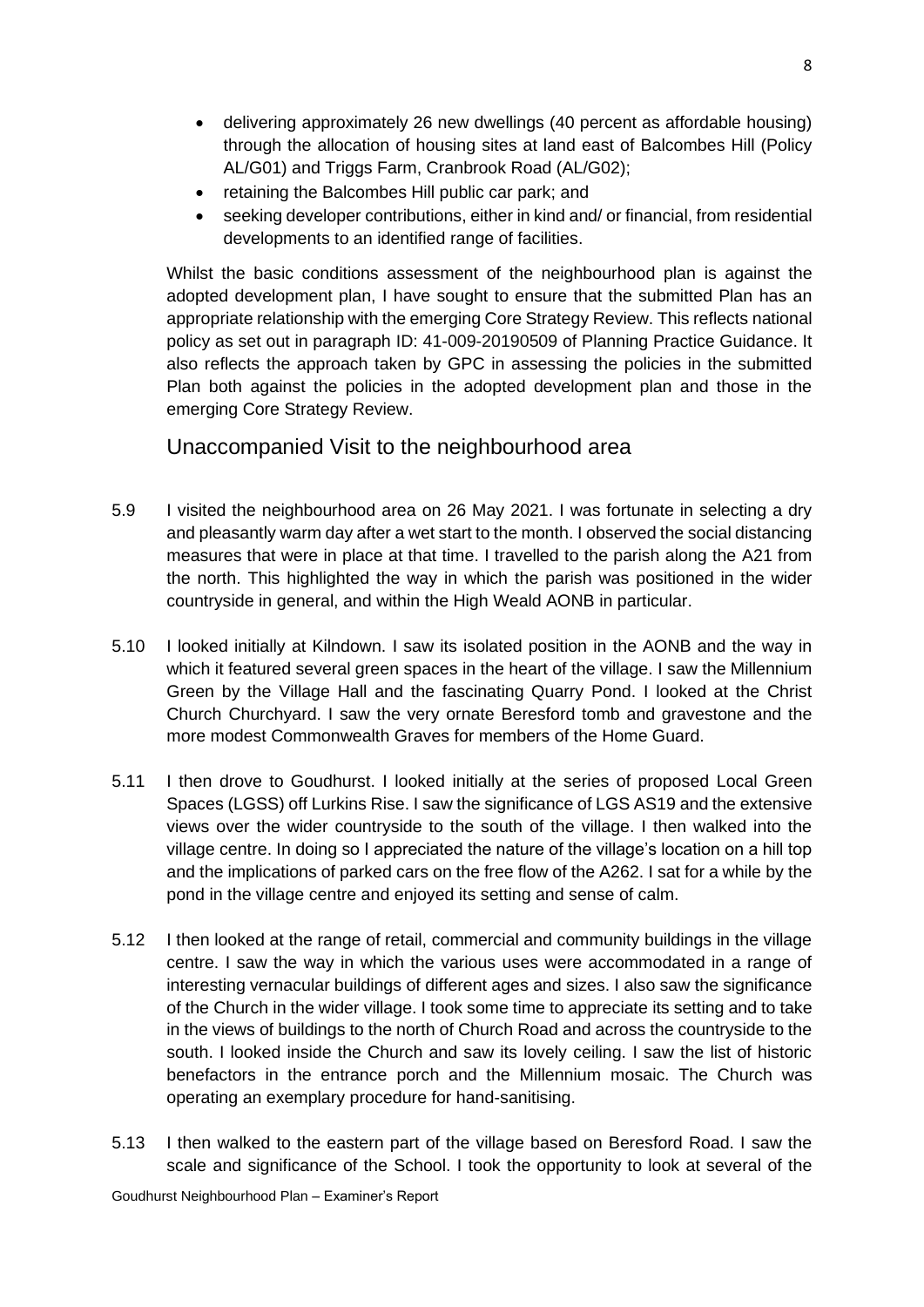proposed LGSs in the village. I walked into the Lower Glebe Field and saw its network of footpaths and the garden area in its north-western corner. I appreciated the extensive views to the south of the village. I then walked along Church Road to the concentration of LGSs between the two limits to built development. I walked along the footpath to the north of Five Fields into the Old Cricket Pitch. I saw the way in which it was naturally revegetating.

- 5.14 I then walked back into the main village and into North Road. I followed the footpath down into the fields to the west of the village. I saw their interesting structure, trees and field pattern.
- 5.15 I then drove to Curtisden Green. I saw the open character of the village and its relationship with the Bethany School. I looked at the three proposed LGSs. I saw how Firs Pitch created interesting levels within the wider village environment. I then drove to the former Blantyre Prison
- 5.16 I left the neighbourhood area along the B2079 towards Marden.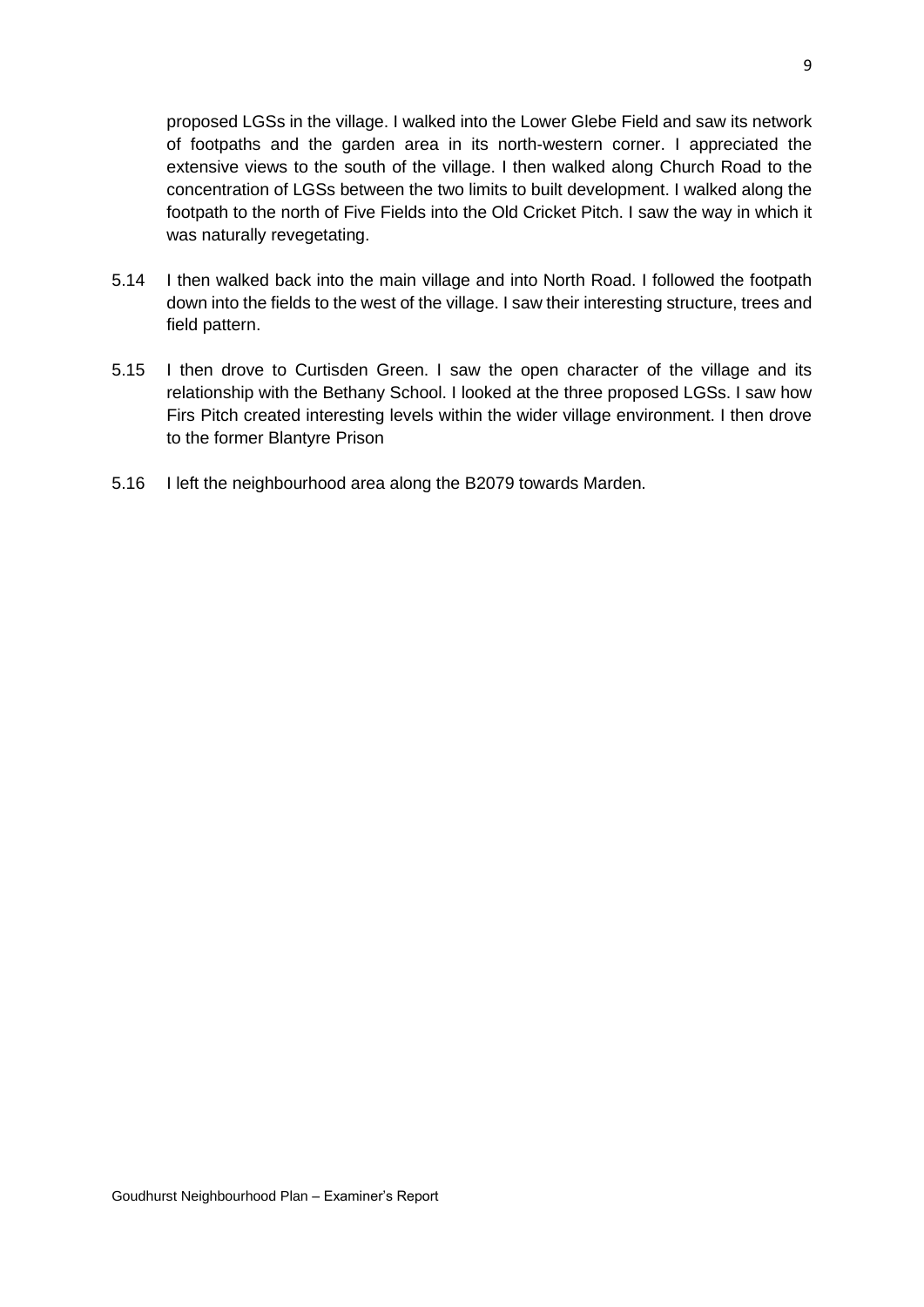# 6 The Neighbourhood Plan and the Basic Conditions

- 6.1 This section of the report deals with the submitted neighbourhood plan as a whole and the extent to which it meets the basic conditions. The submitted Basic Conditions Statement has helped considerably in the preparation of this section of the report. It is a well-presented and informative document. It is also proportionate to the Plan itself.
- 6.2 As part of this process I must consider whether the submitted Plan meets the Basic Conditions as set out in paragraph 8(2) of Schedule 4B of the Town and Country Planning Act 1990. To comply with the basic conditions, the Plan must:
	- have regard to national policies and advice contained in guidance issued by the Secretary of State;
	- contribute to the achievement of sustainable development;
	- be in general conformity with the strategic policies of the development plan in the area;
	- be compatible with European Union (EU) obligations and European Convention on Human Rights (ECHR); and
	- not breach the requirements of Chapter 8 of Part 6 of the Conservation of Habitats and Species Regulations 2017.
- 6.3 I assess the Plan against the basic conditions under the following headings:

National Planning Policies and Guidance

- 6.4 For the purposes of this examination the key elements of national policy relating to planning matters are set out in the National Planning Policy Framework (NPPF) issued in July 2021. The approach in the submitted Basic Conditions Statement is based on the 2019 version of the NPPF which was in force when the Plan was submitted. Where necessary I make specific comments in Section 7 of the report where there are differences between the two versions of the NPPF.
- .6.5 The NPPF sets out a range of core land-use planning issues to underpin both planmaking and decision-taking. The following are of particular relevance to the Goudhurst Neighbourhood Plan:
	- a plan led system in this case the relationship between the neighbourhood plan, the saved policies in the Local Plan, the policies in the Core Strategy and the policies in the Site Allocations Local Plan;
	- delivering a sufficient supply of homes;
	- building a strong, competitive economy;
	- recognising the intrinsic character and beauty of the countryside and supporting thriving local communities;
	- taking account of the different roles and characters of different areas;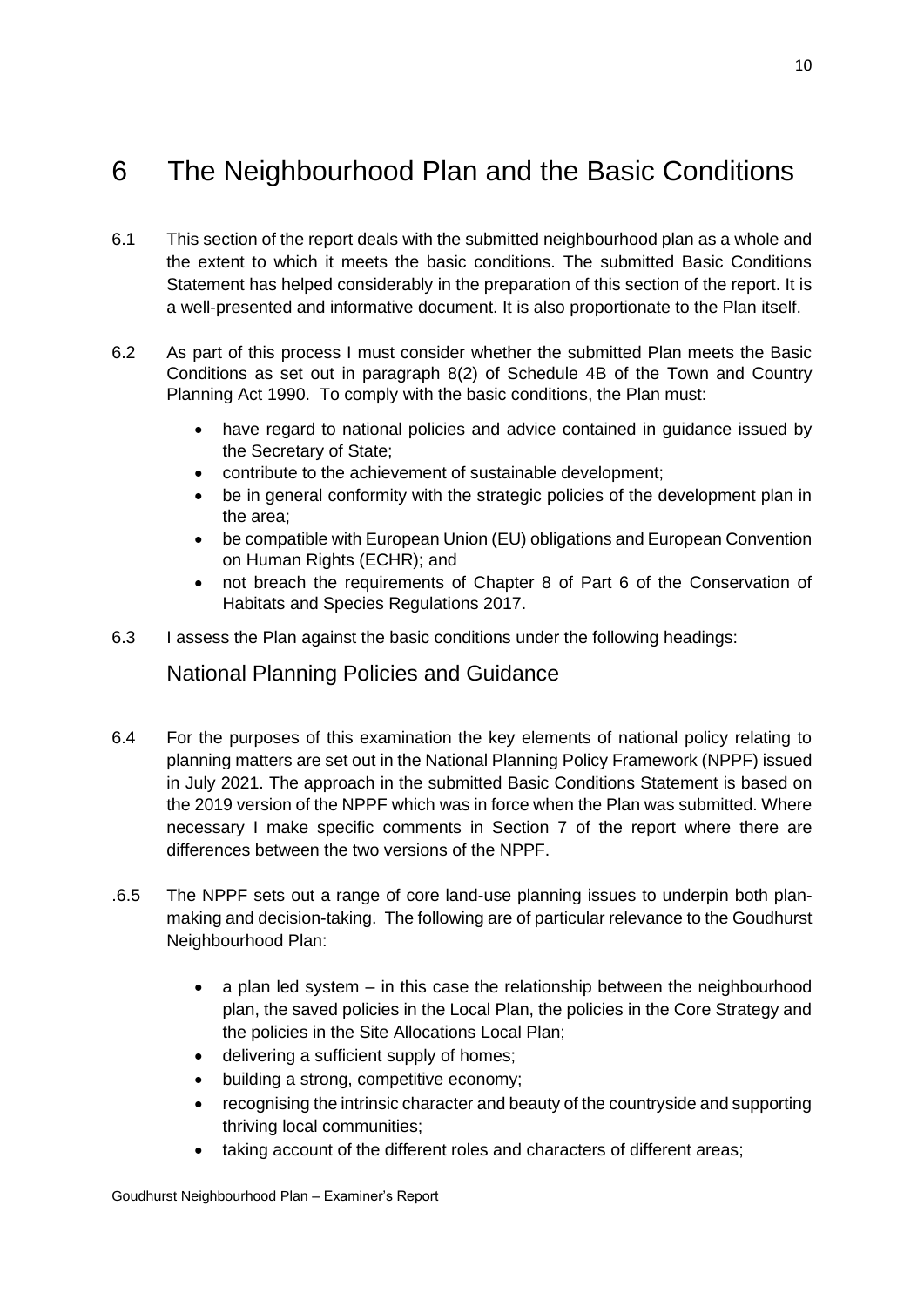- highlighting the importance of high-quality design and good standards of amenity for all future occupants of land and buildings; and
- conserving heritage assets in a manner appropriate to their significance.
- 6.6 Neighbourhood plans sit within this wider context both generally, and within the more specific presumption in favour of sustainable development. Paragraph 13 of the NPPF indicates that neighbourhoods should both develop plans that support the strategic needs set out in local plans and plan positively to support local development that is outside the strategic elements of the development plan.
- 6.7 In addition to the NPPF I have also taken account of other elements of national planning policy including Planning Practice Guidance and ministerial statements.
- 6.8 Having considered all the evidence and representations available as part of the examination I am satisfied that the submitted Plan has had regard to national planning policies and guidance in general terms. It sets out a positive vision for the future of the neighbourhood area. In particular it includes policies to stimulate rural employment and diversification and to safeguard the natural environment of the parish. It also proposes the designation of local green spaces. The Basic Conditions Statement maps the policies in the Plan against the appropriate sections of the NPPF.
- 6.9 At a more practical level the NPPF indicates that plans should provide a clear framework within which decisions on planning applications can be made and that they should give a clear indication of how a decision-maker should react to a development proposal (paragraph 16d). This was reinforced with the publication of Planning Practice Guidance in March 2014. Paragraph ID:41-041-20140306 indicates that policies in neighbourhood plans should be drafted with sufficient clarity so that a decision-maker can apply them consistently and with confidence when determining planning applications. Policies should also be concise, precise and supported by appropriate evidence.
- 6.10 As submitted the Plan does not fully accord with this range of practical issues. The majority of my recommended modifications in Section 7 relate to matters of clarity and precision. They are designed to ensure that the Plan fully accords with national policy.

# Contributing to sustainable development

6.11 There are clear overlaps between national policy and the contribution that the submitted Plan makes to achieving sustainable development. Sustainable development has three principal dimensions – economic, social and environmental. It is clear that the submitted Plan has set out to achieve sustainable development in the neighbourhood area. In the economic dimension the Plan includes policies to stimulate rural employment and diversification (Policies B1-B3). In the social role, it includes policies on community facilities (Policies C1-C4), local green spaces (Policy L9) and on housing types and sizes (Policies H1 and H4). In the environmental dimension the Plan positively seeks to protect its natural, built and historic environment. It has specific policies on design (Policy D1) and on a series of landscape and environmental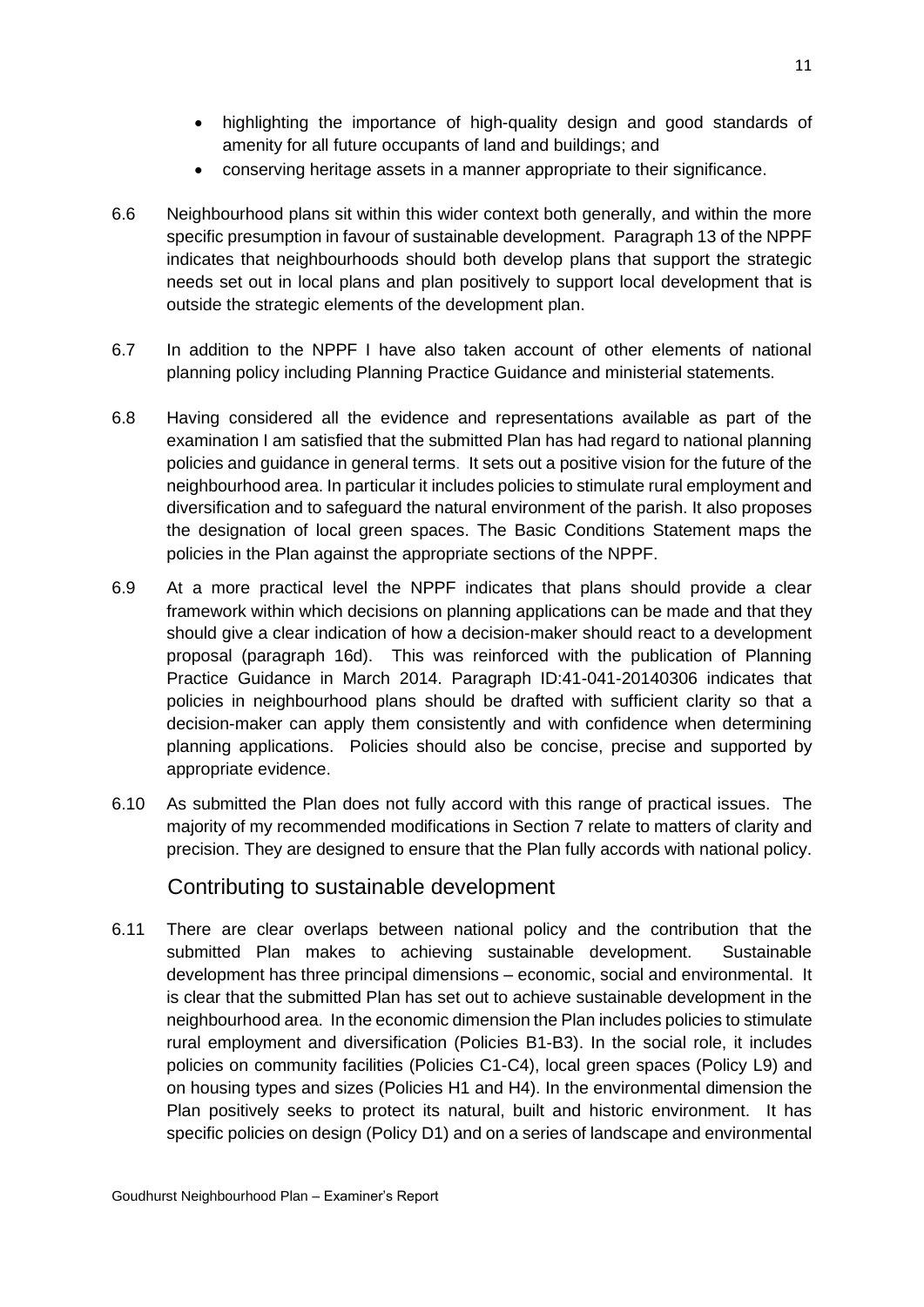matters (Policies L1-L10). The Parish Council has undertaken its own assessment of this matter in the submitted Basic Conditions Statement.

General conformity with the strategic policies in the development plan

- 6.12 I have already commented in detail on the development plan context in Tunbridge Wells Borough in paragraphs 5.4 to 5.8 of this report. I am satisfied that subject to the incorporation of the modifications recommended in this report that the submitted Plan is in general conformity with the strategic policies in the development plan.
- 6.13 I also consider that the submitted Plan delivers a local dimension to this strategic context. The Basic Conditions Statement helpfully relates the Plan's policies to policies in the development plan. Subject to the recommended modifications in this report I am satisfied that the submitted Plan is in general conformity with the strategic policies in the development plan.

European Legislation and Habitat Regulations – SEA

- 6.14 The Neighbourhood Plan General Regulations 2015 require a qualifying body either to submit an environmental report prepared in accordance with the Environmental Assessment of Plans and Programmes Regulations 2004 or a statement of reasons why an environmental report is not required.
- 6.15 In order to comply with this requirement GPC published a sustainability analysis. The report comments that the Plan has been developed in parallel with the new Tunbridge Wells Local Plan. In this context TWBC issued two Calls for Sites (in 2016 and 2017) that identified 26 sites in the parish. The Parish Council considered a process of site selection and decided to defer allocations to the Borough Council. The analysis comments that as sites are not allocated within the submitted Plan the overall sustainability analysis process is simplified.
- 6.16 The sustainability analysis is thorough and well-constructed. It assesses the policies against the Plan's objectives and the environmental implications of the policies themselves. Section 7 sets out a Policy Assessment where the Plan's policies are assessed using the scoring matrix identified in the Sustainability Analysis Scoping Document. The process recognises that there are inherent conflicts between objectives for example business growth is incompatible with climate change and energy and to simplify the overall process, where these conflicts exist, an assessment measure has not been taken. The associated table provides a detailed assessment of each relevant policy by objective. Scores are shown as positive or negative in a range of  $+3$  to  $-3$ .

# European Legislation – Habitats Regulations Assessment

6.17 In order to comply with legislative requirements TWBC published a separate Habitats Regulations Assessment (HRA) of the Plan. It takes account of the likely effects of development in the neighbourhood area on the Ashdown Forest SPA and SAC site. It concludes that the Plan is not considered to have the potential to cause a likely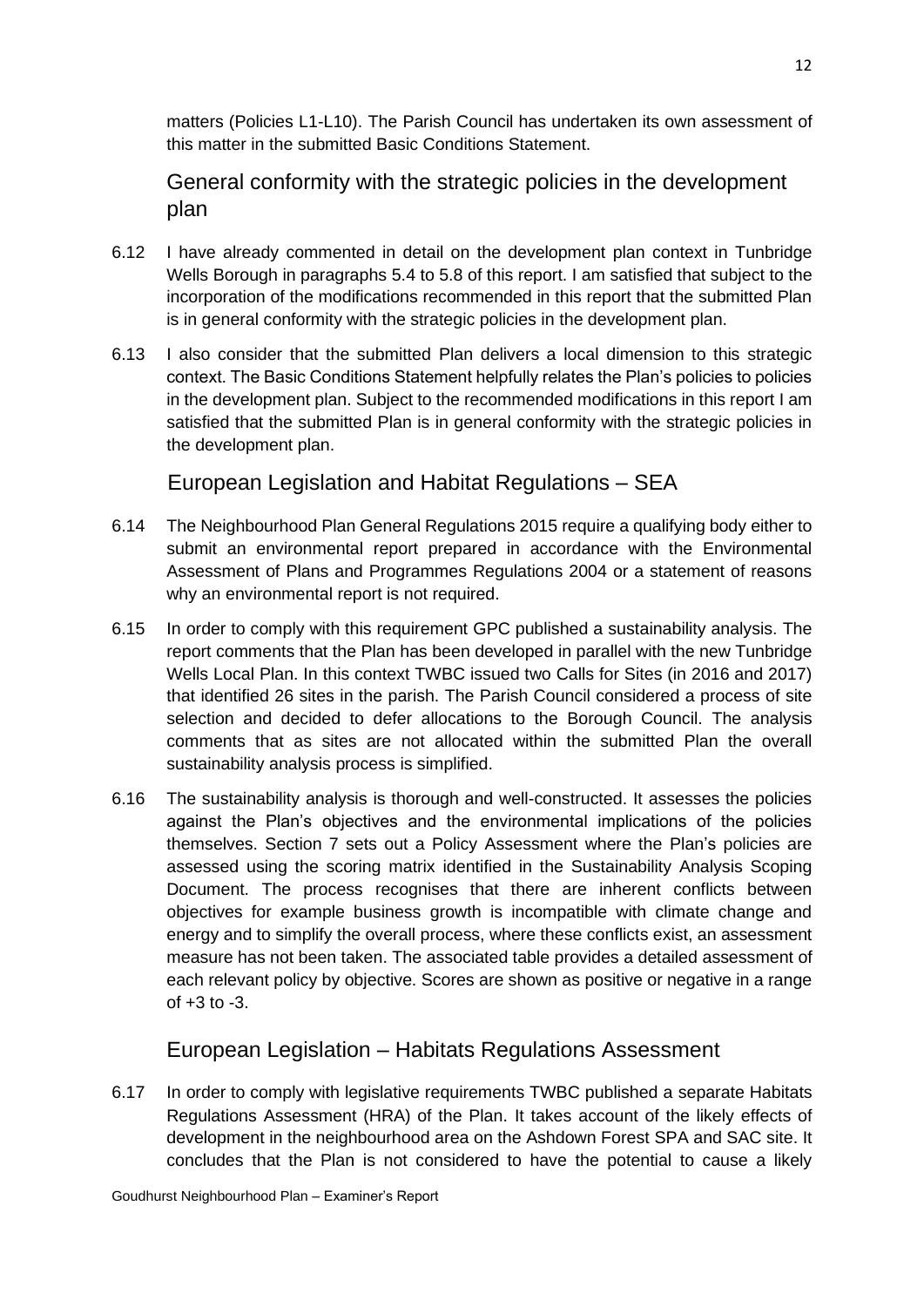significant adverse effect on this or another other European protected site. It also concludes that there will be no likely significant in-combination effects. Its level of detail provides assurance that this important matter has been comprehensively addressed.

- 6.18 The screening report includes the response received from Natural England as part of the required consultation. In doing so they provide assurance to all concerned that the submitted Plan takes appropriate account of important ecological and biodiversity matters.
- 6.19 Having reviewed the information provided to me as part of the examination, I am satisfied that a proportionate process has been undertaken in accordance with the various regulations. In the absence of any evidence to the contrary, I am entirely satisfied that the submitted Plan is compatible with this aspect of European obligations.

# Human Rights Act

6.20 In a similar fashion I am satisfied that the submitted Plan has had regard to the fundamental rights and freedoms guaranteed under the European Convention on Human Rights (ECHR) and that it complies with the Human Rights Act. On the basis of all the evidence available to me, I conclude that the submitted Plan does not breach, nor is in any way incompatible with the ECHR.

### Summary

6.21 On the basis of my assessment of the Plan in this section of my report I am satisfied that it meets the basic conditions subject to the incorporation of the recommended modifications contained in this report.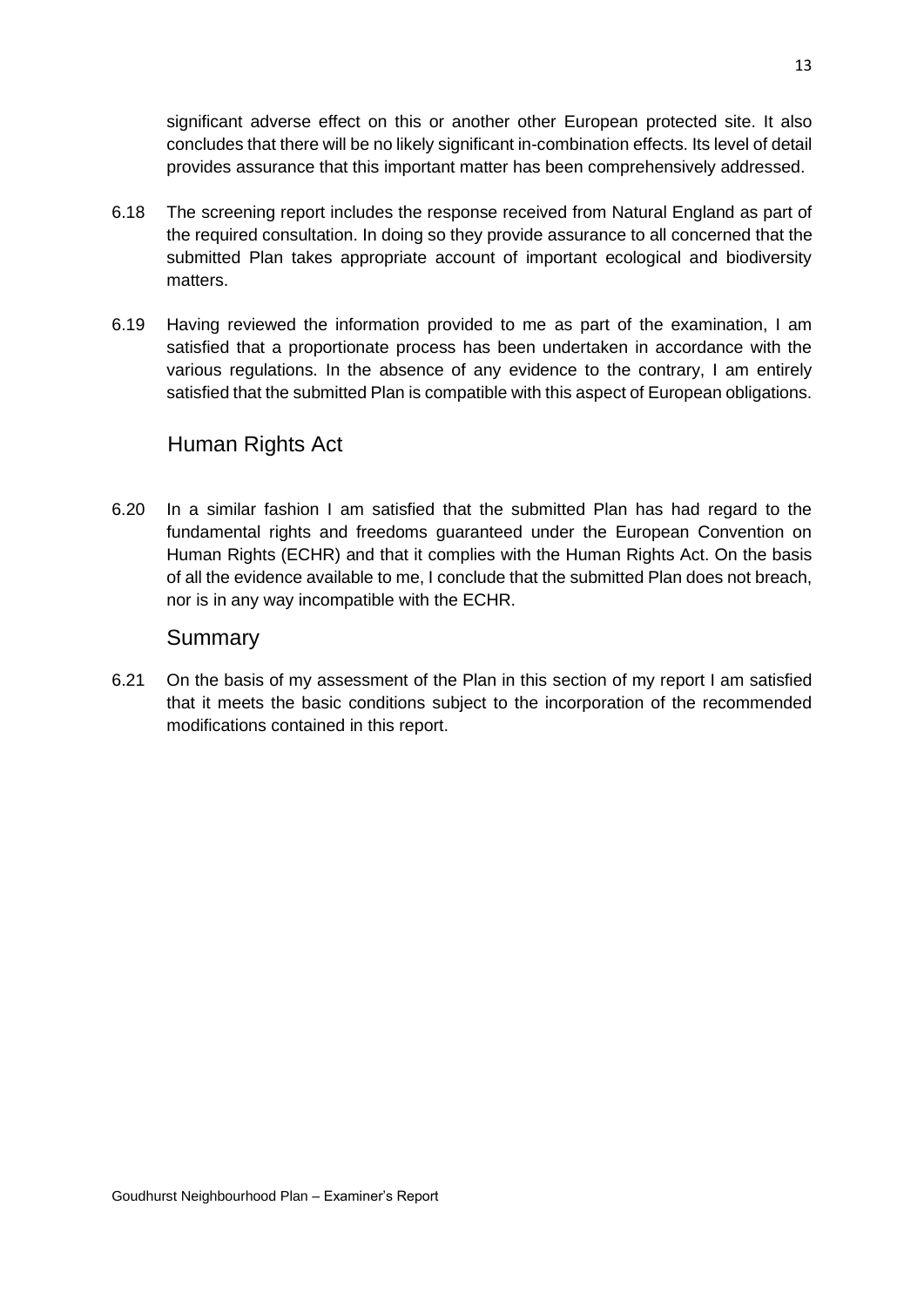# 7 The Neighbourhood Plan policies

- 7.1 This section of the report comments on the policies in the Plan. In particular, it makes a series of recommended modifications to ensure that the various policies have the necessary precision to meet the basic conditions.
- 7.2 My recommendations focus on the policies themselves given that the basic conditions relate primarily to this aspect of neighbourhood plans. In some cases, I have also recommended changes to the associated supporting text.
- 7.3 I am satisfied that the content and the form of the Plan is fit for purpose. It is distinctive and proportionate to the neighbourhood area. The wider community and the Parish Council have spent time and energy in identifying the issues and objectives that they wish to be included in their Plan. This sits at the heart of the localism agenda.
- 7.4 The Plan has been designed to reflect Planning Practice Guidance (Section 41-004- 20190509) which indicates that neighbourhood plans must address the development and use of land. It includes a series of non-land use Parish Actions which are separately listed in Section 13.
- 7.5 I have addressed the policies in the order that they appear in the submitted plan. The community aspirations are addressed after the policies.
- 7.6 For clarity this section of the report comments on all policies whether or not I have recommended modifications in order to ensure that the Plan meets the basic conditions.
- 7.7 Where modifications are recommended to policies they are highlighted in bold print. Any associated or free-standing changes to the text of the Plan are set out in italic print.

# General Comments

- 7.8 The Plan has been prepared in a very effective fashion. It is helpfully supported by figures and maps. The distinction between the supporting text and policies is very clear. In addition, the vision and the objectives of the Plan provide a very helpful context for the subsequent policies.
- 7.9 The presentation of the Plan is very impressive. It makes good use of colour, design and layout. It would comfortably sit as part of the wider development plan in the event that it was 'made'.

The initial sections of the Plan (Sections 1-5)

- 7.10 These elements of the Plan set the scene for the policies. They are commendable in the way that they are proportionate to the neighbourhood area and the Plan's policies.
- 7.11 The 'Reading this Document' section is particularly helpful and informative. It identifies that each policy is described with the background and reasons for including it, the policy itself and a summary of its intent. The table on page 4 summarises these arrangements in a very clear fashion.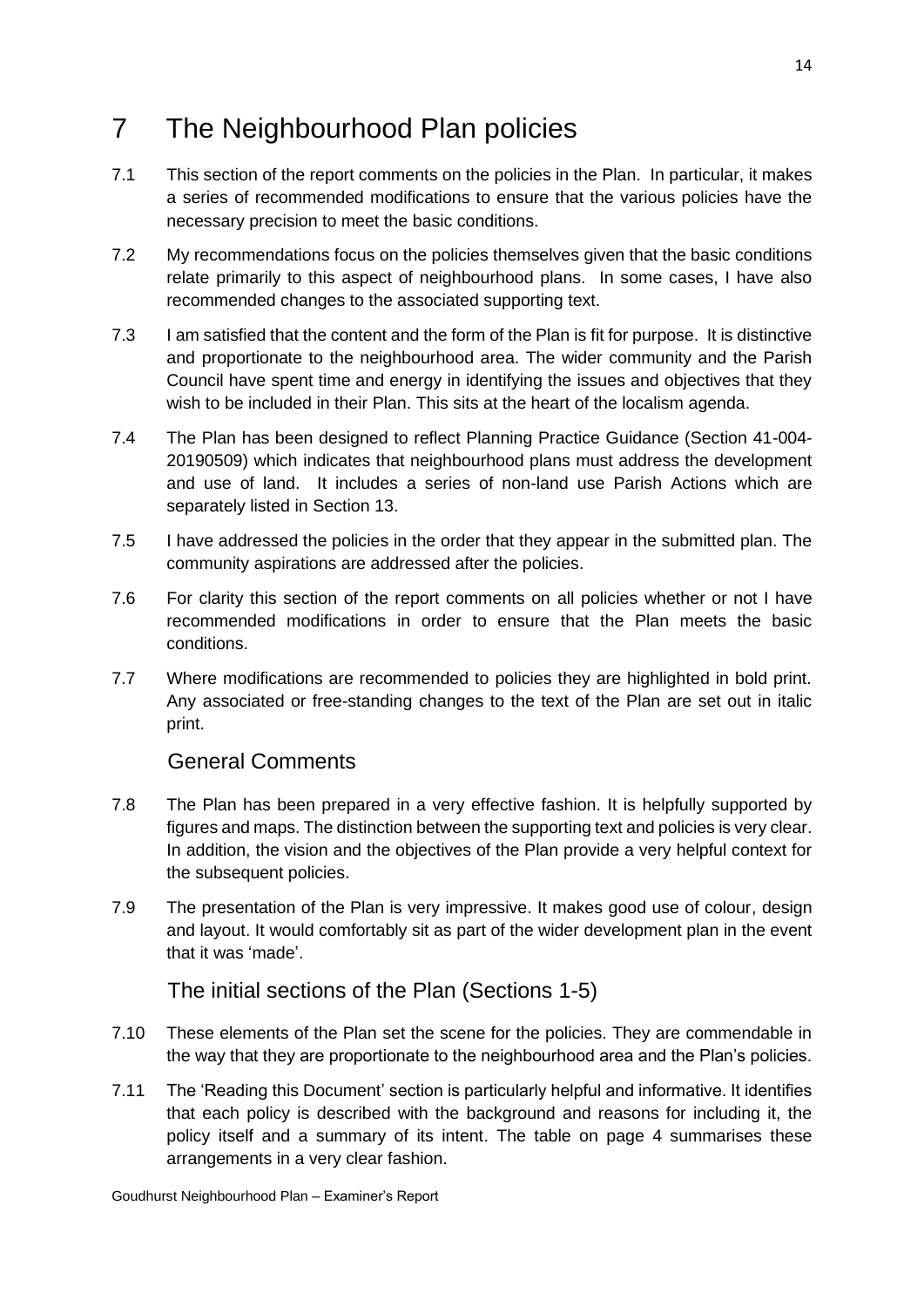- 7.12 Section 1 (Purpose) identifies how the Plan has responded to the neighbourhood plan agenda both nationally and in the Borough. It identifies the neighbourhood area and the Plan period.
- 7.13 Section 2 describes the way in which the Plan was prepared and refined after the presubmission consultation. It overlaps with the submitted Consultation Statement.
- 7.14 Section 3 comments about the history of the parish. It is interesting both in its own right and in how it underpins the approach in some of the policies. Indeed, as paragraph 37 of the Plan comments 'the Parish still has many of the characteristics of its earlier times. Medieval properties, particularly in Goudhurst High Street, have changed little and the countryside is renowned for its medieval field patterns. The Church of St Mary the Virgin remains standing firm at the highest point of the Parish and from the top of its tower the Parish unfolds'
- 7.15 Section 4 sets out the Vision, Goals and objectives for the Plan. The table in paragraph 44 helpfully sets out the way in which the objectives deliver the various goals
- 7.16 Section 5 summarises the policies and the associated policy intent.
- 7.17 The remainder of this section of the report addresses each policy in turn in the context set out in paragraphs 7.5 to 7.7 above.

# Policy L1 Development within the AONB

- 7.18 This policy comments about proposed development within the High Weald Area of Outstanding Natural Beauty (AONB). It requires that development proposes meet the objectives of the AONB Management Plan.
- 7.19 The incorporation of significant elements of the parish within the AONB reflects its natural setting in the High Weald. It is an important component of the local environment
- 7.20 The approach in the policy is generally appropriate. However, its focus is on compliance with the High Weald AOMB Management Plan. The Management Plan is an excellent document. However, it is not part of the development plan. On this basis I recommend that the policy takes on a more general nature and that the reference to the AONB Management Plan is repositioned into the supporting text. Otherwise, the policy meets the basic conditions. It will play a major part in delivering the environmental dimension of sustainable development.

#### **Replace the policy with:**

**'Development proposals in the High Weald AONB should, where appropriate, make a positive contribution towards the conservation and enhancement the natural beauty of the designated landscape'**

*At the end of paragraph 58 add: 'Policy L1 comments generally about development proposals in the AONB. Where appropriate development proposals should demonstrate the way in which they would deliver key elements of the High Weald AONB Management Plan'*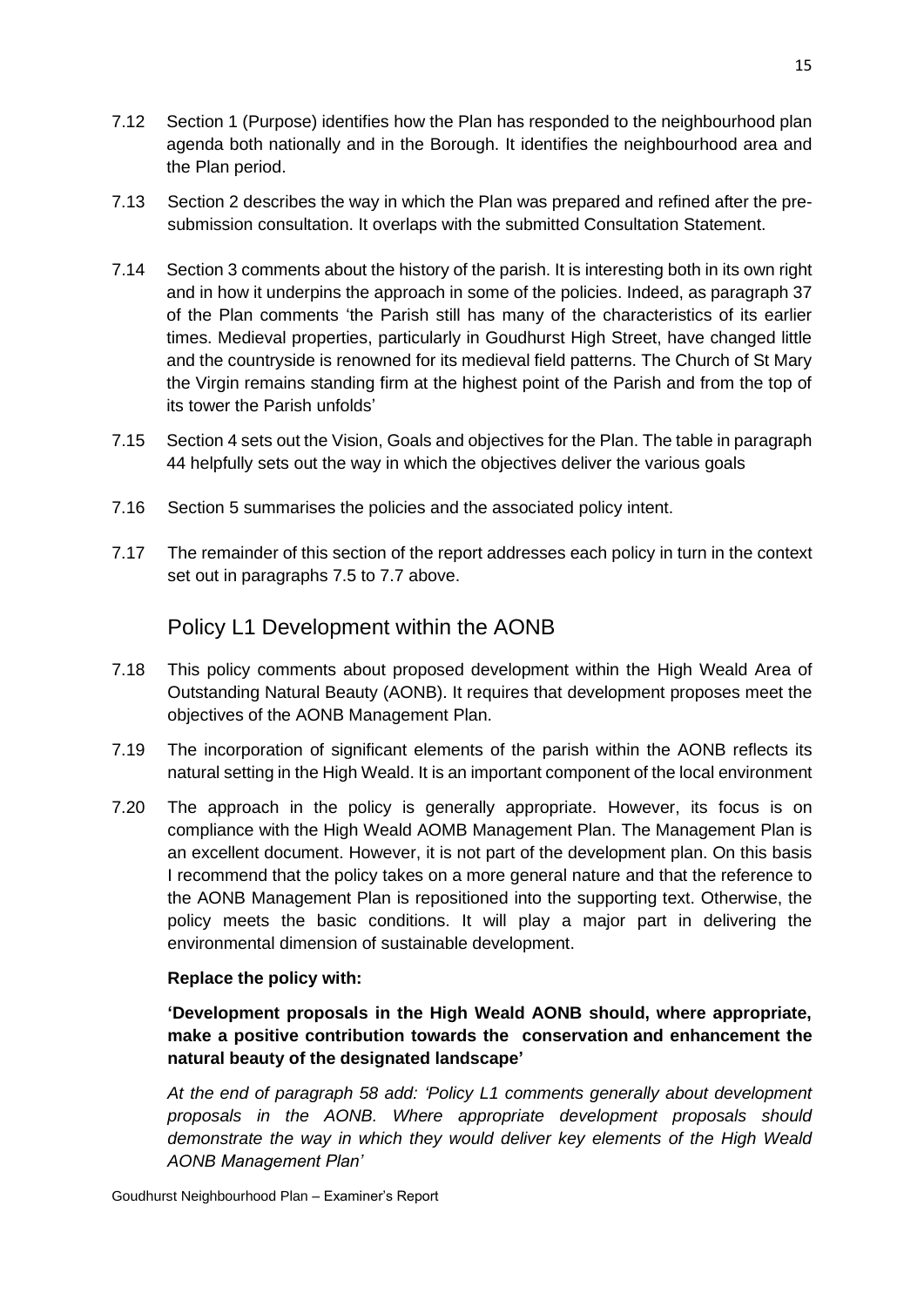# Policy L2 Development Outside the AONB

- 7.21 This policy continues the theme of Policy L1. In this case it requires that development outside the AONB does not detract from the character or setting of the AONB.
- 7.22 The policy has an unusual structure which takes a negative approach to this issue. I recommend that the policy is recast so that it sets out the positive expectations of the Plan and sets out the implications of not doing so.

#### **Replace the policy with:**

**'Development proposals outside the AONB should be designed to safeguard the environment, character and landscape setting of the AONB.** 

**Development proposals which would harm or detract from the environment, character and landscape setting of the AONB will not be supported'**

Policy L3 Retain the Profile of our Hilltop Villages

- 7.23 This policy sets out to safeguard the profile and setting of the three hilltop villages in the parish. It overlaps with the more general approach of Policy L1.
- 7.24 The policy meets the basic conditions

Policy L4 Conserve Landscape and Heritage Assets

- 7.25 This policy comments that development proposals must conserve the historic landscape of the Parish and the settings of its heritage assets
- 7.26 Paragraphs 73 and 74 of the Plan identify the range of heritage assets in the parish.
- 7.27 The policy takes an appropriate approach towards this important matter. Whilst it adds little to national and local policies, heritage assets are an important part of the character of the parish. In this context the Plan wishes to reflect this part of the character of the parish. I recommend a modification to the policy to ensure that it has regard to the contents of Section 16 of the NPPF. Otherwise, it meets the basic conditions and will do much to deliver the environmental dimension of sustainable development.

**Replace the policy with: 'Development proposals should preserve and enhance the historic landscape of the Parish, and its heritage assets and their settings in a manner appropriate to their significance'**

Policy L5 Gap between Goudhurst Limits to Built Development

- 7.28 This policy comments that development proposals must maintain the separate identity and character of the two Goudhurst settlements and avoid their coalescence or the erosion of the undeveloped gap.
- 7.29 I looked at the proposed Gap carefully during the visit. I saw that it clearly defines the character and appearance of the built-up part of the village. As the Plan describes the characters of Goudhurst village and the Chequers area are distinct. Goudhurst village is defined by its medieval High Street whereas the Chequers area consists of primarily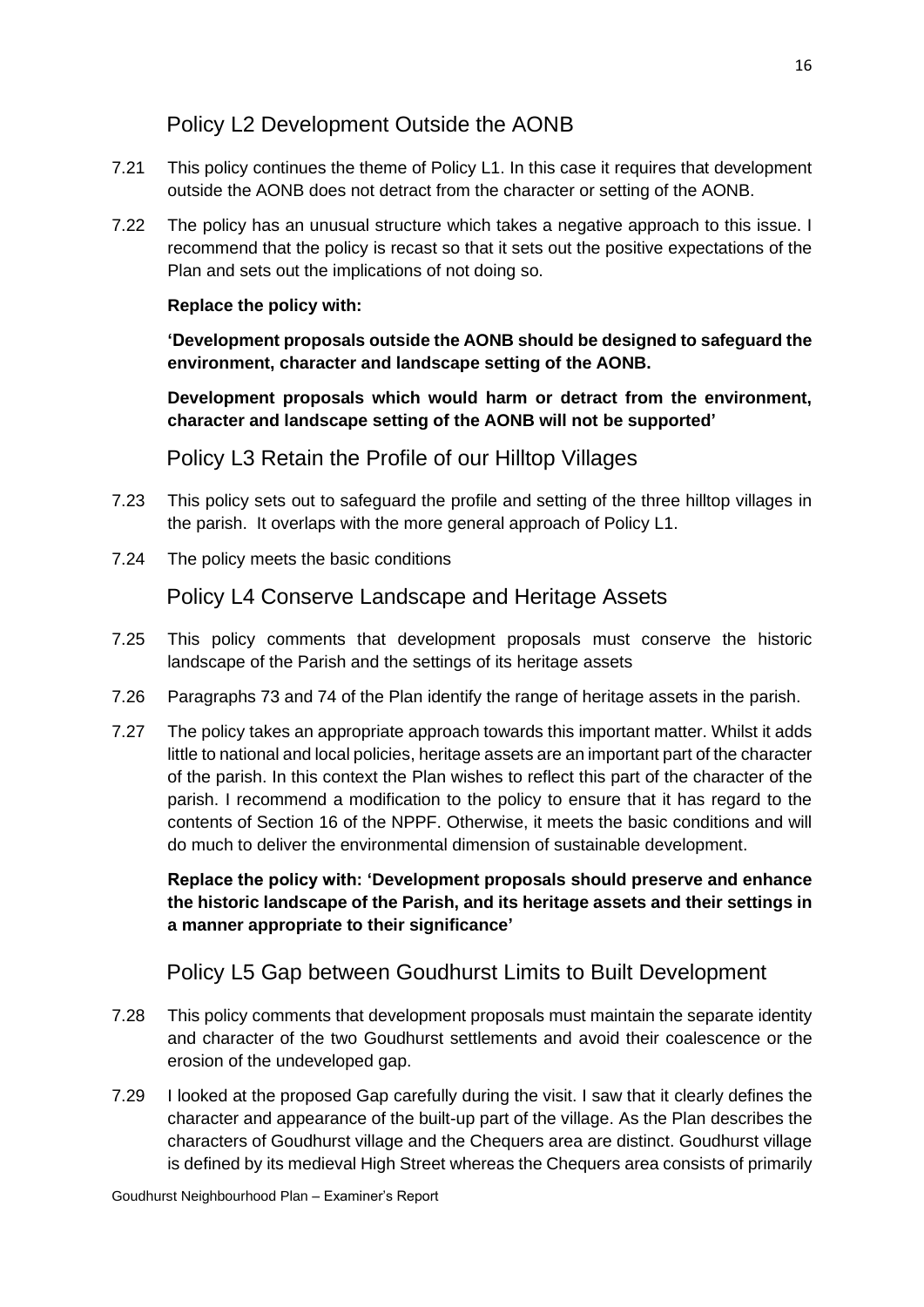Victorian and later houses. The gap separating them is made up of a large triangle of land to the south and an open field, crossed by two footpaths to the north, which afford views to the Greensand Ridge some 25 miles to the north. The gap, with its winding road, provides road users with a strong sense of transition as they pass through the area.

- 7.30 I am satisfied that the policy serves a clear purpose in the wider context of the parish. It reflects the layout and form of the two separate settlements. In terms of its details the effect of the policy is generally clear. However, it requires that developments avoid the coalescence of the two Goudhurst settlements or the erosion of the undeveloped gap. In this context the first element is unnecessary given that such an outcome would be well beyond that required in the second element that any development should not erode the undeveloped Gap. I recommend a modification to the policy to this effect. Nonetheless I recommend that the issue of the coalescence of the two settlements is incorporated in the supporting text. Given the importance of this matter I also recommend that the map of the Gap to the left of the text to paragraph 85 is replaced by one of a scale similar to Maps 7.13-7.15 which show the proposed Local Green Spaces
- 7.31 The proposed designation of the Gap overlaps with the proposed designation of Local Green Spaces in Policy L9 of the Plan. I address this matter later in this report.

#### **Replace the policy with: 'Development proposals should maintain the separate identity and character of the two Goudhurst settlements and avoid the erosion of the undeveloped gap'**

*At the end of paragraph 86 add: 'This approach would particularly apply to proposals which would lead to the coalescence of the two settlements. This outcome would significantly and unacceptably affect the character and appearance of the two settlements'*

*Replace the map of the Gap to the left of the text to paragraph 85 by one of a scale similar to Maps 7.13-7.15 which show the proposed Local Green Spaces*

# Policy L6 Biodiversity

- 7.32 This policy sets out an ambitious approach towards securing a biodiversity net gain from new developments. The supporting text sets out details about existing biodiversity in the parish.
- 7.33 In general terms the policy meets the basic conditions. I recommend detailed modifications to ensure that it meets the basic conditions and brings the clarity requited by the NPPF.

#### **In the first sentence replace 'must' with 'should'**

**In the second sentence replace 'considered' with 'supported'**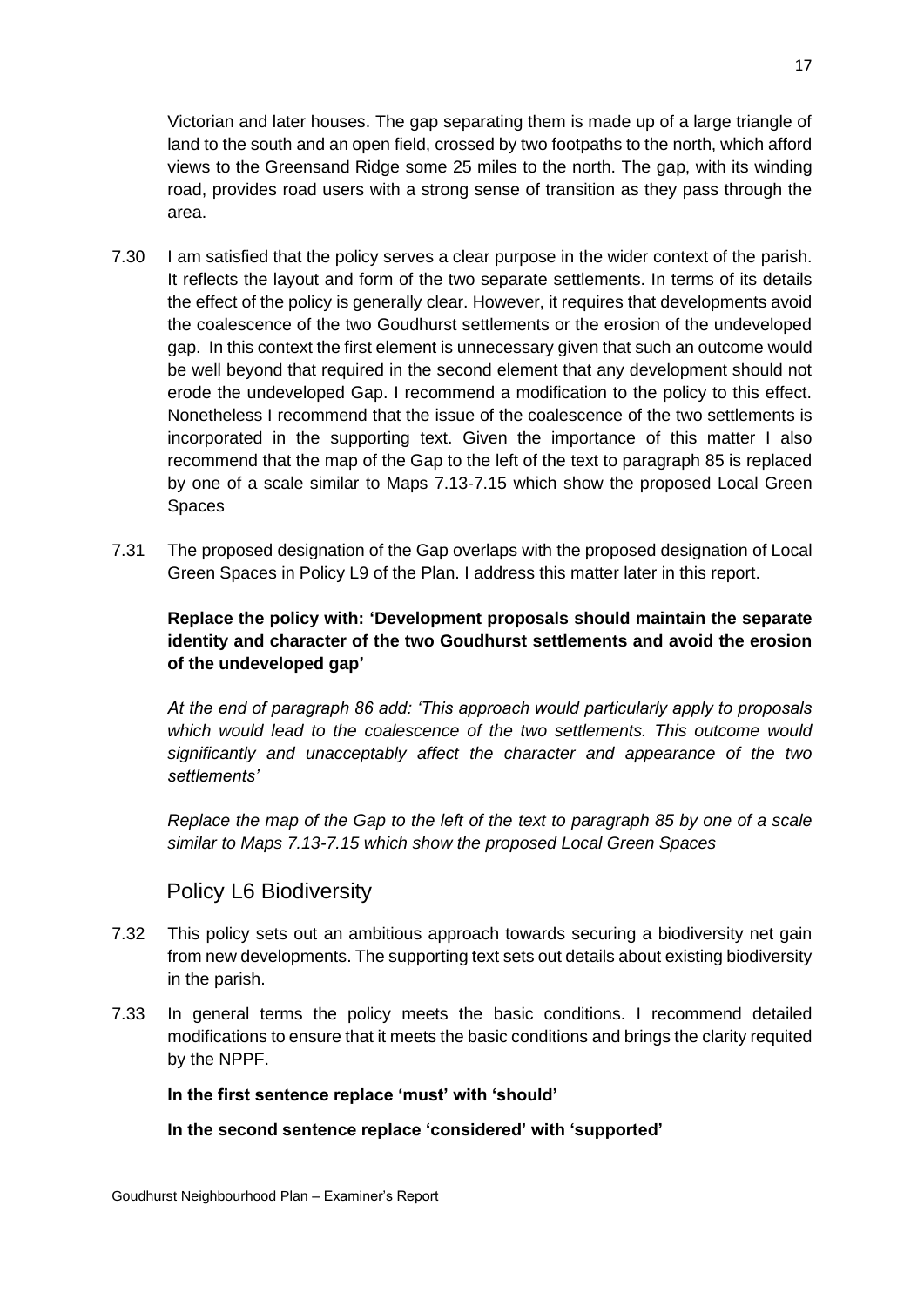# Policy L7 Trees

- 7.34 This policy seeks to celebrate the importance of trees in the parish. Its approach is that development that undermines the future health of, or results in the loss of, ancient woodland, protected trees and veteran trees will not be permitted.
- 7.35 The approach taken in the policy has regard to national policy and reflects the sylvan character of the parish. I recommend that the first sentence of the policy is recast so that it explains the approach in a more positive fashion. Its effect however remains unchanged. I also recommend that the second sentence is repositioned into the supporting text as it addresses process requirements (a tree survey) rather than setting out a policy requirement.

**Replace the policy with: 'Development proposals should safeguard the future health and retention of ancient woodland, protected trees and veteran trees. Development proposals which would unacceptably impact on the future health and retention of ancient woodland, protected trees and veteran trees will not be supported'**

*After the second sentence of paragraph 101 add: 'Development proposals should be accompanied by a tree survey that establishes the health and expected longevity of any affected trees'*

Policy L8 Protect dark Skies 'Nightscape' and minimise Light Pollution

- 7.36 This policy seeks to safeguard the dark skies environment of the parish. It includes detailed elements on external lighting, light spill and the justification for the lighting sought.
- 7.37 The neighbourhood area benefits from dark skies and GPC has consistently supported a dark skies policy to protect the natural beauty of the night sky. GPC also aims promote the appreciation of the quality of the rural 'nightscape' and encourage the removal of unnecessary and/or inappropriate lighting or, where warranted, a suitable replacement. The intent of the policy is to ensure that the night-time character of the Parish is not diminished.
- 7.38 The policy sets out a positive approach to this matter. Nevertheless, its first part is supporting text (about the assessment process) rather than policy. I recommend its deletion and repositioning in the supporting text. I recommend detailed modifications to the remainder of the policy to bring the clarity required by the NPPF. This includes a reordering of the elements of the policy so that they have a natural flow. Otherwise, it meets the basic conditions.

#### **Delete the first paragraph of the policy.**

**Reverse the order of the three remaining paragraphs so that the fourth (as submitted) becomes the first.**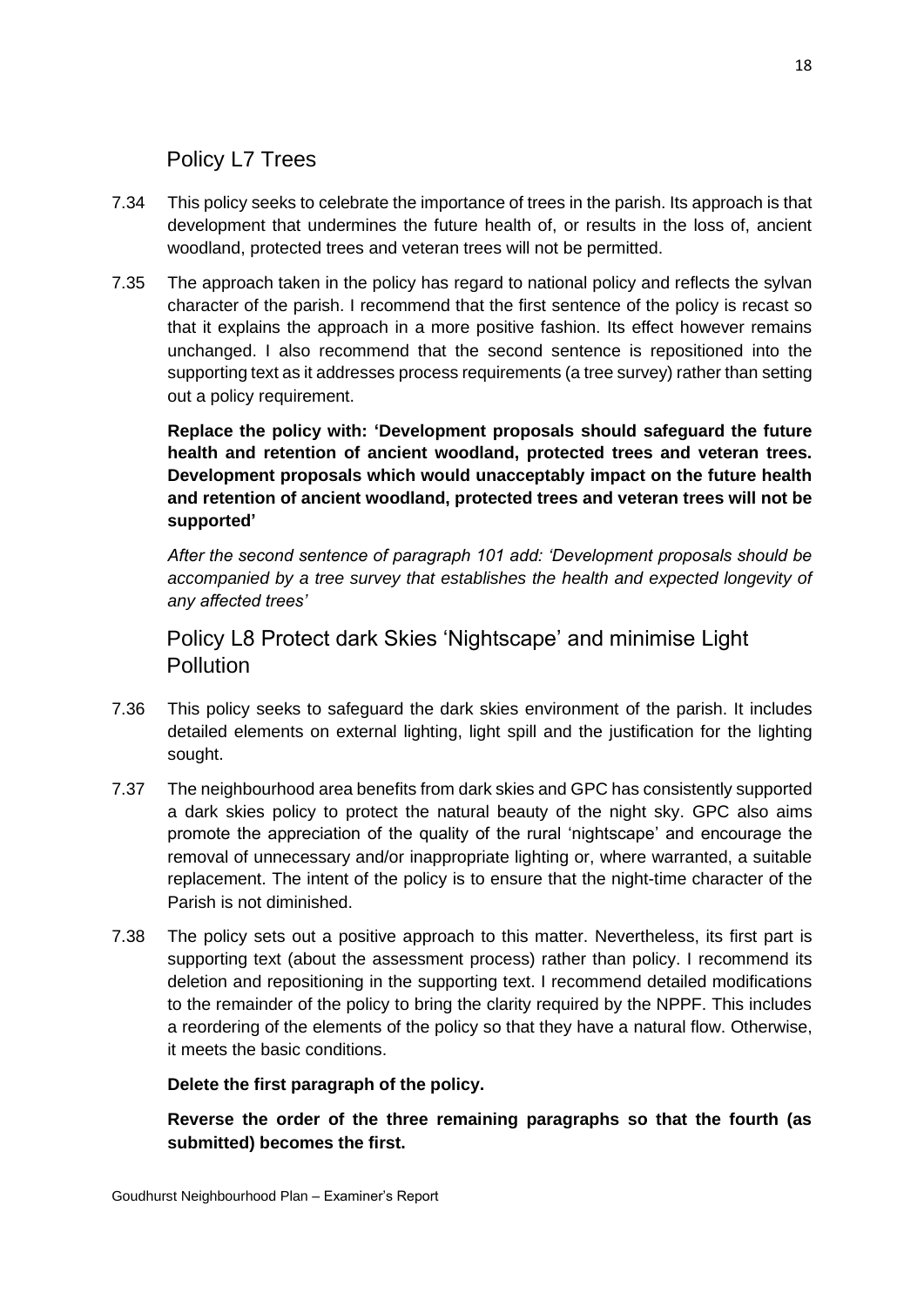**Replace the first sentence of the second part of the policy (as submitted) with: 'Where it can be demonstrated as meeting an essential purpose, external lighting (including temporary lighting and lighting of sports facilities) should be of a sensitive and proportionate nature'** 

Policy L9 Local Green Spaces

- 7.39 This policy proposes the designation of a series of local green spaces (LGSs). The proposed LGSs have been measured against the criteria set out in the NPPF and Planning Practice Guidance (PPG) on this matter.
- 7.40 Further detailed information about the proposed LGSs is contained Local Green Spaces Assessment and Allocation document. It includes details of the overall assessment process, the criteria for acceptance or rejection at both stages of the analysis and the rationale for the inclusion of each LGS.
- 7.41 The policy approach sets out to safeguard the identified LGSs and largely follows the equivalent approach in the NPPF. I looked at the proposed LGS very carefully during my visit. I paid particular attention to the proposed LGSs which attracted representations.
- 7.42 The representations raise three related matters. The first is the relationship between the proposed LGSs in the submitted neighbourhood plan and the proposed LGSs identified in the emerging Tunbridge Wells Local Plan 2038. The second and third are detailed objections to the designation of LGS 102 (by Mr Henley) and to LGS AS1 and AS2 (by Bethany School). I address these matters in turn below

Relationship between LGSs in the submitted neighbourhood plan and in the emerging Local Plan

- 7.43 The neighbourhood plan and the emerging Local Plan have been prepared at largely the same time. There has been commendable collaboration between TWBC and GPC on this matter. Indeed, as GPC comments in its response to the clarification note 'our identification of green spaces in the community and the creation of our list was a joint enterprise with TWBC. Each site was visited and discussed together. Our methodology is broadly similar although there has been some divergence in a small number of identified sites since our last meeting with TWBC was in September 2020. At that meeting TWBC noted they were reviewing the designation of churchyards as they considered they already have protection under the NPPF'
- 7.44 TWBC published its emerging Local Plan in March 2021. It was underpinned by the LGS Assessment (February 2021). It includes a very similar package of proposed LGSs in Goudhurst parish to those in the submitted neighbourhood plan. Nevertheless, it does not include the following four LGSs as included in the neighbourhood plan (and for the following reasons)

LGS100 Goudhurst Cemetery – considered to be sufficiently protected under other local and/or national designations and Policies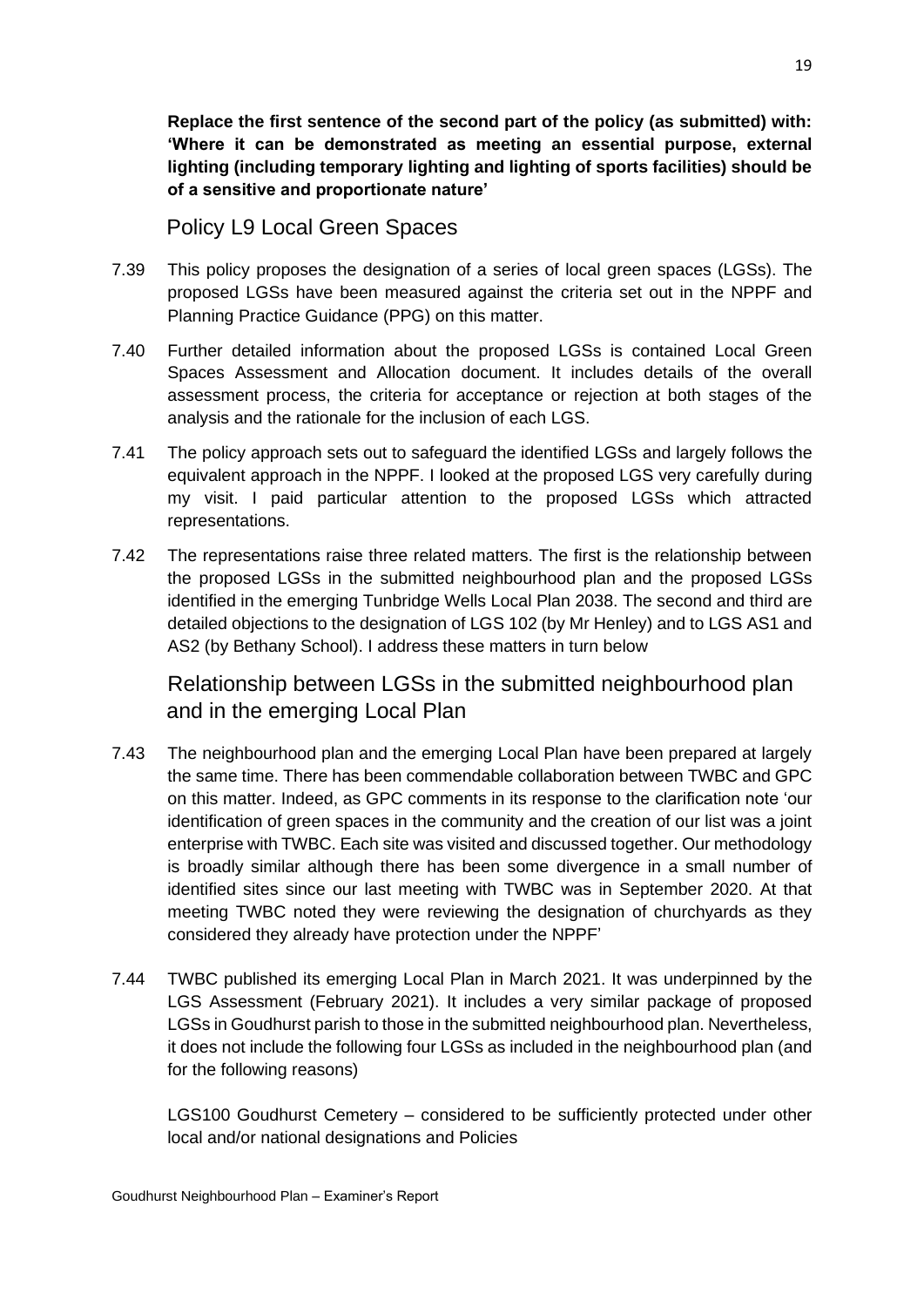AS20 Green Space adjacent to Lurkins Rise, Goudhurst – considered that there is insufficient evidence that this site meets the designation criterion of 'demonstrably special'

LGS105 Kilndown Churchyard – considered that there sufficiently protected under other local and/or national designations and Policies

AS2 Field to the south of Firs Pitch, Curtisden Green -considered that there is insufficient evidence that this site meets the designation criterion of 'demonstrably special'

- 7.45 In terms of the proposed LGS100 and LGS105 I am satisfied that the two sites meet the criteria for LGS designation and for the reasons set out in the LGS Assessment produced by GPC. In relation to LGS 100 the proposed green space contains historical graves as well as the land allocated for new graves. The site is local in character and is well-maintained by GPC. Local residents visit their family graves regularly. This site is demonstrably special to the local community for its historic significance and as a beautiful and tranquil environment. In relation to LGS105 the green space is significant in that it protects the setting of the listed building and allows views of the church from all sides and views from it through the Conservation Area. The site also includes the old village burial ground. This site is demonstrably special to the local community for its historic significance and as a tranquil environment.
- 7.46 The proposed designation of LGS AS20 raises a different set of issues. It is a small area of incidental open space within the Lurkins Rise development in Goudhurst and is dominated by a mature oak tree. Whilst it is a pleasant open space it is little different in character and appearance from other incidental open spaces in residential areas in the parish. In these circumstances I am not satisfied that it is 'demonstrably special' and as such meets the high tests for LGS designation in the NPPF. I recommend its deletion from the Plan.
- 7.47 I address proposed LGS AS2 later in this report given that it has attracted a specific representation from the owner concerned.

# LGS102

- 7.48 This parcel of land is located to the immediate east of Goudhurst. I looked at it carefully during my visit. In addition, I have carefully considered the representation made by Mr Henley on this matter. The representation comments that the parcel of land does not satisfy criteria outlined in national policy and therefore should not be designated as a LGS. Furthermore, it contends that the site is already protected from inappropriate development by national and local policies regarding development in open countryside and that the potential for development is further restricted by the site's location within the High Weald AONB and the Goudhurst Conservation Area.
- 7.49 The site is a parcel of grassland located between the two parts of Goudhurst and to the immediate north of Church Road. It is 1.05 hectares in size. The northern boundary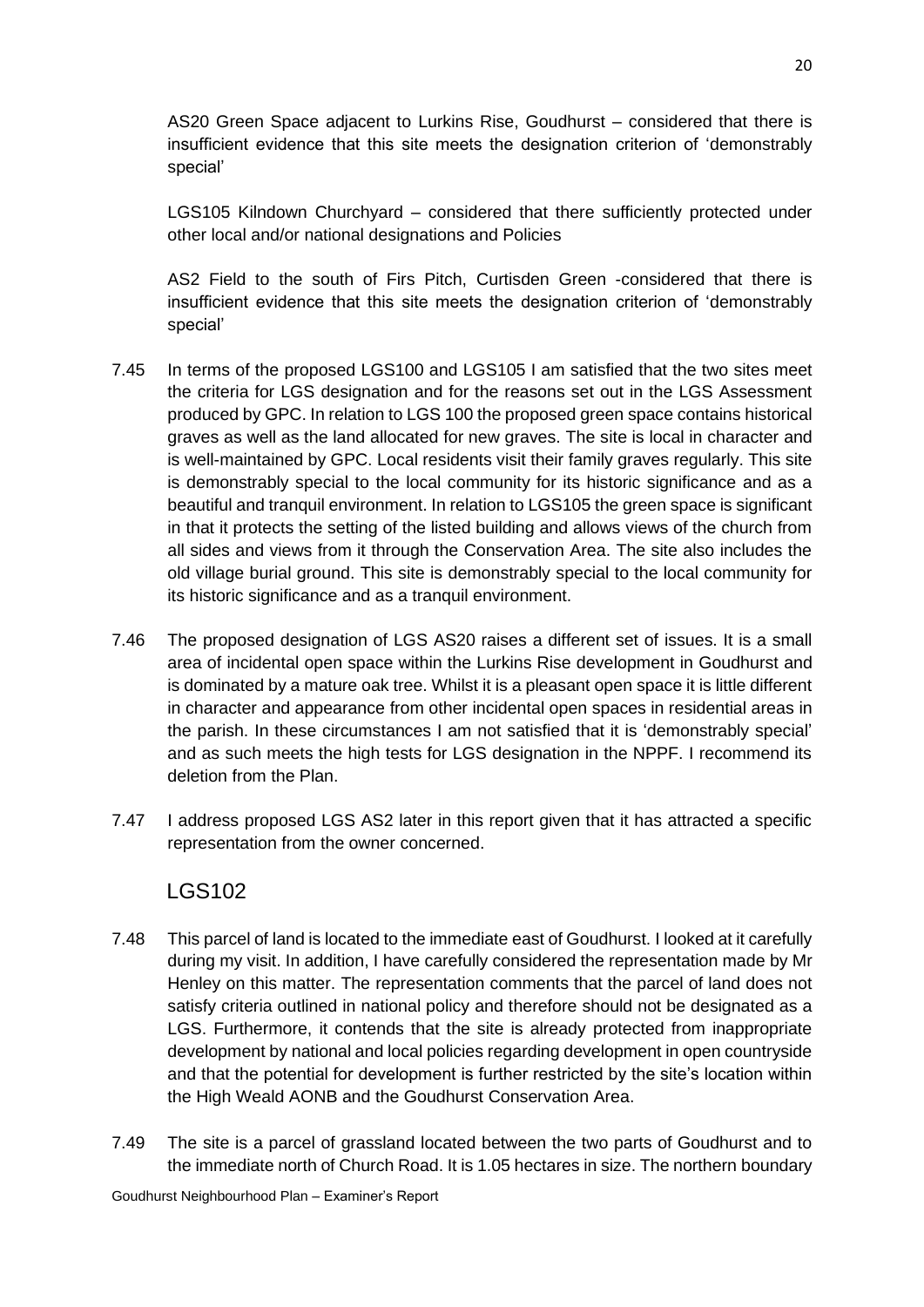of the proposed LGS is formed by the footpath running in a west to east direction. The proposed LGS is one of a series of fields.

- 7.50 The LGS Assessment comments that the land has been proposed for LGS designation for three principal reasons. The first is that it is considered to be a visually important undeveloped space in the Goudhurst Conservation Area. For those heading west, this is the first indication of Goudhurst's prominent ridge top position. The second is that it is an open space which it is used daily by residents who use the footpath which crosses the site and provides a northern boundary and provides a tranquil contrast to the A262. The site permits medium and long-distance views to the north downs. The third is that it is important to residents who identified the field as an important area which contributes to their sense of place.
- 7.51 I have considered all the information very carefully. I am satisfied that the area of land is in reasonably close proximity to the community it serves and is local in character.
- 7.52 On the 'demonstrably special' criterion in the NPPF the parcel of land is attractive in its own rights and sits within its wider landscape between the two separate parts of Goudhurst. It plays an important element in maintaining the separation of the two settlements (and as addressed in Policy L5 of this Plan). It is also within the Goudhurst Conservation Area. In this context the site concerned already has a degree of protection afforded by the existing conservation area designation and Policy L5 provides a further degree of protection in relation to the separation of two settlements. Different types of designations are intended to achieve different purposes. PPG paragraph 37-011-20140306 comments that if land is already protected by designation (such as a conservation area), then consideration should be given to whether any additional local benefit would be gained by designation as Local Green Space. There is no evidence that such an assessment has been undertaken in relation to the Goudhurst Conservation Area.
- 7.53 In addition there is little to distinguish the parcel of land from adjacent parcels of agricultural land to its north. In particular it is part of a wider area of green space rather than a self-contained parcel of land. In this context its importance is as part of the gap between the two Goudhurst settlements rather than as a free-standing LGS.
- 7.54 Taking account of all the information available I have concluded that it is not demonstrably special to the local community and holds a particular significance. In the round it fails to meet the high standards expected of proposed LGSs in national legislation. In these circumstances I recommend that it is removed from the schedule of LGSs in the Plan

# LGS AS1 and AS2

7.55 These two proposed LGSs are located in Curtisden Green. I looked at them carefully during my visit. In addition, I have carefully considered the representation made by Bethany School.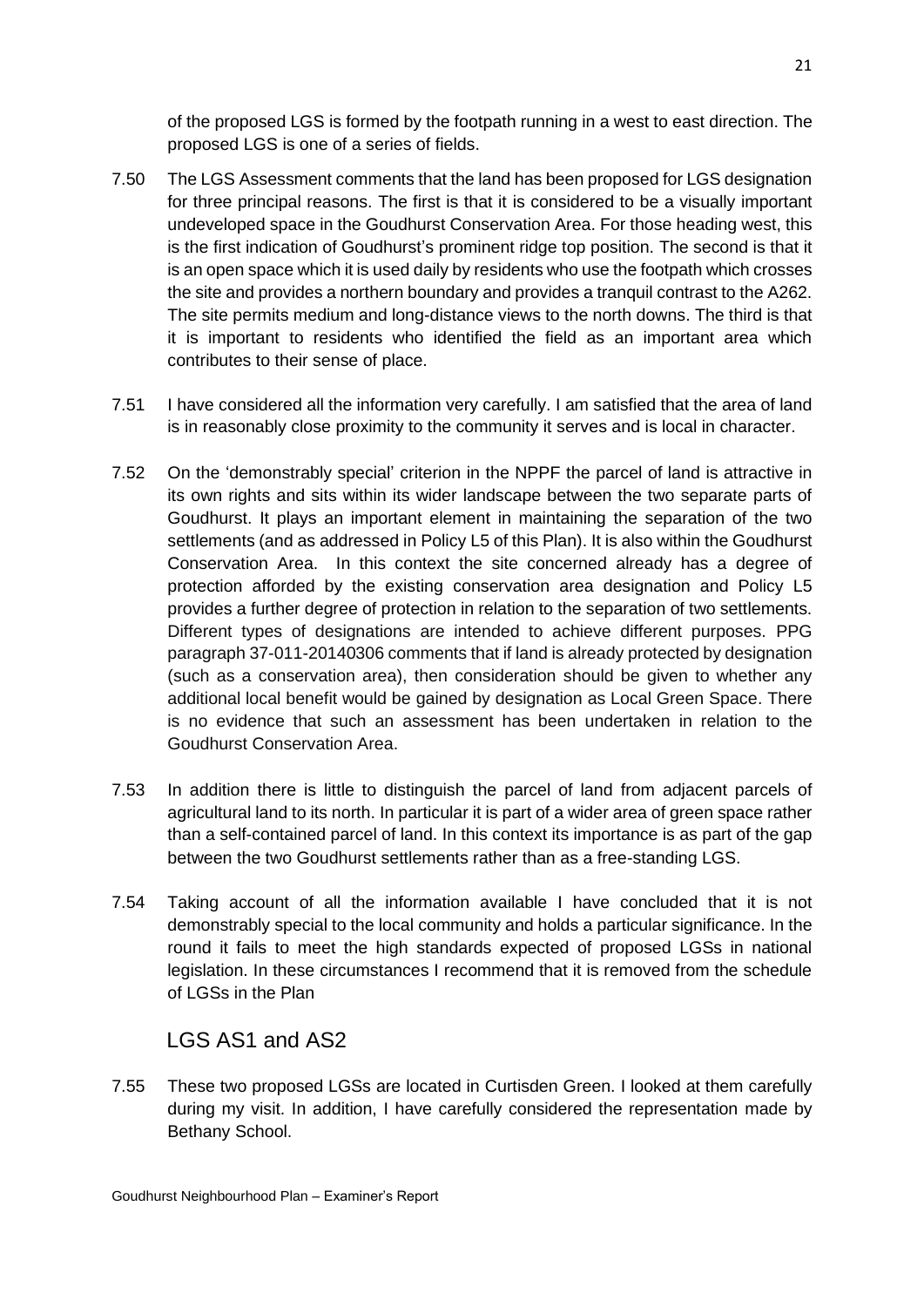- 7.56 The proposed LGSAS1 is the Firs Playing Field. It is owned and used by the adjacent Bethany School. It is 2.1 hectares in size. As the LGS assessment comments it was significantly overhauled in the 1970s and cleared/levelled to create the current playing field. Based on all the information available to me I am satisfied that the playing field meets the criteria in paragraph 100 of the NPPF. It is in reasonably close proximity to the community it serves and in which it is centrally-located. It is demonstrably special and holds a particular significance. The area is an important central open space that makes a positive and significant contribution both to the local landscape character and to the setting and the layout of the settlement. It is also local in character and not an extensive tract of land.
- 7.57 The proposed LGSAS2 is located to the south of LGSAS1 to the immediate south of Jarvis Lane. It is 1.5 hectares in size and is an agricultural parcel of land. I am satisfied that it is in reasonably close proximity to the community it serves and is local in character.
- 7.58 The Plan contends that the 'area is of local significance because it affords long reaching views over the AONB to the south. This area is also used by the adjacent Bethany School for occasional hockey games as well as regularly by the community as a recreational walking area and for flying kites, playing with children and exercising dogs, etc. It also has public access via two access points through the hedge boundaries'
- 7.59 I looked at the proposed LGS very carefully during the visit. The parcel of land is attractive in its own rights, sits within its wider landscape and affords long-ranging views to the south and east. Nevertheless, there is little to distinguish it from adjacent parcels of agricultural land. As such I have concluded that it is not demonstrably special to the local community and holds a particular significance. In the round it fails to meet the high standards expected of proposed LGSs in national legislation. In these circumstances I recommend that it is removed from the schedule of LGSs.

Relationship between proposed LGSs and Policy L5

7.60 Policy L5 sets a policy context for the retention of a Gap between the two separate elements of Goudhurst village. At the same time four LGSs are proposed within the Gap (LGS99/100/102/AS22). In general terms I am satisfied that open areas within the Gap can also be identified as LGSs where the proposed LGS meets the criteria for such a designation.

# LGS summary

7.61 On the basis of all the information available to me, including my own observations, I am satisfied that with the exception of proposed LGSs 102, AS2 and AS20 the proposed LGSs comfortably complies with the three tests in the NPPF and therefore meets the basic conditions. In several cases they are precisely the types of green spaces which the authors of the NPPF would have had in mind in preparing national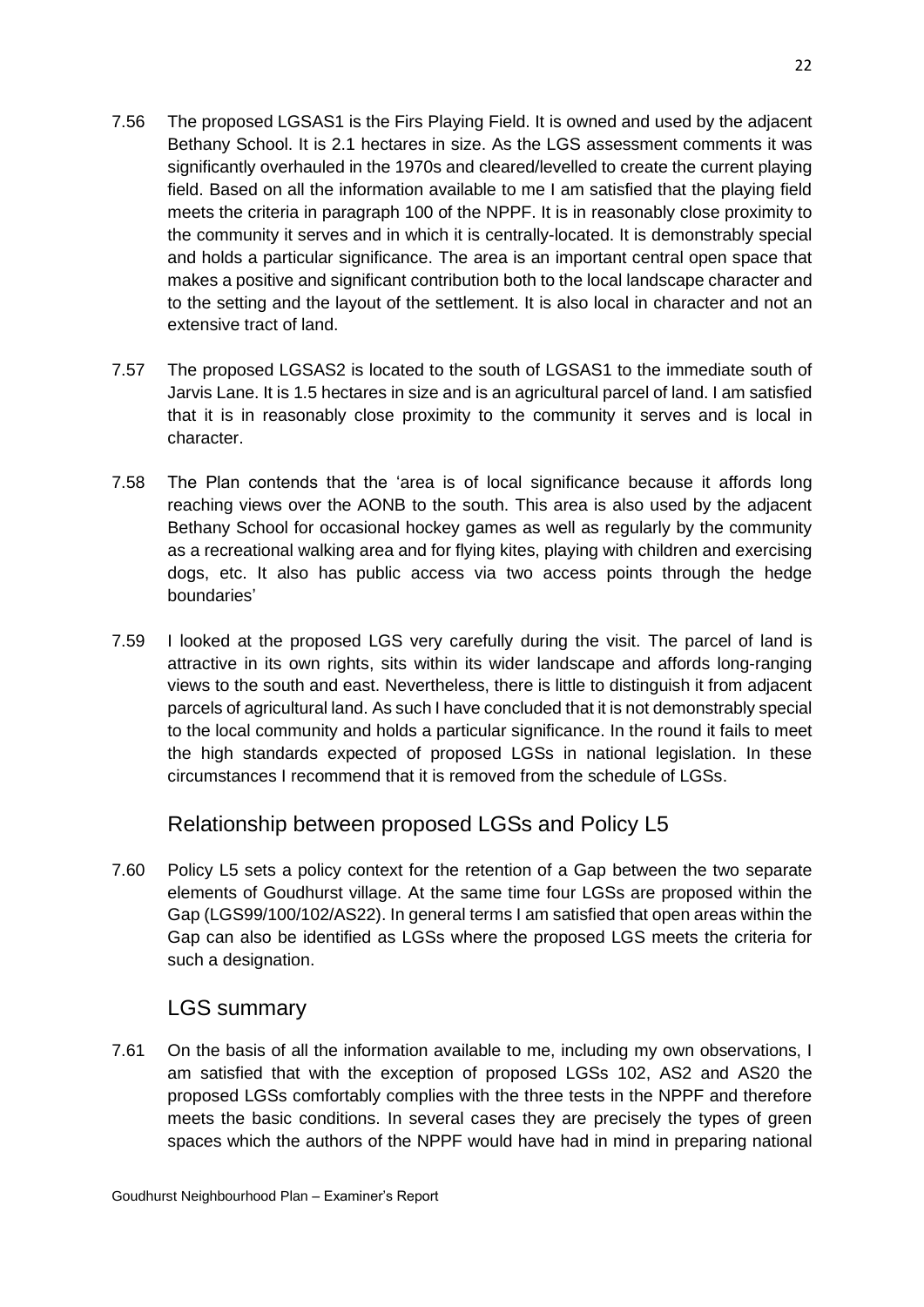policy. Lower Glebe Field Goudhurst (LGAS22) and Millennium Green, Kilndown (LGS106) are particularly good examples of informal and formal LGSs respectively.

- 7.62 In addition, I am satisfied that their proposed designation would accord with the more general elements of paragraph 99 of the NPPF. Firstly, I am satisfied that they are consistent with the local planning of sustainable development. They do not otherwise prevent sustainable development coming forward in the neighbourhood area and no such development has been promoted or suggested. There are no proposed residential developments which would conflict with the proposed LGSs in the emerging Tunbridge Well Borough Local Plan (2038). Secondly, I am satisfied that the LGSs are capable of enduring beyond the end of the Plan period. Indeed, they are an established element of the local environment and, in most cases, have existed in their current format for many years. In addition, no evidence was brought forward during the examination that would suggest that the proposed local green spaces would not endure beyond the end of the Plan period.
- 7.63 The policy itself sets out the implications for LGS designation. It seeks to follows the approach as set out in paragraph 101 of the NPPF. However, it uses a different language to that in the NPPF and does not explain what it means by the 'degradation' of a LGS. At the same time, it does not directly link its approach to the LGSs as detailed in the supporting text and on the three settlement area maps.
- 7.64 In order to remedy these issues I recommend modifications so that the policy directly relates to the identified LGSs and takes the matter-of-fact approach in the NPPF. The recommended modification also takes account of the recent case in the Court of Appeal on the designation of local green spaces and the policy relationship with areas designated as Green Belts (2020 EWCA Civ 1259).
- 7.65 In the event that development proposals affecting designated LGSs come forward within the Plan period, they can be assessed on a case-by-case basis by TWBC. In particular the Borough Council will be able to make an informed judgement on the extent to which the proposal concerned demonstrates the 'very special circumstances' required by the policy. I recommend that the supporting text clarifies this matter.
- 7.66 TWBC helpfully points out that three proposed LGSs (97 St Mary's Churchyard, AS17 Land between Bankfield Way and High Ridge and AS23 Playground) are identified as meeting the criteria for LGS designation in the Assessment but are not included in the Plan in general, and the relevant policy maps in particular. In this context I have examined the Plan as submitted. Whilst the Assessment has helpfully underpinned the Plan it is an evidence document and not part of the Plan itself.

#### **Replace the policy with:**

**'The Plan designates local green spaces as shown on Maps 7.13, 7.14 and 7.15.** 

**'Development proposals within the designated local green spaces will only be supported in very special circumstances'**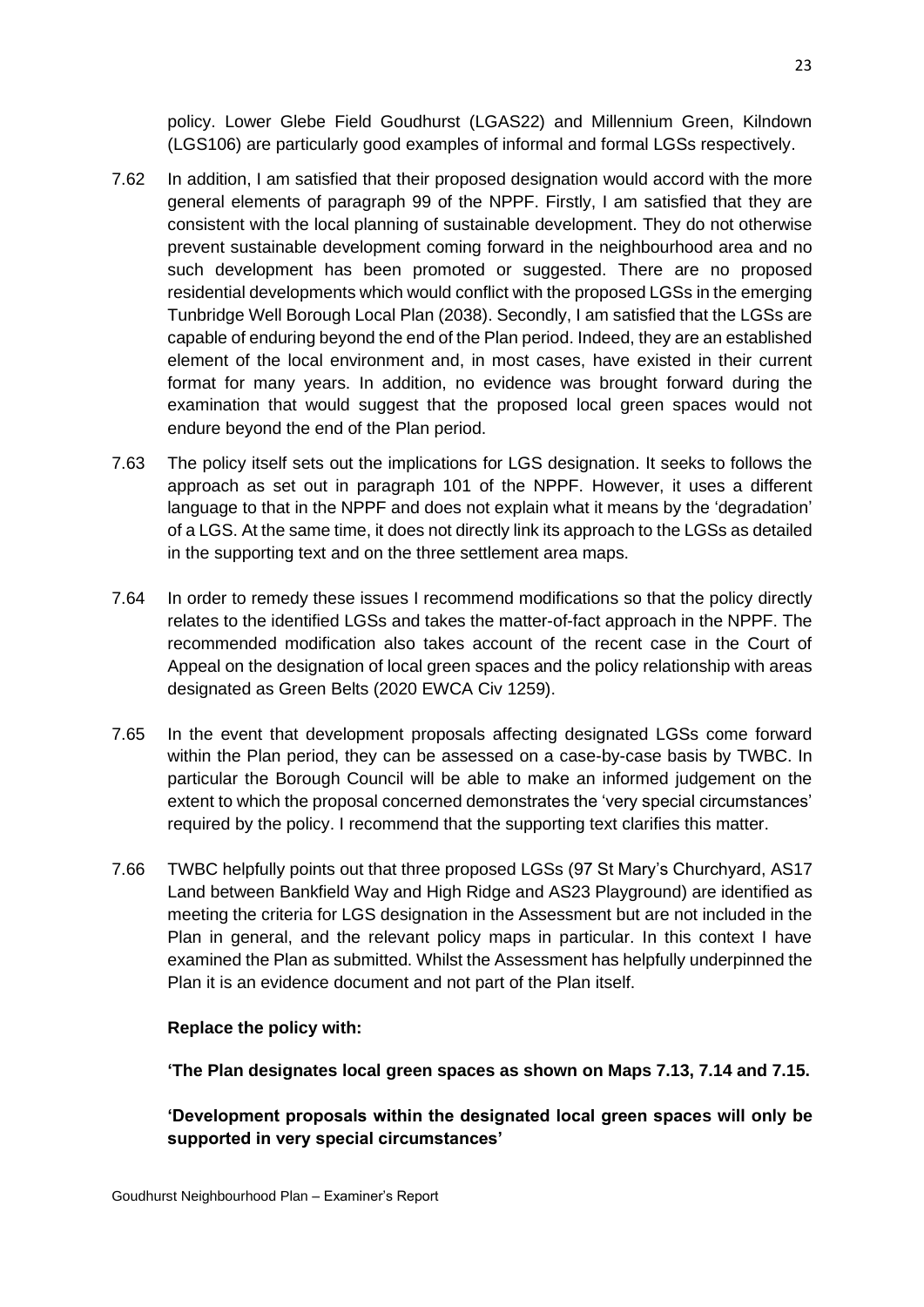*Delete LGS 102, AS2 and AS20 from the relevant Maps.*

*At the end of paragraph 9.3 add: 'Policy L9 follows the matter-of-fact approach in the NPPF. In the event that development proposals come forward on the local green spaces within the Plan period, they can be assessed on a case-by-case basis by the Borough Council. In particular it will be able to make an informed judgement on the extent to which the proposal concerned demonstrates the 'very special circumstances' required by the policy'*

# Policy L10 Views

- 7.67 This policy comments that development should conserve important views into, out of, and between the settlements from any area to which the public has access. It identifies 18 key views which are categorised into exceptional/important/character views. I looked at a selection of the key views during the visit.
- 7.68 The policy is underpinned and supported by the Views Assessment document. It is a hugely-impressive piece of work which follows the same format of the Plan itself.
- 7.69 Notwithstanding the excellent underpinning work the policy adopts a very general approach rather than one which highlights the specific importance of the key views. I recommend modifications to remedy this issue.

**Replace the policy with: 'Development proposals should be designed and arranged to conserve important views into, out of, and between the settlements from any area to which the public has access. In particular development proposals should respect, safeguard and be designed to take account of the Key Views as described in table [insert number] and the Views Classification in paragraph 7.18 of the Plan'**

*Include a table number for the Views information as shown on pages 38-41 of the Plan (to provide a context for the modified policy)*

# Policy C1 Community Facilities

- 7.70 This policy offers support for the development of new or improved community facilities. It takes an appropriate and non-prescriptive approach.
- 7.71 The wording of the policy includes the words 'in general'. However, the circumstances where a different approach would be taken are not specified. On this basis I recommend the removal of this part of the policy.

#### **Remove 'in general' from the policy**

# Policy C2 Accessibility

7.72 This policy offers support to developments proposals which would create or improve accessibility to facilities within the Parish. The second part of the policy comments that proposals which detract from access to community facilities will be rejected. Whilst the intention of the second part of the policy is entirely appropriate, I recommend that the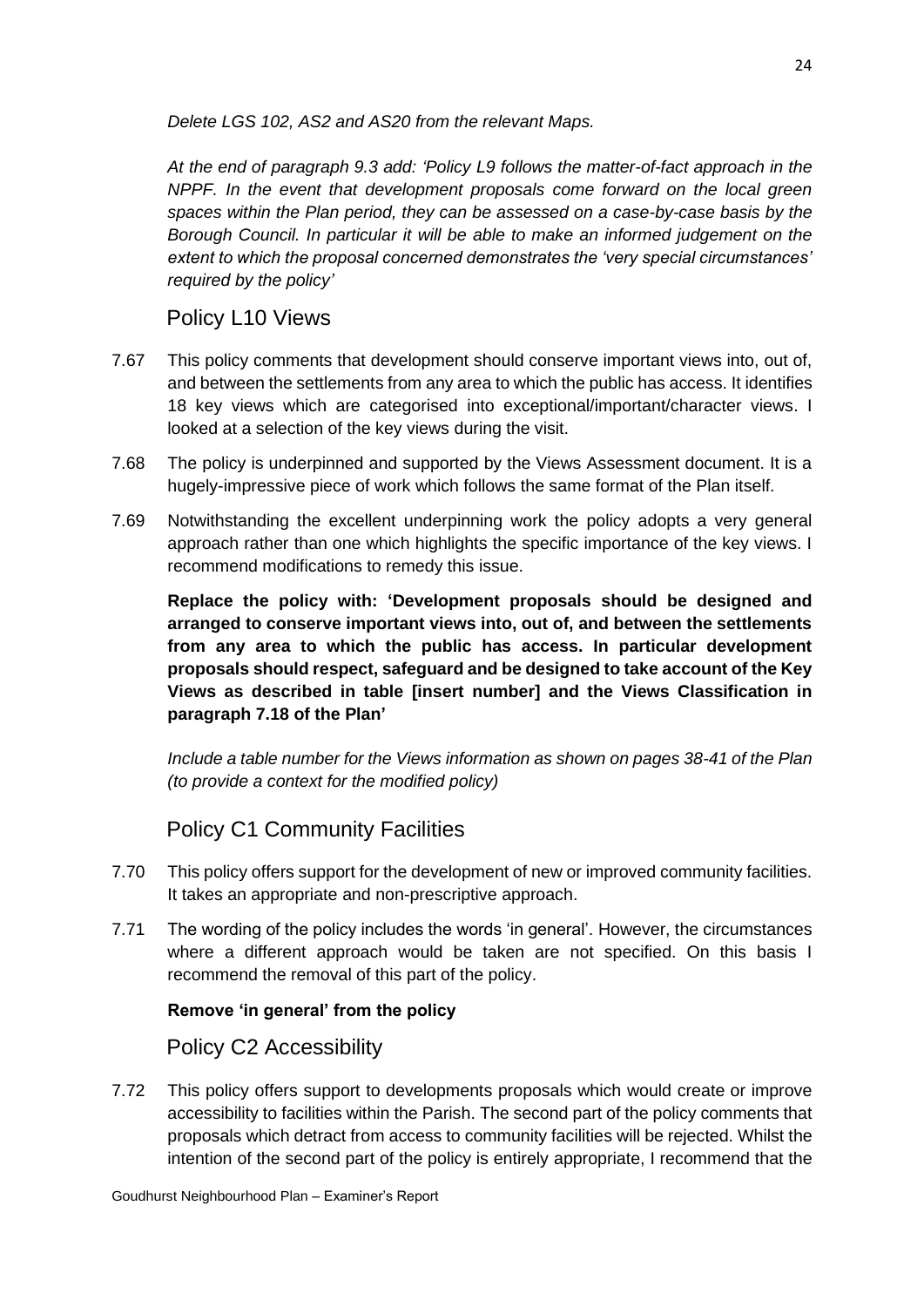wording used is modified so that it has the clarity required by the NPPF and relates to the development management process. Otherwise, it meets the basic conditions. It will contribute to the delivery of the social dimension of sustainable development.

**Replace the second sentence with a separate part of the policy to read: 'Development proposals which would unacceptably detract from accessibility to community facilities, will not be supported'**

Policy C3 Developer Contribution

- 7.73 The policy comments that the Parish Council will maintain a list of costed and documented projects that may be fully or partly funded by developer contributions (Section 106 agreements).
- 7.74 The intention of the policy is clear. However, it is not directly a policy and is effectively the description of a process. In any event the broader issue of the potential use of developer contributions is already captured in P5 of the Parish Action Plan (in Section 13 of the Plan). In these circumstances I recommend the deletion of the policy.
- 7.75 Given that the supporting text in general, and as paragraph 166 in particular draws attention to the Parish Action Plan, I am satisfied that it should remain in the Plan following the deletion of the policy.

#### **Delete the policy**

Policy C4 Assets of Value within the Community

- 7.76 This policy celebrates the importance of community facilities to the well-being of the parish. It comments that development proposals that will result in the total or partial loss of an actively-used asset or amenity that is of value to our community will not be supported. The policy identified ten such assets in the parish.
- 7.77 I am satisfied that both the approach taken and the community assets identified are appropriate. Nevertheless, I recommend that the description of the assets included in the policy is modified to avoid any confusion within the Plan period. This is particularly important as paragraph 170 identifies that GPC has no intentions of designation any Assets of Community Value (in a specific legal fashion). However, the title of the policy which includes 'Assets of Value' is not sufficiently distinct from 'Assets of Community Value'. GPC commented helpfully to this matter in its response to the clarification note. It suggested the alternative title of 'Important Community Resources'. I recommend accordingly.

**Replace 'asset or amenity……our community' with 'an important community resource'**

**Before the list of ten facilities replace 'The following are considered important assets of the community' with 'The Plan identifies the following facilities as Important Community Resources'**

*Replace the policy title with: 'Important Community Resources'*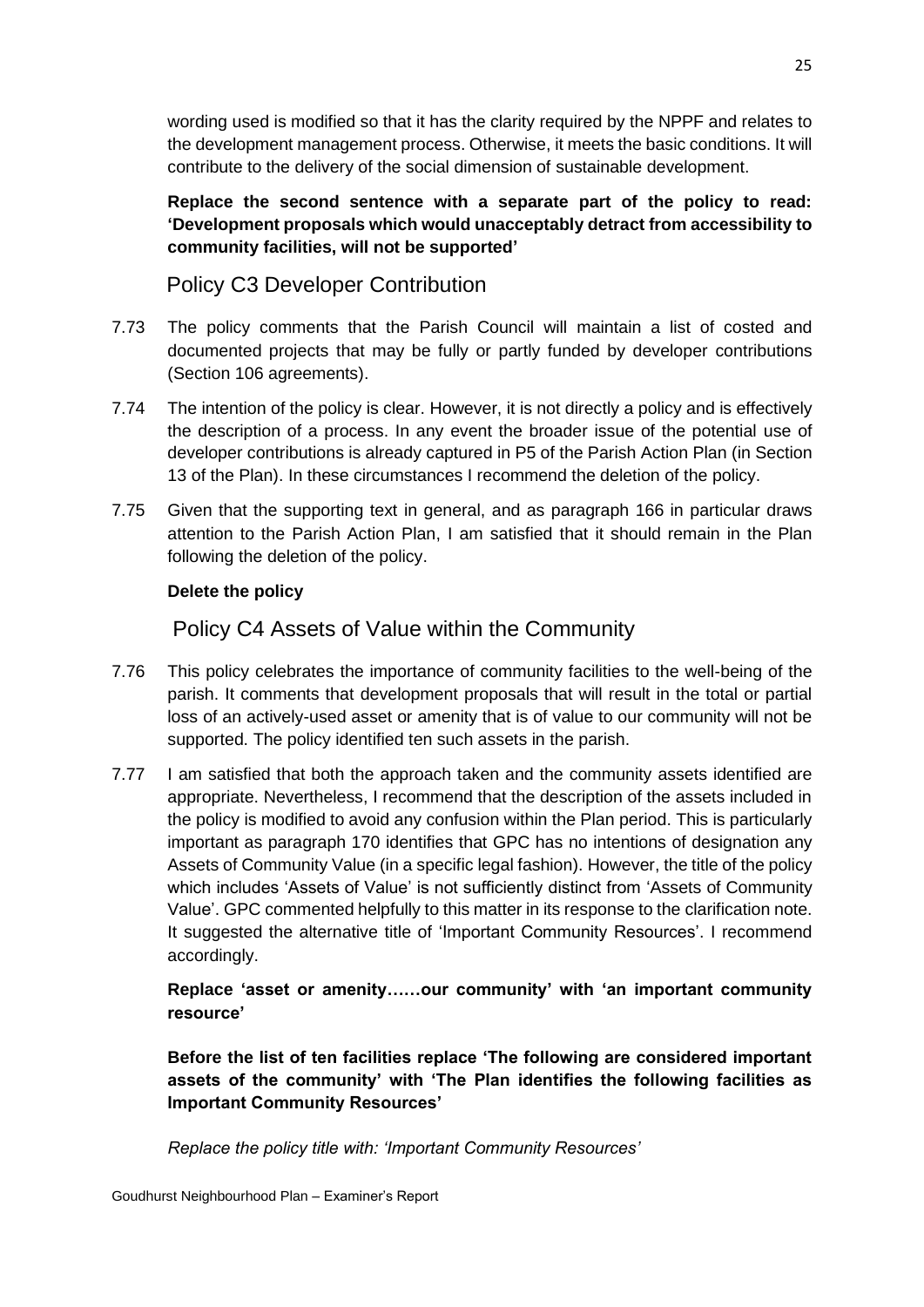# Policy C5 Broadband and Mobile Infrastructure

- 7.78 This policy acknowledges the importance of good broadband and mobile infrastructure to the well-being and economy of the parish. It comments that development proposals that seek to expand electronic communication networks and high-speed broadband that benefit the parish will be supported.
- 7.79 The policy takes an appropriate and positive approach to this matter. Many such installations benefit from permitted development rights or are processed via prior approval methods. As such I recommend that the policy is modified so that it applies only to proposals which require planning permission. Otherwise, it meets the basic conditions.

#### **At the beginning of the policy add: 'Insofar as planning permission is required'**

# Policy C6 Protecting & improving Public Rights of Way

- 7.80 This policy recognises the importance of the public right of way (PROW) network in the parish. It comments that new development should protect and, where possible, enhance the existing PROW network and its setting.
- 7.81 The policy has been carefully considered. It meets the basic conditions.

# Policy H1 Housing Mix

- 7.82 This policy sets out to deliver a range of house sizes to support sustainable communities and to reflect current and future local housing needs. Its approach is underpinned by published local information.
- 7.83 The policy comments that all housing developments of more than one unit should provide a mix of dwellings that falls within the following range – a minimum of 40% to be a mix of 1 and 2 bed dwellings and a maximum of 15% to be 4+ bed dwellings. The policy recognises that viability issues may not always make this approach practicable.
- 7.84 I sought the GPC's comments on the appropriateness of the threshold of two homes in the clarification note. In its response it advised that:

*'The challenge in Goudhurst is our location. Sites, when they come forward, are generally always small and do not meet the national or local thresholds seen in larger locations. Goudhurst has a need for smaller properties demonstrated by our and TWBC's housing needs surveys. The intent of the policy is to ensure development proposals focus on the needs of our community. We do not believe that the policy is rigid as the viability element allows for a level of compromise. Our objective is to ensure that any planning approvals can be conditioned based on this policy such that any future applications for changes to approvals do not weaken the objectives of our NDP'.* 

7.85 I am satisfied that there is compelling evidence for the delivery of smaller homes in the parish. I also acknowledge that many developments which come forward in the parish will be limited in scale and that the adoption of a higher figure would filter out many schemes from the implications of the policy. In this context the challenge is crafting a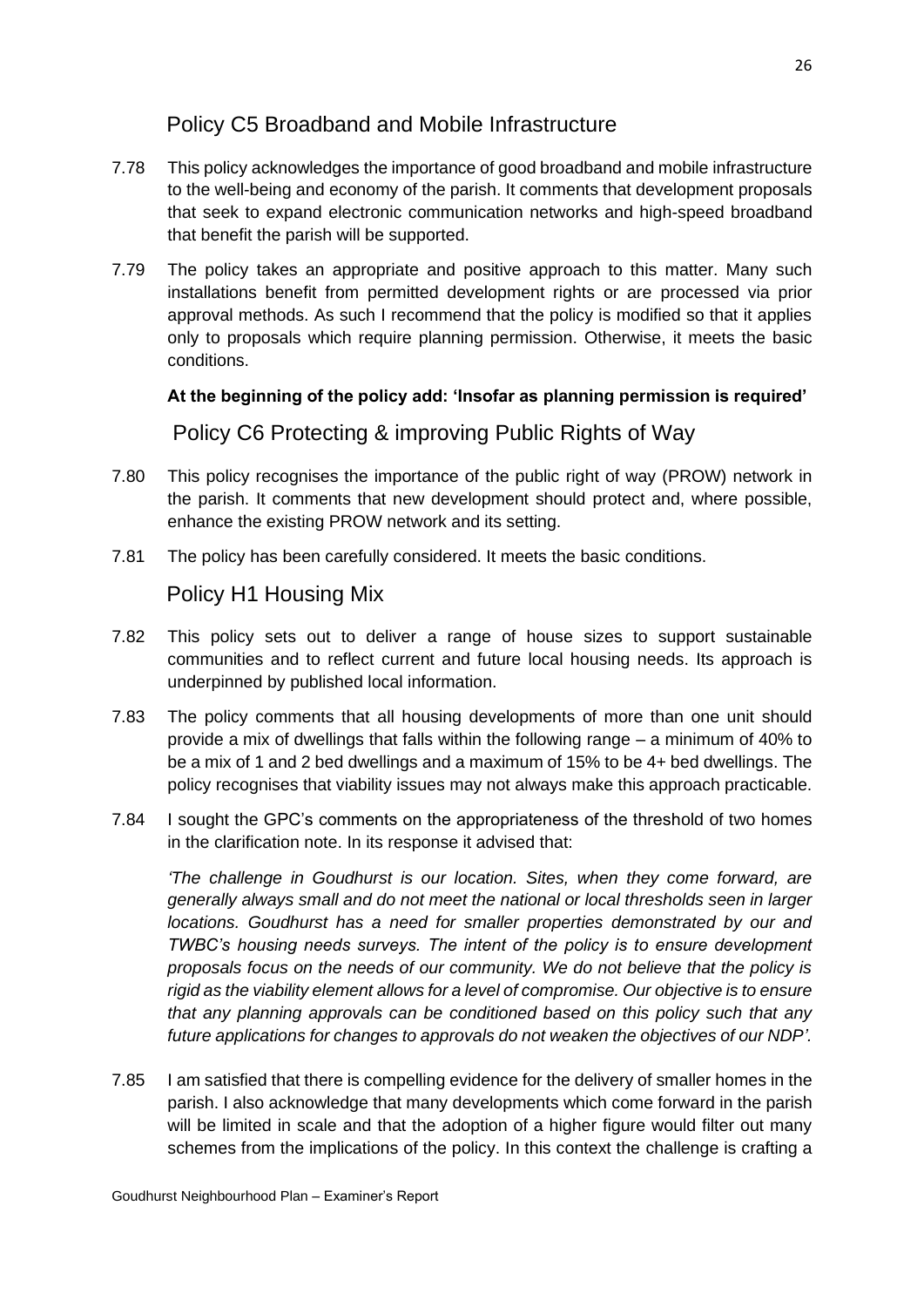policy which marries up the two issues given that, as submitted, the policy is mathematically-based and would apply more effectively to larger schemes.

7.86 I recommend modifications to remedy this issue. Their effects are three-fold. The first brings the clarity to the policy wording provided by the NPPF. The second expands the supporting text to explain the operation of the policy. The third includes an element in the supporting text on the extent to which the mathematical approach in the policy would be applied to smaller developments (of two to five dwellings).

#### **Replace the policy with:**

**'Subject to viability issues, housing developments of two or more dwellings should provide a mix of dwellings which incorporates a minimum of 40% of 1 and 2 bed dwellings and a maximum of 15% of 4+ bed dwellings.**

**An alternative mix of housing sizes will be supported where a robust justification is provided that the scheme would reflect the most up-to-date housing needs evidence available'**

*At the end of paragraph 186 add: 'Policy H1 addresses this important matter. It acknowledges that the majority of development sites which come forward in the neighbourhood area will be small in nature. As such the threshold for the application of the policy is two homes. The second part of the policy recognises that housing needs may change in the plan period and that alternative mixes of housing sizes have the ability to be supported where they are evidence-based. Plainly the mathematical nature of the first part of the policy will be easier to apply to larger schemes. As such proposals for two to five homes should demonstrate the way in which they have sought to comply with the details of the policy and the way in which the proposed house sizes directly meet the most up-to-date housing needs in the part of the parish concerned.'* 

#### Policy H2 Affordable Housing

- 7.87 The policy seeks to ensure that appropriate levels of affordable housing are delivered through the development of private housing. A housing needs survey was completed for GPC by Action for Communities in Rural Kent in 2017 and underpins the policy approach.
- 7.88 The policy comments that proposals for development should reflect local housing need and that 25% of all dwellings must be provided as affordable homes in all developments delivering 4 to 8 dwellings.
- 7.89 I sought advice from GPC about the significance of the 4-8 homes thresholds in the policy. I was advised that:

*'(for similar reasons for Policy 1) developments in Goudhurst do not meet the 9 dwelling (TWBC) threshold. Without some level of affordable housing provision in the Parish the proportion of affordable homes in the Parish will continue to fall. Developments over nine dwellings will be captured under the TWBC policy. We recognise this will differ from the Local plan but, as above, our objective is not to put rigid controls in place but to frame a discussion and to condition approvals'*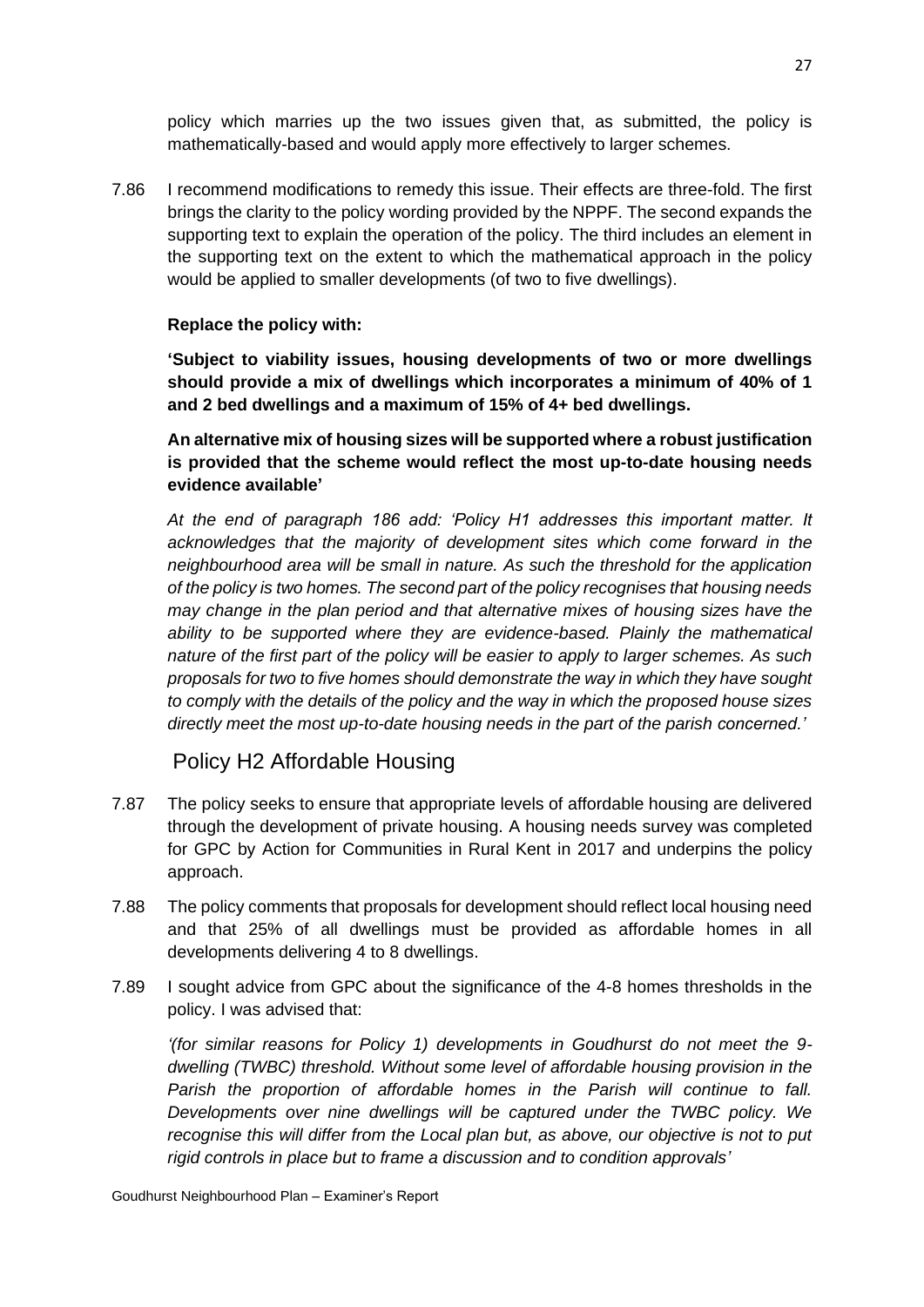7.90 I have considered this matter very carefully given the importance of the matter to the local community. I have also taken account of the representation from TWBC that Local Plan Policy H3 Affordable Housing applies to developments with a net increase of more than nine dwellings. The representation also advises that sites in the AONB delivering six to nine are expected to provide a financial contribution to affordable housing. In these circumstances I am not satisfied that the proposed policy adds any distinctive value to the existing policy context in general terms. In particular the difference between its threshold of four dwellings and the existing threshold of six dwellings for sites in the AONB is marginal in nature. As such I recommend the deletion of both the policy and the supporting text.

#### **Delete the policy**

*Delete paragraphs 192-197*

# Policy H3 Allocating Affordable Housing

- 7.91 This policy comments about the allocation of affordable housing. Its approach is that the allocation of affordable housing should be subject to a strong local connection requirement and an agreement which will ensure that it remains as affordable housing for people with a strong local connection in perpetuity. Paragraph 200 identifies a series of requirements and requires that applicant should meet at least two of the criteria.
- 7.92 I sought GPC's views on the extent to which the policy is a land use policy or an expression of how TWBC will apply its powers under the Housing Acts to allocate any affordable housing which may come forward in the parish. I was advised that:

*'Our intention has been to create a community land trust (CLT) which would be the vehicle, in conjunction with a housing supplier, to manage affordable housing allocations. This is a significant effort for a small community with limited growth and we are working to engage with other local parishes to share the burden of development and management of a CLT'.*

7.93 Plainly the development of a CLT would be a very positive step for GPC. However, such an approach would not be a land use matter. In a similar way whilst the delivery of affordable housing is a land use matter its eventual allocation is not a land use matter. In these circumstances I recommend that the policy and the supporting text are deleted.

#### **Delete the policy**

*Delete paragraphs 198-201*

# Policy H4 Rural Exception Sites

7.94 This policy comments that proposals for the development of affordable housing schemes on appropriately-located rural exception sites will be supported.

Goudhurst Neighbourhood Plan – Examiner's Report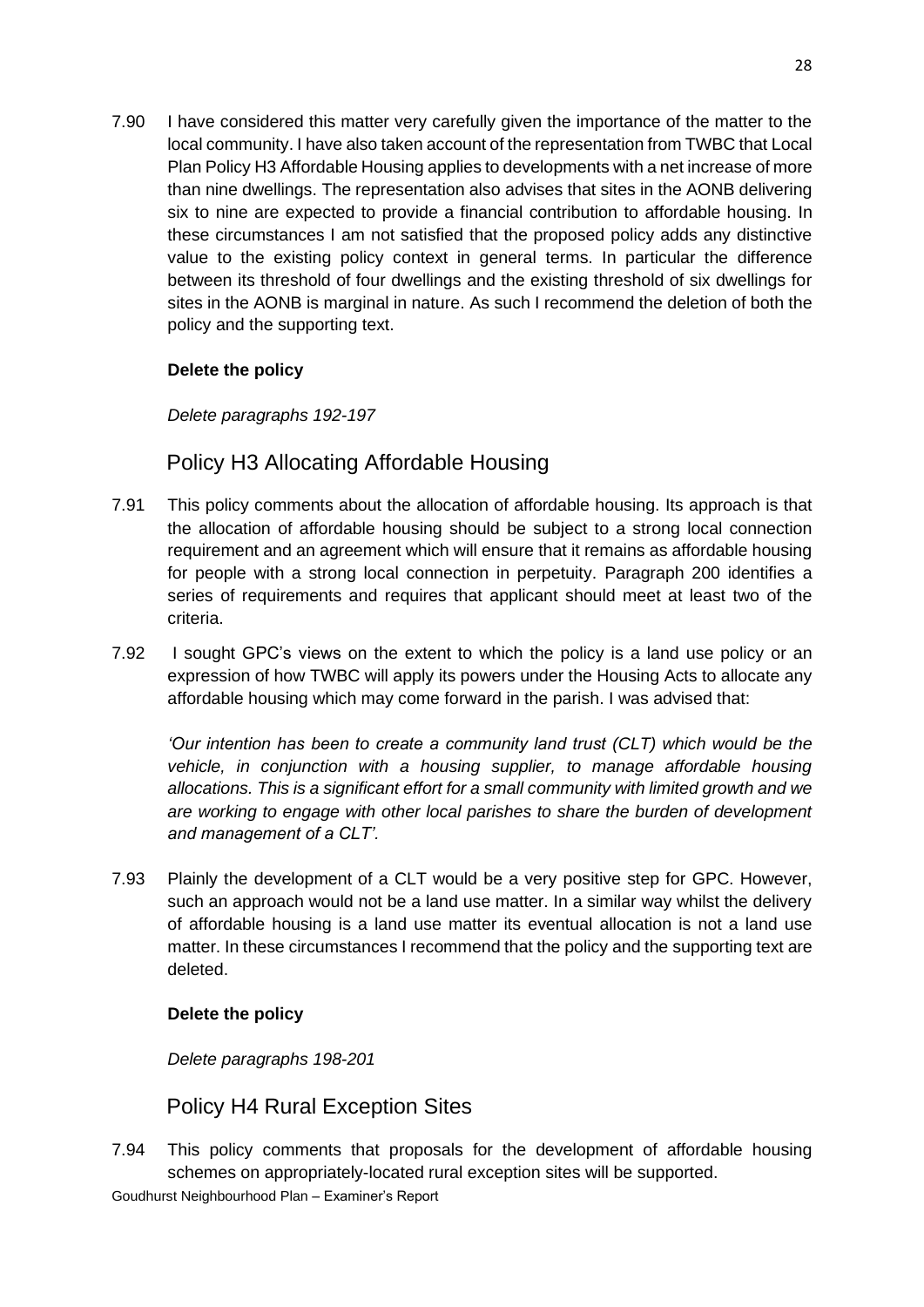- 7.95 In its response to the clarification note GPC acknowledged that the policy adds little to national and local planning policies. Nevertheless, it expressed its view that the inclusion of the policy reinforces the importance of this matter and offered a degree of local support for and ownership of the matter.
- 7.96 On balance, I am satisfied that the policy serves a particular purpose in the Plan given its nature and identified housing needs in the parish. However, I recommend that the policy wording is modified to bring the clarity required by the NPPF. I also recommend modifications to the wording of the supporting text to take account of the recommended modifications to Policy H3.

#### **Delete 'in general'**

*In paragraph 203 replace the final sentence with: 'Homes delivered on rural exception sites will be retained in perpetuity as affordable housing and will be allocated according to the Borough Council's most up-to-date approach'*

Policy H5 Replacing or combining Existing Dwellings

- 7.97 This policy acknowledges that proposals can come forward for replacement dwellings outside the defined limits of built development. It comments that in such locations the replacement of an existing dwelling by another dwelling within the same residential curtilage will be permitted where the scale, form, height, massing, including relationship with the site boundaries, of the replacement dwelling is compatible with its rural location and the surrounding form of development.
- 7.98 I am satisfied that the policy takes an appropriate and balanced approach to this matter. Subject to a detailed modification it meets the basic conditions.

#### **Replace 'permitted' with 'supported'**

# Policy H6 Conversion of Existing Buildings

- 7.99 This policy recognises that the use of buildings can change on a regular basis and are required to ensure the longer-term use and viability of the building concerned. Its approach is that development proposals for the conversion of existing buildings to alternative uses will generally be supported where the proposed conversion will not materially or adversely affect the character and amenities of the surrounding area or the building itself and it does not result in the loss of a village amenity.
- 7.100 The policy takes a positive approach to this matter which has regard to national policy in general, and to paragraphs 79c and 119 of the NPPF in particular.
- 7.101 The policy has attracted a detailed representation from the Ministry of Justice about Blantyre House (the former Blantyre Prison). It suggests changes both to the description of the site (as set out in paragraph 214 of the Plan) and a broadening of the policy approach to address appropriate and sensitive development/redevelopment within the existing developed footprint of existing brownfield sites that may come forward during the Plan period.
- 7.102 I sought GPC's opinion on this representation. It commented as follows: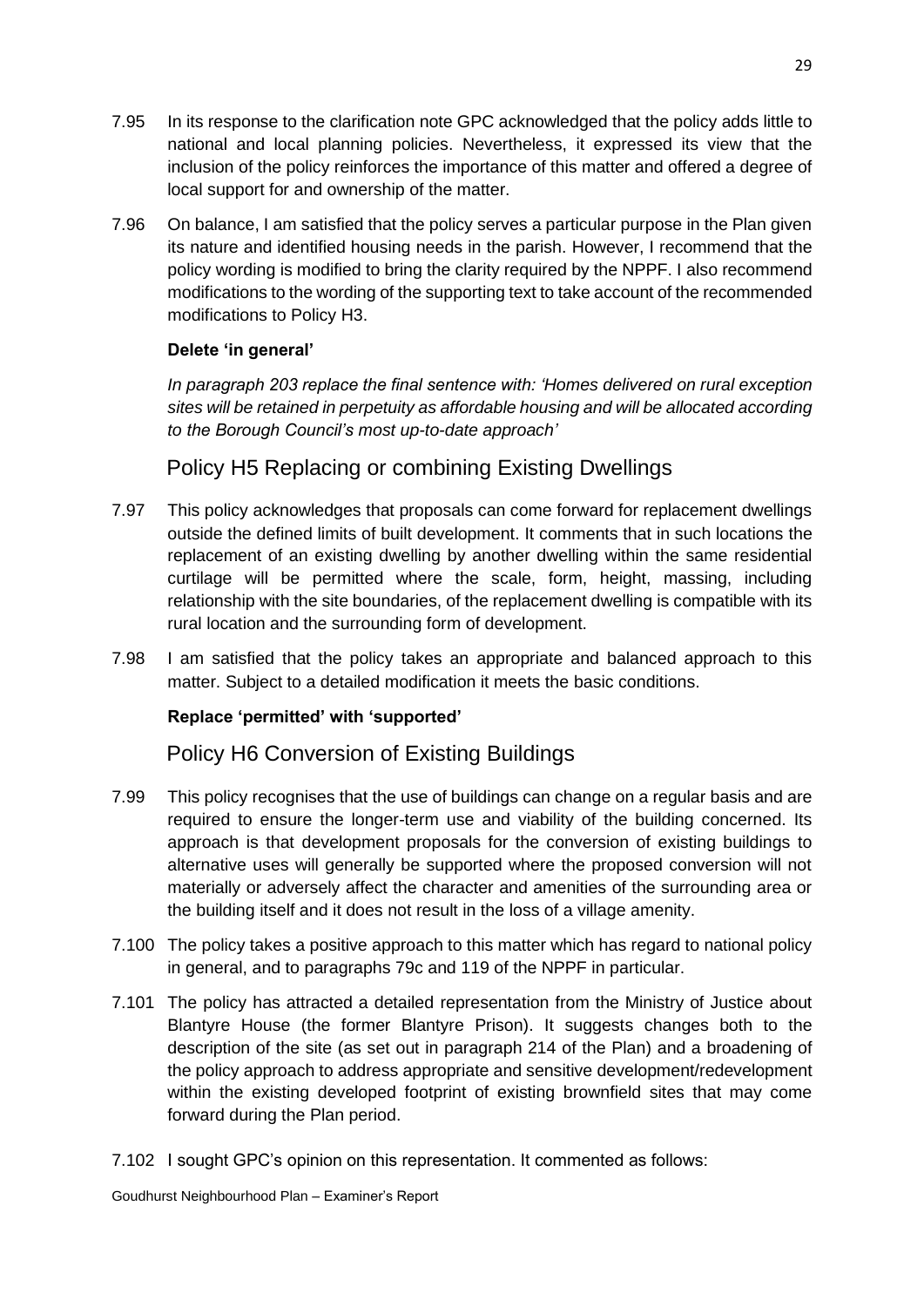*'The intention of including Blantyre was not to pre-judge the outcome. We do not believe that (the policy) requires any modification as it specifically deals with the conversion of buildings. Expanding it to cover broader development on larger sites would be complex and potentially conflict with TWBC policies in this area'*

- 7.103 I have considered this matter carefully. As highlighted in paragraph 1.4 of this report my role is limited to examining the submitted Plan. As such it would be inappropriate for any recommended modifications to introduce significant new elements or potential development opportunities into the Plan. Whilst GPC has identified Blantyre House as one of two brownfield sites with the potential for redevelopment within the Plan period it has not provided any details on the sites concerned. Plainly it will be for the Ministry of Justice to pursue any potential development opportunities with TWBC as it sees fit within the context of the current and the emerging development plan. Nevertheless, I recommend that paragraph 214 is modified to take account of the updates provided by the Ministry of Justice. The recommended modification takes a neutral approach towards future development opportunities on this site
- 7.104 I recommend detailed modifications to the wording of the policy to bring the clarity required by the NPPF. The modifications include the repositioning of an element of the submitted policy to the supporting text. Otherwise, it meets the basic conditions. It will assist significantly in delivering the economic dimension of sustainable development.

#### **Replace the policy with:**

**'Development proposals for the conversion of existing buildings to alternative uses will be supported where:** 

- **the proposed conversion will not materially or adversely affect the character and amenities of the surrounding area or the building itself; and**
- **the proposal would not result in the loss of a village amenity'**

*At the end of paragraph 211 add: 'Policy H6 has general effect. In all cases proposals for the conversion of buildings to other use will need to be compatible with other relevant development plan policies and the above criteria'*

*Replace paragraph 214 with: 'The second brownfield site is Blantyre Prison. In recent years it has been used as a training centre by the Ministry of Justice and as a Category C*/D Semi-Open Resettlement Prison. The prison closed in 2019. The site is the original *Fegan Society home, which was built in the nineteenth century. Some of the original buildings remain and exist alongside a range of other buildings and infrastructure that have been developed over time through the site's use as a detention centre for young offenders and as a prison. There is also row of houses in private ownership on the site along with some housing, originally for prison staff, and offender accommodation. The site is surrounded by a high metal fence and the buildings are surrounded by grassland. This site is remote from all other development, with very limited road and other infrastructure'*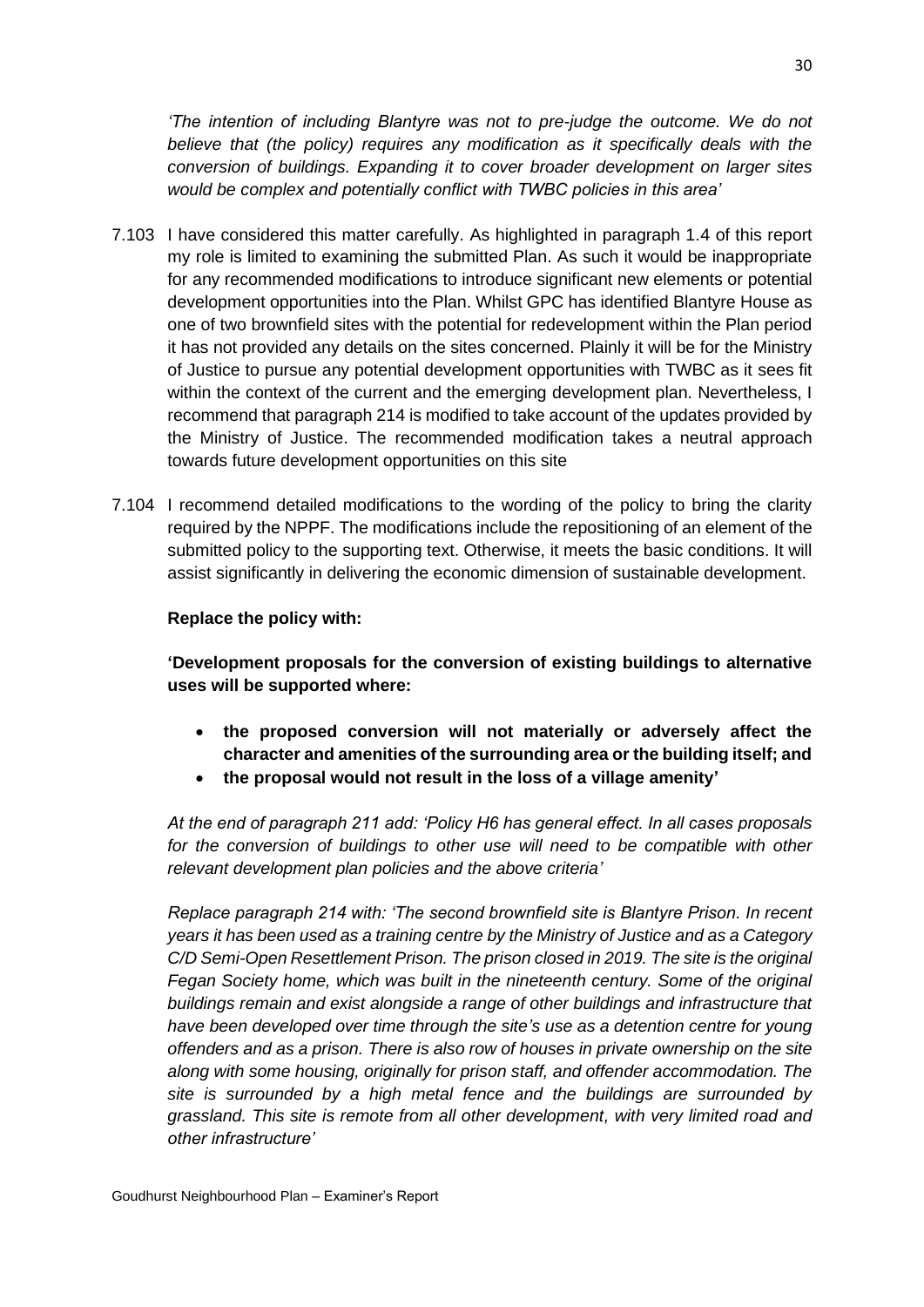# Policy B1 New Business Space

- 7.105 This policy recognises that there are a range of issues which drive the demand for new business space. It also acknowledges that tourism is invaluable to the parish and allows retail businesses to thrive. The policy acknowledges that the parish has a high, and increasing, number of people working from home and new services will be needed to support this growth.
- 7.106 The policy comments that planning permission for new business space and tourism facilities will be supported where it relates to one of three types of development. The first is changes of use of rural buildings to business or tourist use. The second is proposals for new building for business or tourist uses. The third is for proportionate extensions to existing buildings for business or tourist use that are on a scale appropriate to the settlement concerned or the open countryside.
- 7.107 The policy has regard to national policy and sets out a positive approach to the types of development which relate to the character of the parish. I recommend that the opening element of the policy is modified so that it provides a clearer context to the policy. I also recommend that the third element of business types to be supported is modified to take on the suggested changes from TWBC. Otherwise, it meets the basic conditions and will assist significantly in delivering the economic dimension of sustainable development.

**Replace the opening element of the policy with: 'Development proposals which would deliver the following elements of business development will be supported:'**

**Replace the third category of business development with: 'A proportionate extension to an existing building for business or tourist use that is on a scale appropriate to the needs and functioning of the business and which should not be visually harmful to the appearance and setting of the existing building, the settlement or the open countryside'**

Policy B2 Retention of Business Premises

- 7.108 As paragraph 230 of the Plan comments, the objective of the policy is to retain retail premises within the different communities and to retain other business premises which provide local employment and/or local services. The policy has three related elements. The first seeks to retain shops. The second offers support to new or extended business premises. The third seeks to resist proposals which would involve the loss of retail, commercial and hotel/B&B accommodation.
- 7.109 The thrust of the policy is entirely appropriate. Nevertheless, the references to use classes as included in the policy have now been overtaken by the updates to the Use Classes Order in 2020. In particular that Order introduced a new Class E (Commercial Business and Service) which encompasses the following former use classes:
	- A1 Shops;
	- A2 Financial and Professional Services;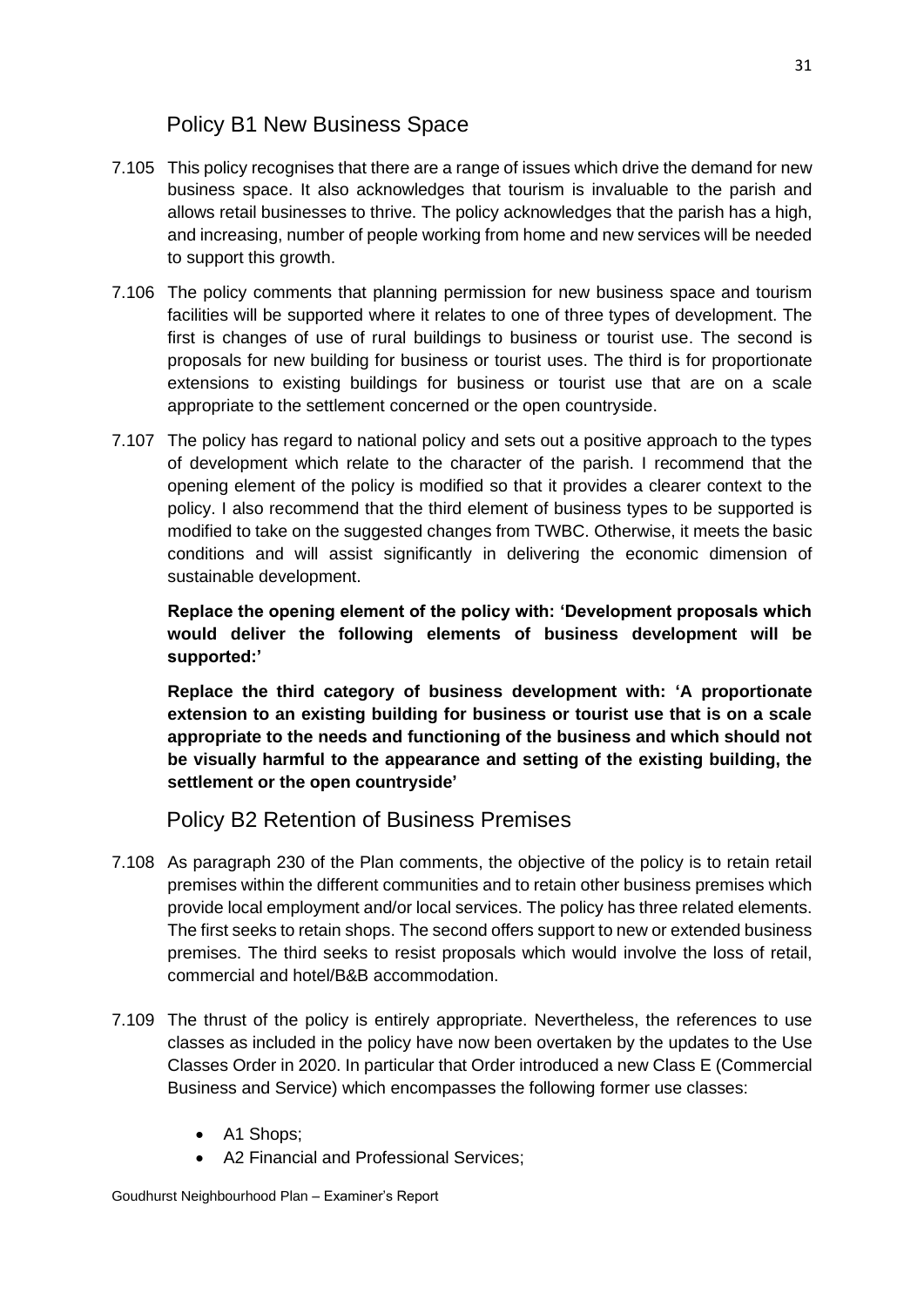- A3 Food and Drink;
- B1 Business;
- D1 Non-residential institutions; and
- D2 Assembly and leisure.
- 7.110 In these circumstances I recommend that the policy is recast to take account of this new national legislation. It incorporates a reference to the new Class E use class. It also includes a reference to the new use class F2 which embraces community halls, outdoor sport or recreation not involving motorised vehicles or firearms, indoor or outdoor swimming pools or skating rinks, shop of less than 280sqm selling essential goods and at least 1km from a similar shop. This approach may assist in safeguarding any small shops which may become established within the Plan period.
- 7.111 The recommended modifications to the policy make no reference to Use Classes A4 (Pub and drinking establishment) and A5 (hot food take away) uses. In the 2020 Use Classes Order these uses become sui generis uses and the transitional arrangements for permitted changes of use expired on 31 July 2021.
- 7.112 Given that retail units (formerly Class A1) are now incorporated within the new Class E I recommend the deletion of the first part of the policy as its intended application is no longer practicable.
- 7.113 The supporting text in the submitted Plan is of a general nature. As such no consequential changes are required.

#### **Replace the policy with:**

**'Development proposals for the change of use of buildings to employment, commercial or business uses, and/ or the extension of, buildings in employment, commercial or business uses will be supported.** 

**Development proposals which would result in the loss of Commercial Business and Services (Class E), Local Community Uses (Class F2), or hotel/bed and breakfast (Class C1) uses will not be supported unless it can be demonstrated that the premises concerned cannot be sold or let on any basis for either reoccupation or redevelopment for employment-generating uses'**

#### Policy B3 Adaptation for Live/Work

- 7.114 This policy takes a positive approach towards flexible accommodation for living and working. It also comments about proposals for office or light industrial units. This element of the policy is also affected by the 2020 Use Classes Order as identified in paragraph 7.109 of this report.
- 7.115 The policy takes an approach which supports new employment development and which overlaps with national and local policies. Nevertheless, to bring the clarity required by the NPPF I recommend the following package of related modifications: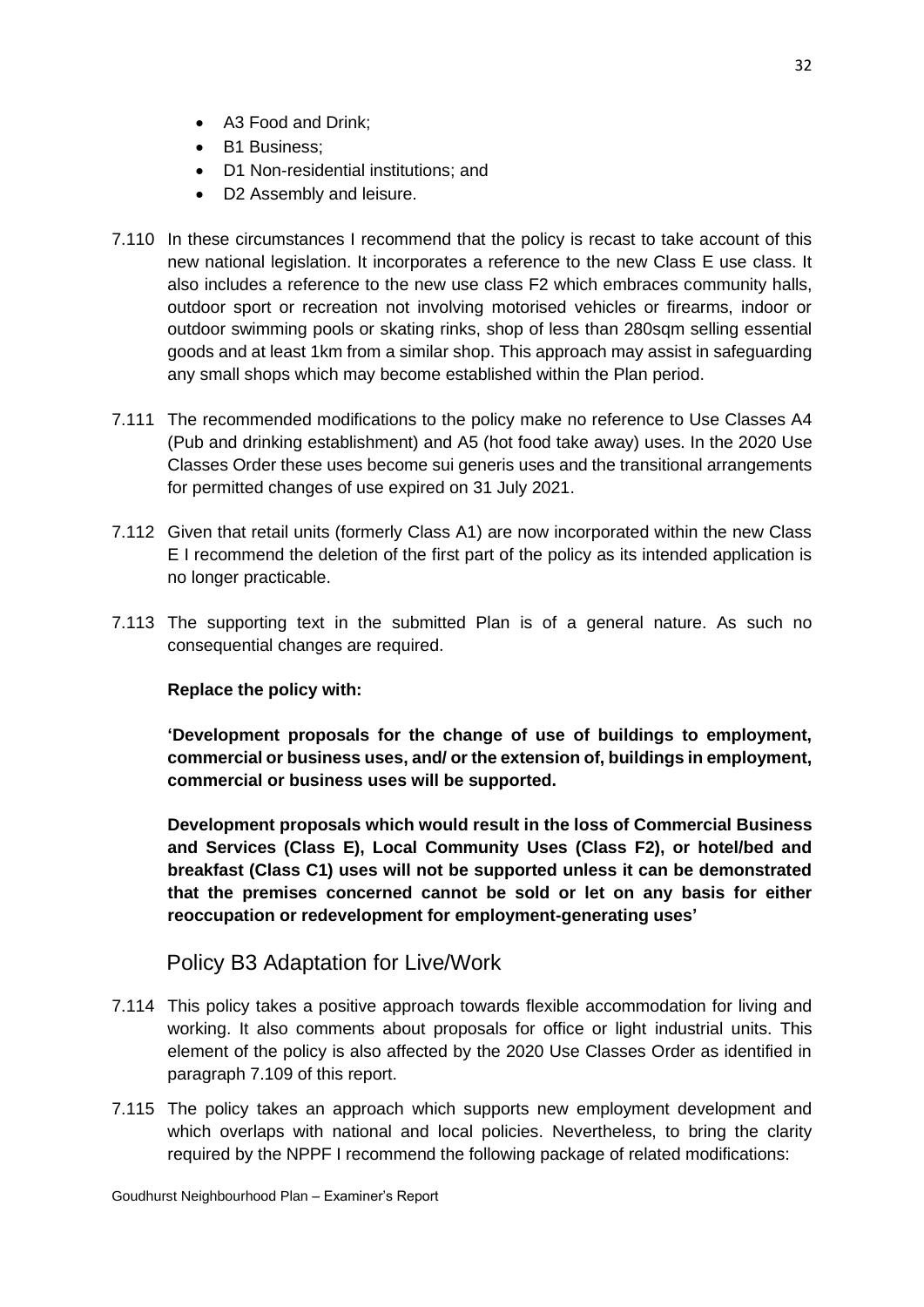- to separate the live/work part of the policy from that on office/light industrial units;
- to reconfigure the second part of the policy so that the detailed factors become criteria associated with that part of the policy on office and light industrial units; and
- to take account of the updates to the Use Classes Order in 2020.

#### **Replace the policy with:**

**'Development proposals for the conversion of properties for live/work will be supported.**

**Proposals for Commercial Business and Services (Class E) that involve the use of part of a building, small-scale free-standing buildings within the curtilage of a building, extensions to a building, or the conversion of outbuildings will be supported subject to the following criteria:**

- **all activities are undertaken predominantly the occupants of the dwelling;**
- **additional buildings, extensions or conversions should not detract from the quality and character of the building to which they are subservient by reason of height, scale, massing, location or the facing materials used in their construction;**
- **the employment element does not adversely impact upon road safety or substantially increase traffic volume; and**
- **appropriate car parking is provided within the site'**

# Policy D1 Design Considerations

- 7.116 This policy sets out a very positive response to the nationally-important design agenda. It comments that proposals for development must achieve a high quality of design and demonstrate how they complement local vernacular, distinctiveness and the aesthetic qualities of traditional rural settlements and buildings found in the High Weald AONB. The policy includes a series of locally-distinctive design criteria. Paragraph 247 draws attention to the High Weald AONB colour palette and which is recommended for use in the parish.
- 7.117 The principal changes between the 2019 and 2021 versions of the NPPF relate to design matters. Given that the detailed contents of this policy and the way in which it includes locally-distinctive design criteria and provides clear guidance for developers I am satisfied that the submitted Plan continues to have regard to national policy. Nevertheless, I recommend that the supporting text is expanded to address the 2021 version of the NPPF. I also recommend that footnote 47 (as highlighted in paragraph 239 of the Plan) is updated to take account of the 2021 version of the NPPF.
- 7.118 The policy has been very well-developed. For the purposes of clarity, I recommend that the design criteria are applied in a proportionate way based on the scale and nature of the development proposal concerned. Plainly several of the design principles may not be directly applicable to smaller and/or domestic proposals.

Goudhurst Neighbourhood Plan – Examiner's Report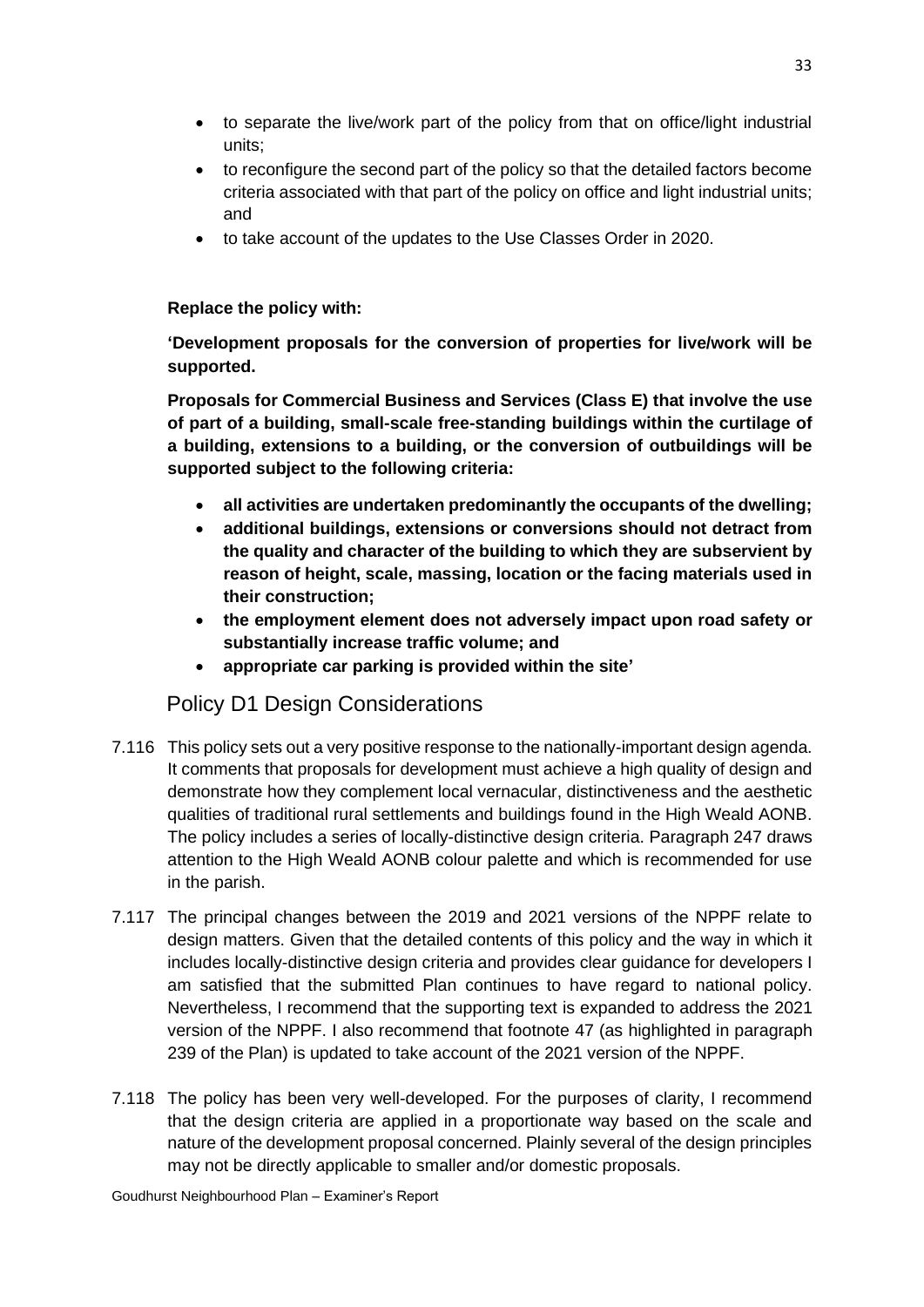**In the opening part of the policy insert a full stop after 'AONB'. Thereafter replace 'in particular by' with 'As appropriate to their scale and location development proposals should respond positively to the following design principles:'**

*At the end of paragraph 253 add: 'This approach is consistent with the design-led approach as captured in national planning policy. The Plan sets out the Council's approach towards a clear design vision and expectations for development sites. This will ensure that applicants have as much certainty as possible about what is likely to be acceptable'*

*Update footnote 47 to take account of the 2021 version of the NPPF.* 

Policy D2 Boundary Treatments

- 7.119 This policy highlights the importance of boundaries in the parish. In Goudhurst native hedges and, low-key wooden fences and gates are typical features of the local environment.
- 7.120 The policy comments that new development should include the use of appropriate boundary treatments of hedges of native species. Paragraph 260 comments that 'hedgerows have been an important feature in defining our landscape and are important to maintaining our landscape for future generations. Hedges will be preferred over fencing or other boundary treatments. Outside the settlements hedges make the most appropriate boundary'
- 7.121 I recommend that the policy is modified so that it adopts a more rounded approach. As submitted, it defaults to the provision of hedges. Whilst this may be appropriate in some rural locations it will not necessarily be the case in the villages.

**Replace the policy with: 'Development proposals should incorporate boundary treatments of an appropriate design, height and material to their location. Proposals which include native hedgerows, native tree planting, post-and-rail fencing, low wooden fencing and green hedging will be particularly supported'**

Policy D3 Climate Change

- 7.122 This policy seeks to respond to climate change issues and the need for new developments to be more sustainable. It comments that all new development should seek to achieve high standards of sustainability and, in particular, demonstrate in proposals how design, construction and operation will meet a range of environmental performance issues. It sets out five specific sustainability principles with which proposals should comply.
- 7.123 The policy is both realistic and ambitious at the same time. I recommend a modification to the first principle to reflect the representation made by TWBC. Otherwise, the policy meets the basic conditions.

**Replace the first design principle with: 'Reduce the use of fossil fuels in line with expectation for net zero emissions by 2030'**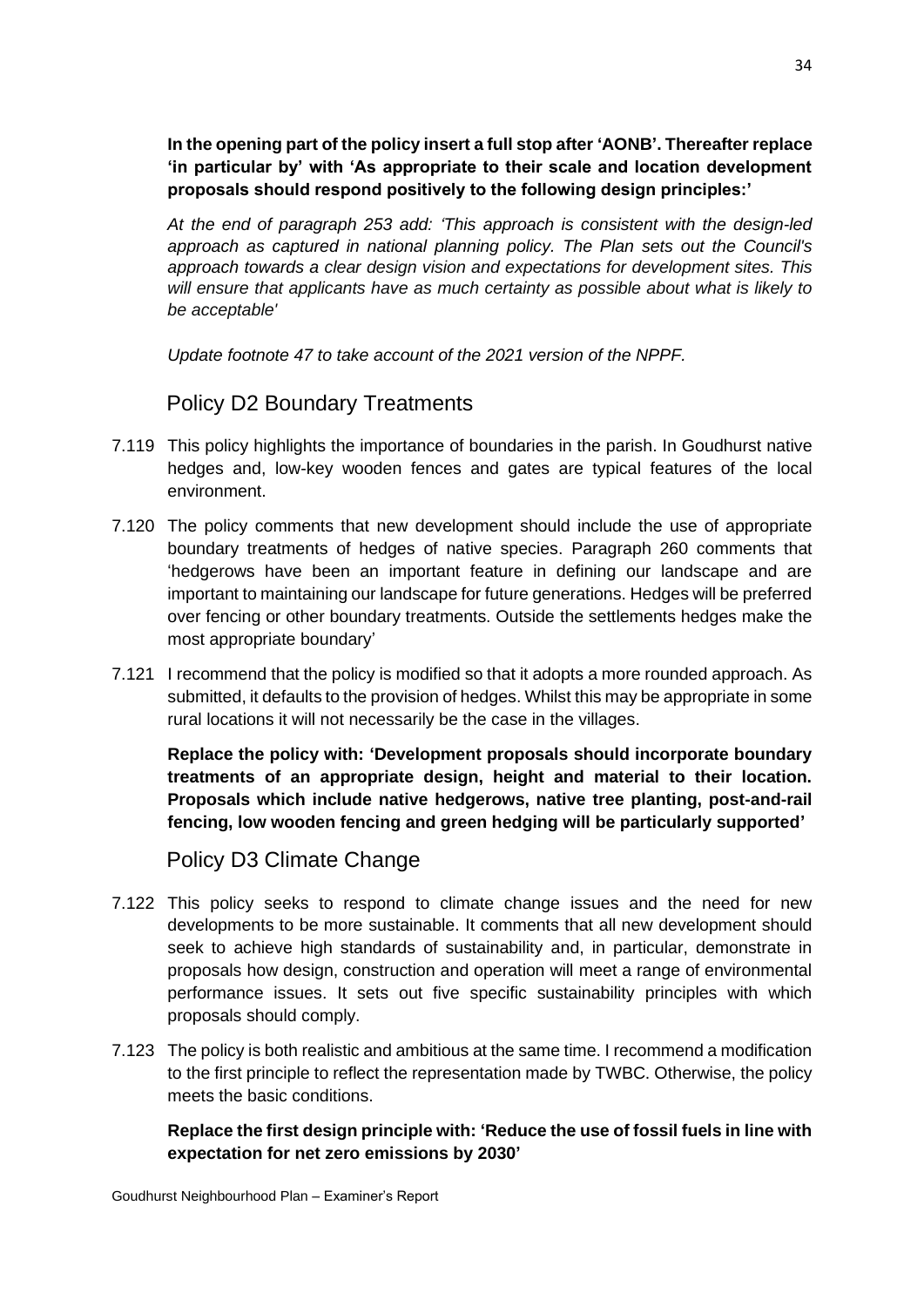# Policy D4 Inside the Conservation Areas

- 7.124 This policy addresses development proposals in the designated conservation areas in Goudhurst and Kilndown.
- 7.125 It comments that proposals for development should conserve or enhance the special character of the area and be designed to respond to existing scale, height, form and massing, respecting the traditional pattern of frontages, vertical or horizontal emphasis of the immediate area. The policy also has separate elements on redevelopment proposals and process requirements for a heritage assessment.
- 7.126 The policy takes an appropriate approach to this important matter and which has regard to national policy. I recommend three modifications to bring the clarity required by the NPPF. The first simplifies the wording of the first part of the policy. The second relates the second part of the policy to buildings which contribute positively to the character or appearance of the conservation area concerned. The third repositions the third part of the policy into the supporting text as it is a process requirement rather than an expression of policy. In doing so I recommend modifications to its wording so that it would apply on a proportionate basis to development proposals. I also recommend a detailed modification to the wording of the supporting text to avoid any potential conflict between the policy and the language used in the text. I also recommend that the policy is underpinned with maps of the two conservation areas at an appropriate scale to bring the clarity required by the NPPF.

**In the first part of the policy replace 'In addition…..a conservation area' with 'Development proposals in conservation areas'**

**In the second part of the policy replace 'Redevelopment which involves the demolition of an existing building (or part thereof) within a conservation area will be permitted only where the alternative development preserves or enhances' with 'Development proposals for the full or partial demolition of a building within a conservation area which contribute positively to its character or appearance will only be supported where the proposed development conserves or enhances'**

#### **Delete the third part of the policy.**

*In paragraph 266 replace 'to sustain and protect our conservation areas' with 'to oversee development within the conservation areas'. At the end of the paragraph add: 'The two conservation areas are shown on Maps [insert numbers]'*

*At the end of paragraph 267 add: 'As appropriate to their scale and nature development proposals within conservation areas should be accompanied by a Heritage Assessment, and a Design and Access statement (where required) showing how the proposal complies with the requirements of Policy D4'*

*Include a map of each conservation area at an appropriate scale for development management purposes*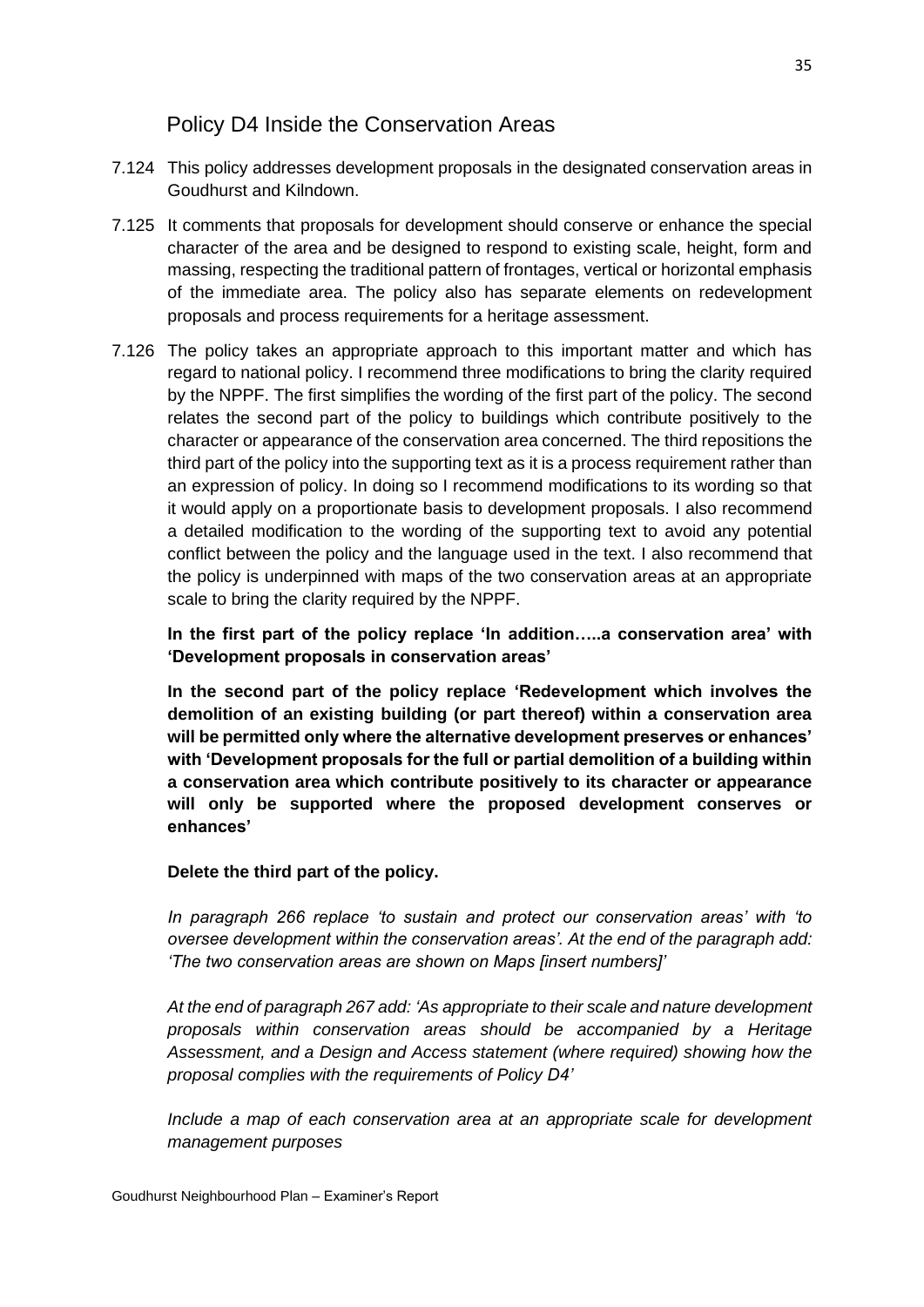# Policy D5 Outside the Conservation Areas

- 7.127 Paragraph 268 of the Plan sets the scene for this policy. It comments that '(b)eyond the conservation areas, where more specific protections may not be available, it remains a key priority for residents of the Parish that development should be sympathetic with the historical and traditional landscape, should not change the profile of the hilltop settlements and should maintain views from those settlements (see Policy L10 and Views Assessment document). The policy below further enhances the general requirements set out in policies D1 to D3'
- 7.128 GPC's approach to these matters is commendable. Nevertheless, the policy raises two fundamental issues. The first is that it covers the vast majority of the parish and does not provide the granular level of detail required for such a wide area. The second is that the issues which it seeks to address are already adequately captured in other development plan policies, including some policies in the submitted plan itself. In these circumstances I recommend the deletion of both the policy and the supporting text.

#### **Delete the policy**

*Delete paragraph 268*

Policy D6 Extensions

- 7.129 This policy comments that extensions must complement the character of the main dwelling and of the surrounding area. It sets out four criteria with which proposals should comply.
- 7.130 The policy takes an appropriate approach to this matter. However, it makes a statement rather than establishes a policy. I recommend a modification to remedy this issue. I also recommend that the commentary about the cumulative element of the policy is repositioned into the supporting text.

**Replace the opening part of the policy with: 'Development proposals for extensions to buildings will be supported where they meet the following criteria:'**

#### **At the beginning of each of the four criteria add 'they'**

*At the end of paragraph 269 add: 'Policy D6 applies both to individual planning applications and to any potential cumulative effects'*

# Policy T1 Parking in New Development

7.131 Paragraph 284 of the Plan provides a very succinct context for this policy. It comments that Goudhurst is a successful village and that the number of cars parking in the village has increased not least because of the success of venues such as the Parish Hall where there is limited parking available. Goudhurst has a car park on Balcombes Hill for sixteen vehicles. This car park is regularly full during daytime and cars are, therefore, parked on-road in Balcombes Hill, West Road, Back Lane, North Road and the High Street which contributes to traffic congestion and safety issues.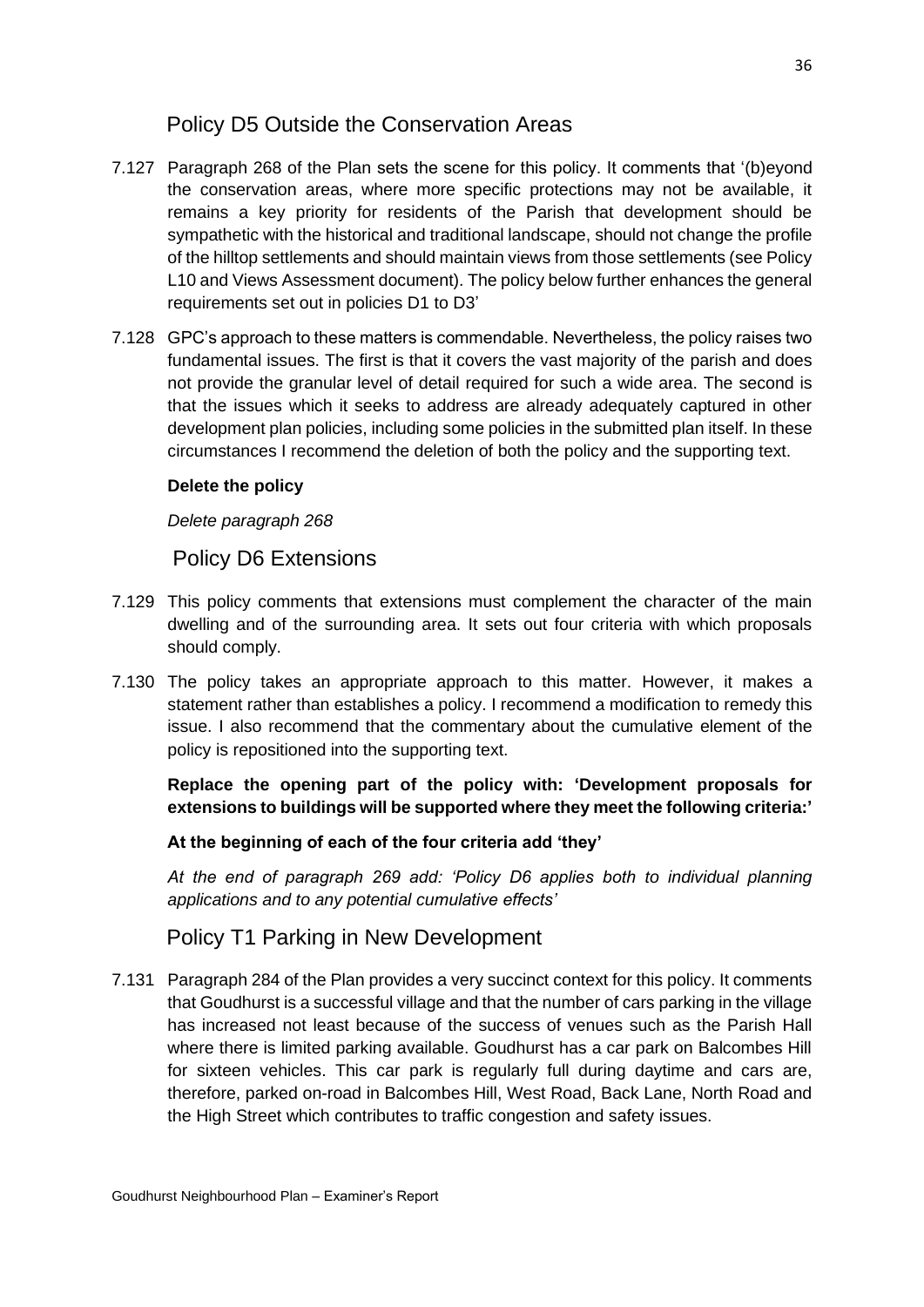7.132 This policy seeks to ensure that new housing development does not add to parking issues in the village centre and provides appropriate parking standards. It comments that development proposals for new homes in or adjoining the village and the Goudhurst conservation area and for 200m along B2079 from the village centre, must provide for one off-street parking space within the development site for each bedroom.

37

7.133 I sought GPC's views on the potential risk that a rigid application of the policy could result in development which does not respect its setting in general, and the character of the conservation area in particular. It commented that:

*'There are a very limited number of potential development sites in this very small area of the Parish. In this area, the biggest challenge for the community would be the subdivision of a large commercial building into smaller units. The need and type of parking required may change over time. This policy was intended to address the impact of parking in the village centre over the life of this plan. Approval of development without addressing the need for parking in this area of the could itself impact the setting and character of our village centre'*

7.134 I have considered this matter very carefully. On balance, I am satisfied that the policy addresses an important local issue and, subject to a very detailed modification, meets the basic conditions. I saw the parking issues in Goudhurst village centre and its effects on the free and safe flow of traffic. Nevertheless, I recommend that the supporting text acknowledges that TWBC has a statutory duty to address listed building and conservation area issues in the village centre.

#### **Replace 'must' with 'should'**

*At the end of paragraph 287 add: 'Policy T1 addresses important car parking capacity issues in Goudhurst village centre. The village centre is a designated conservation area and contains a number of listed buildings. In applying this policy, the Borough Council will also have to give appropriate weight to heritage-related policies both in this Plan and in the wider development plan. In some cases, the issues may pull in different directions and a balanced decision may be required'*

# Policy T2 Safe Access and Sustainable Transport

- 7.135 This policy seeks to ensure that local residents have safe access in the parish and that transport can be delivered in a sustainable way. Its approach is underpinned by the supporting text commentary that Goudhurst Parish is a dispersed rural community with a higher-than-average ownership of two or more cars per household and that access to bus stops often requires the use of a private car.
- 7.136 The policy sets out a series of requirements for housing proposals. It also sets out to safeguard existing footpaths and footways.
- 7.137 The approach taken is both appropriate and distinctive to the parish. However as submitted the first part of the policy takes a universal approach. In some cases, the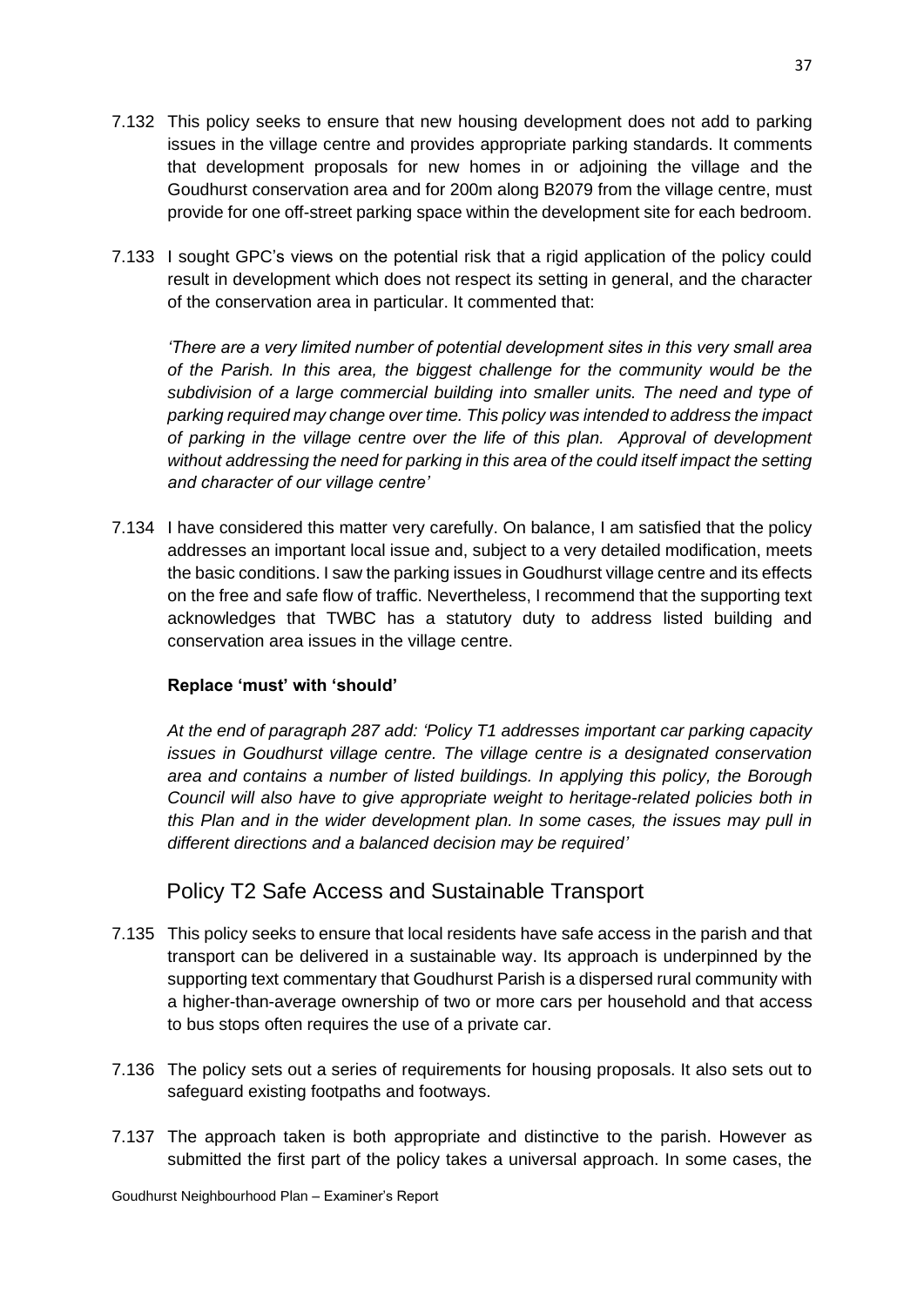criteria will directly relate to new developments. In other cases, this will not be the case. I recommend a modification to ensure that the first part of the policy can be applied in a proportionate way. The second part of the policy meets the basic conditions.

#### **Replace the opening element of the first part of the policy with: 'As appropriate to their scale, nature and location proposals for housing development should:'**

# Policy T3 Traffic Mitigation

- 7.138 This policy addresses the existing volumes of traffic on the A262. It forms the principal east-west axis in the neighbourhood area. The policy approach is underpinned by comprehensive supporting text (in paragraphs 299-311). The policy requires that any developments which would impact adversely on road safety will only be supported where mitigation measures can be put in place. I saw some of the issues highlighted in the Plan first-hand during the visit.
- 7.139 Given the very specific issues experienced in the neighbourhood area, and in Goudhurst in particular, I am satisfied that the policy plays a particular role and adds value to national and local planning policies. However, I recommend that the policy is recast so that it more explicitly relates to the capacity of the local road network. The recommended modification follows the approach in Section 9 (and paragraph 108 in particular) of the NPPF.
- 7.140 I also recommend that the second and third parts of the policy are repositioned into the supporting text. They describe how the policy should be applied rather than setting out policy in their own right.

#### **Replace the first part of the policy with:**

**'Development proposals should be able to be accommodated within the capacity of the local highways network. In particular as appropriate to their scale, nature and location they should ensure that:** 

- **appropriate opportunities to promote sustainable transport modes can be, or have been taken up, given the type of development and its location;**
- **safe and suitable access to the site can be achieved for all users; and**
- **any significant impacts from the development on the transport network, or on highway safety, can be cost effectively mitigated to an acceptable degree'**

#### **Delete the second and third parts of the policy.**

*At the beginning of paragraph 311 add: 'Policy T3 sets out to address these important issues in the neighbourhood area. Mitigation can be secured by design, developer contributions or other measures agreed with the Parish Council, the Borough Council and the Highways Authority. Traffic impact includes adverse road safety conditions, congestion and pollution on both the main roads and rural lanes'*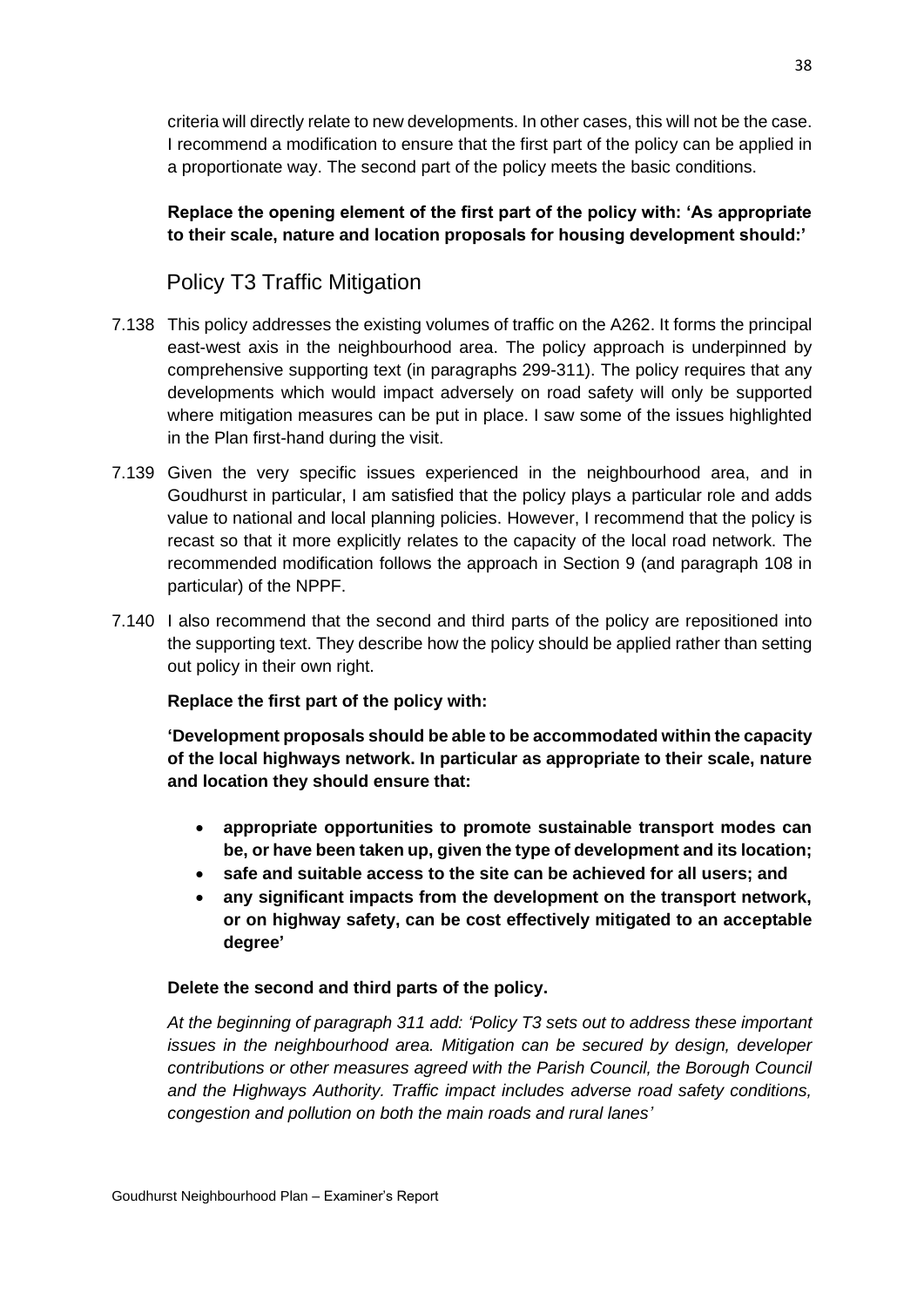# Parish Actions

- 7.141 Section 13 includes a series of non-land use Parish Actions. They have naturally arisen during the production of the Plan. Their incorporation in a separate part of the Plan is best practice and is as advised by national policy. In general terms the projects are both appropriate and distinctive to the parish. In some cases, they would complement the associated land use policies.
- 7.142 The Parish Actions are as follows:
	- Access to Affordable Housing (P1)
	- Traffic, Parking and Road Safety (P2)
	- Improving Parish Facilities (P3)
	- Improving Parish Communication (P4)
	- Making Use of Developer Contributions (P5)
	- Documenting our Community (P6)

Other Matters - General

7.143 This report has recommended a series of modifications both to the policies and to the supporting text in the submitted Plan. Where consequential changes to the text are required directly as a result of my recommended modification to the policy concerned, I have highlighted them in this report. However other changes to the general text may be required elsewhere in the Plan as a result of the recommended modifications to the policies. It will be appropriate for TWBC and GPC to have the flexibility to make any necessary consequential changes to the general text. I recommend accordingly.

*Modification of general text (where necessary) to achieve consistency with the modified policies.*

# Other Matters – Specific

- 7.144 TWBC has made several general comments on the Plan. I have found them very helpful as part of the examination process. Similarly, GPC's responses to the comments have also been helpful.
- 7.145 In several cases the comments have been incorporated into the relevant policies addressed elsewhere in this report. In addition, I recommend modifications to the following relevant sections of the Plan where they are necessary to ensure that it meets the basic conditions:

#### *Paragraph 5*

*Replace the first sentence with: 'The development plan consists of the saved elements of the Tunbridge Wells Local Plan 2006, the Core Strategy that runs to 2026 and the Site Allocations Local Plan'*

#### *Paragraph 9*

Goudhurst Neighbourhood Plan – Examiner's Report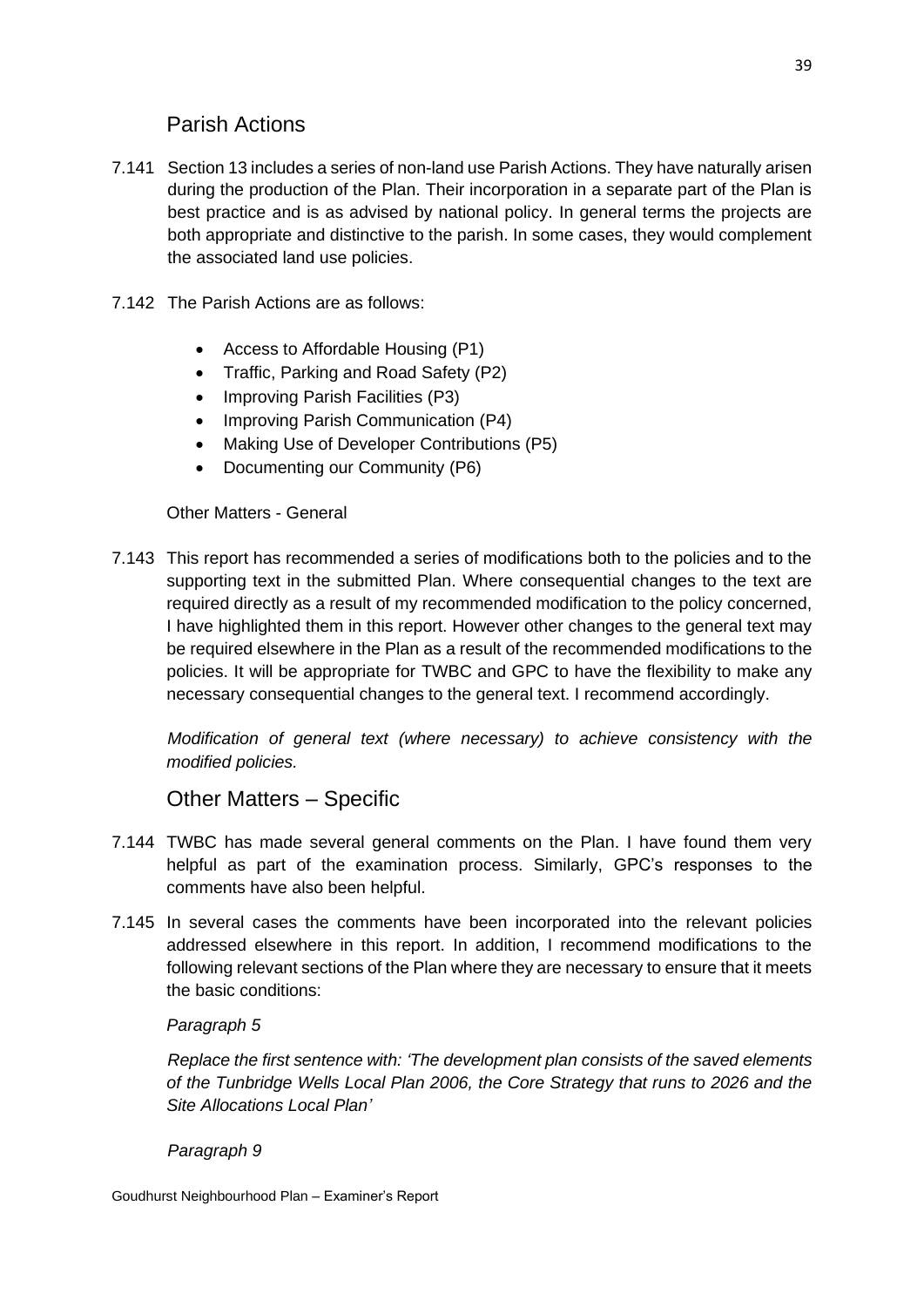*Replace the sixth bullet point with 'A Habitat Regulations Assessment screening report'*

*Paragraph 11 Replace '2033' with '2038' Paragraph27 Replace '26' with '27' and replace the date in the footnote with 'January 2020'*

# 8 Summary and Conclusions

# Summary

- 8.1 The Plan sets out a range of policies to guide and direct development proposals in the period up to 2033. It is distinctive in addressing a specific set of issues that have been identified and refined by the wider community.
- 8.2 Following my independent examination of the Plan I have concluded that the Goudhurst Neighbourhood Development Plan meets the basic conditions for the preparation of a neighbourhood plan subject to a series of recommended modifications.
- 8.3 This report has recommended some modifications to the policies in the Plan. Nevertheless, it remains fundamentally unchanged in its role and purpose.

# Conclusion

8.4 On the basis of the findings in this report I recommend to Tunbridge Wells Borough Council that subject to the incorporation of the modifications set out in this report that the Goudhurst Neighbourhood Development Plan should proceed to referendum.

# Referendum Area

- 8.5 I am required to consider whether the referendum area should be extended beyond the Plan area. In my view, the neighbourhood area is entirely appropriate for this purpose and no evidence has been submitted to suggest that this is not the case. I therefore recommend that the Plan should proceed to referendum based on the neighbourhood area as approved by the Borough Council on 7 November 2016.
- 8.6 I am grateful to everyone who has helped in any way to ensure that this examination has run in a smooth and efficient manner.